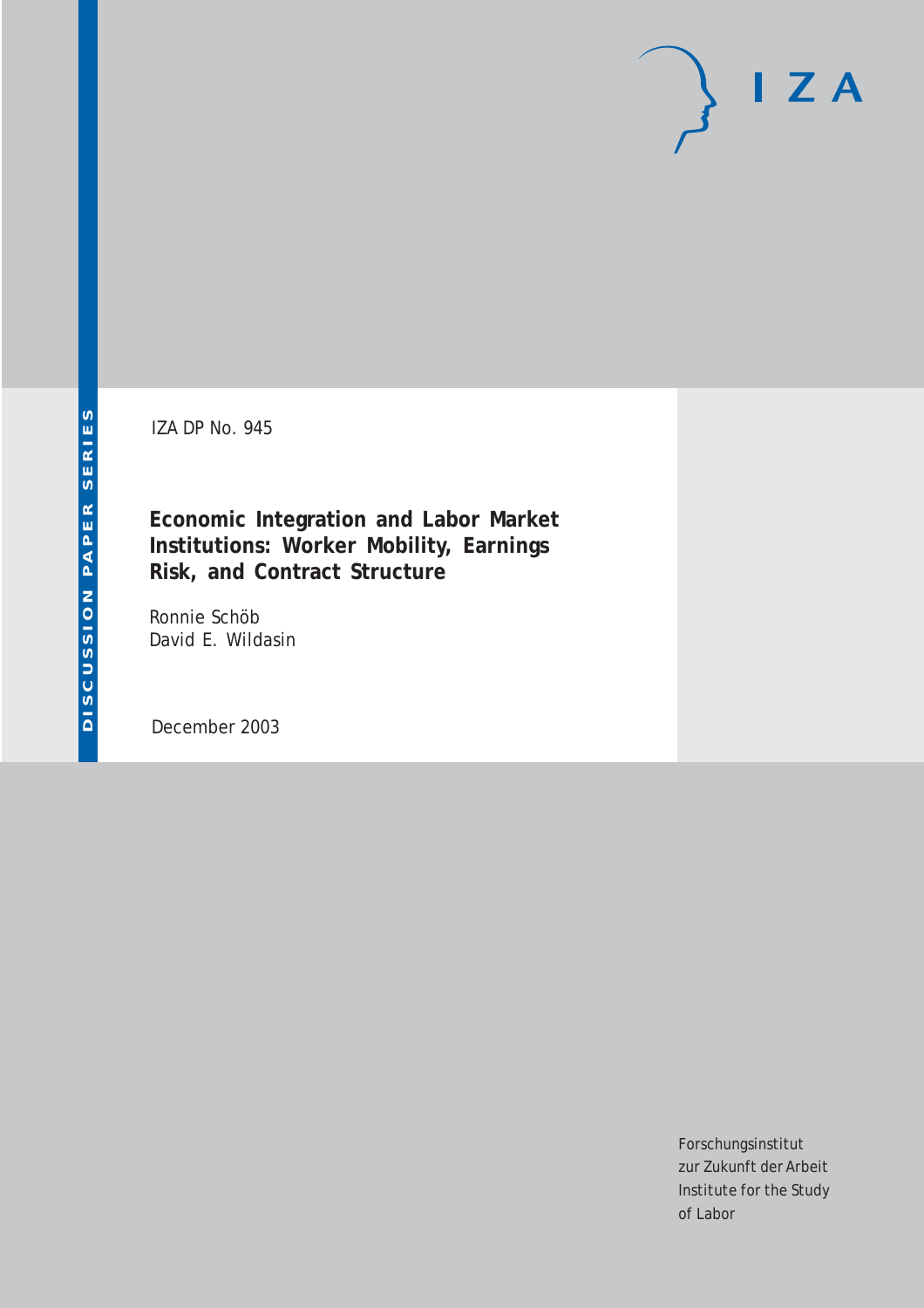# **Economic Integration and Labor Market Institutions: Worker Mobility, Earnings Risk, and Contract Structure**

## **Ronnie Schöb**

*University of Magdeburg* 

## **David E. Wildasin**

*University of Kentucky and IZA Bonn* 

Discussion Paper No. 945 December 2003

IZA

P.O. Box 7240 D-53072 Bonn Germany

Tel.: +49-228-3894-0 Fax: +49-228-3894-210 Email: [iza@iza.org](mailto:iza@iza.org)

This Discussion Paper is issued within the framework of IZA's research area *Internationalization of Labor Markets.* Any opinions expressed here are those of the author(s) and not those of the institute. Research disseminated by IZA may include views on policy, but the institute itself takes no institutional policy positions.

The Institute for the Study of Labor (IZA) in Bonn is a local and virtual international research center and a place of communication between science, politics and business. IZA is an independent, nonprofit limited liability company (Gesellschaft mit beschränkter Haftung) supported by Deutsche Post World Net. The center is associated with the University of Bonn and offers a stimulating research environment through its research networks, research support, and visitors and doctoral programs. IZA engages in (i) original and internationally competitive research in all fields of labor economics, (ii) development of policy concepts, and (iii) dissemination of research results and concepts to the interested public. The current research program deals with (1) mobility and flexibility of labor, (2) internationalization of labor markets, (3) welfare state and labor market, (4) labor markets in transition countries, (5) the future of labor, (6) evaluation of labor market policies and projects and (7) general labor economics.

IZA Discussion Papers often represent preliminary work and are circulated to encourage discussion. Citation of such a paper should account for its provisional character. A revised version may be available on the IZA website ([www.iza.org](http://www.iza.org/)) or directly from the author.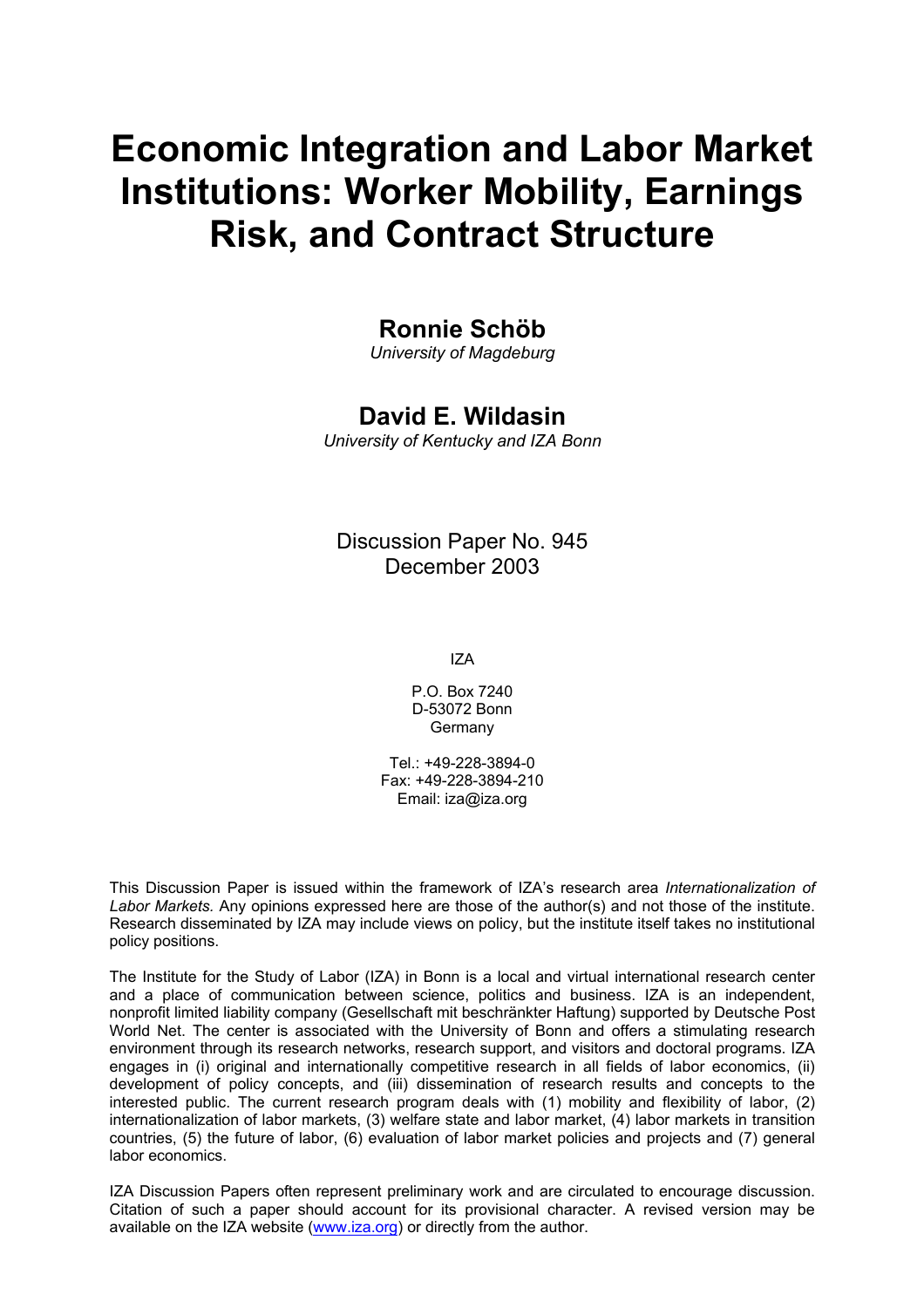IZA Discussion Paper No. 945 December 2003

# **ABSTRACT**

# **Economic Integration and Labor Market Institutions: Worker Mobility, Earnings Risk, and Contract Structure**[∗](#page-2-0)

This paper investigates the effects of labor market integration, in the form of worker mobility, in a model with long-term labor contracts that lead to wage rigidities and unemployment. Reflecting the interdependence of regional labor markets, we develop a general-equilibrium framework where the contract structure is simultaneously determined in all regions. It is shown that increased mobility leads to more flexible labor market institutions in which firms can more easily vary the level of employment in response to fluctuations in demand. Economic integration is potentially Pareto-improving but, in the absence of a system of compensation, workers are harmed by greater labor mobility while the owners of firms benefit from higher profits.

JEL Classification: R0, J1, J6

Keywords: migration, unemployment, labor market integration, risk

Corresponding author:

 $\overline{a}$ 

David E. Wildasin Martin School of Public Policy University of Kentucky Lexington, KY 40506-0027 USA Email: [dew@davidwildasin.us](mailto:dew@davidwildasin.us)

<span id="page-2-0"></span><sup>∗</sup> Earlier versions of this paper have been presented at the Free University of Berlin, the University of Munich, McMaster University, Michigan State University, and the University of Kentucky. While we remain responsible for any errors, we are grateful to seminar participants, and to James Davies and Soren Bo Nielsen, for their helpful comments. The first author gratefully acknowledges financial support from the Fritz Thyssen Foundation. In addition, the second author is grateful to the Center for Economic Studies at the University of Munich for support of this work.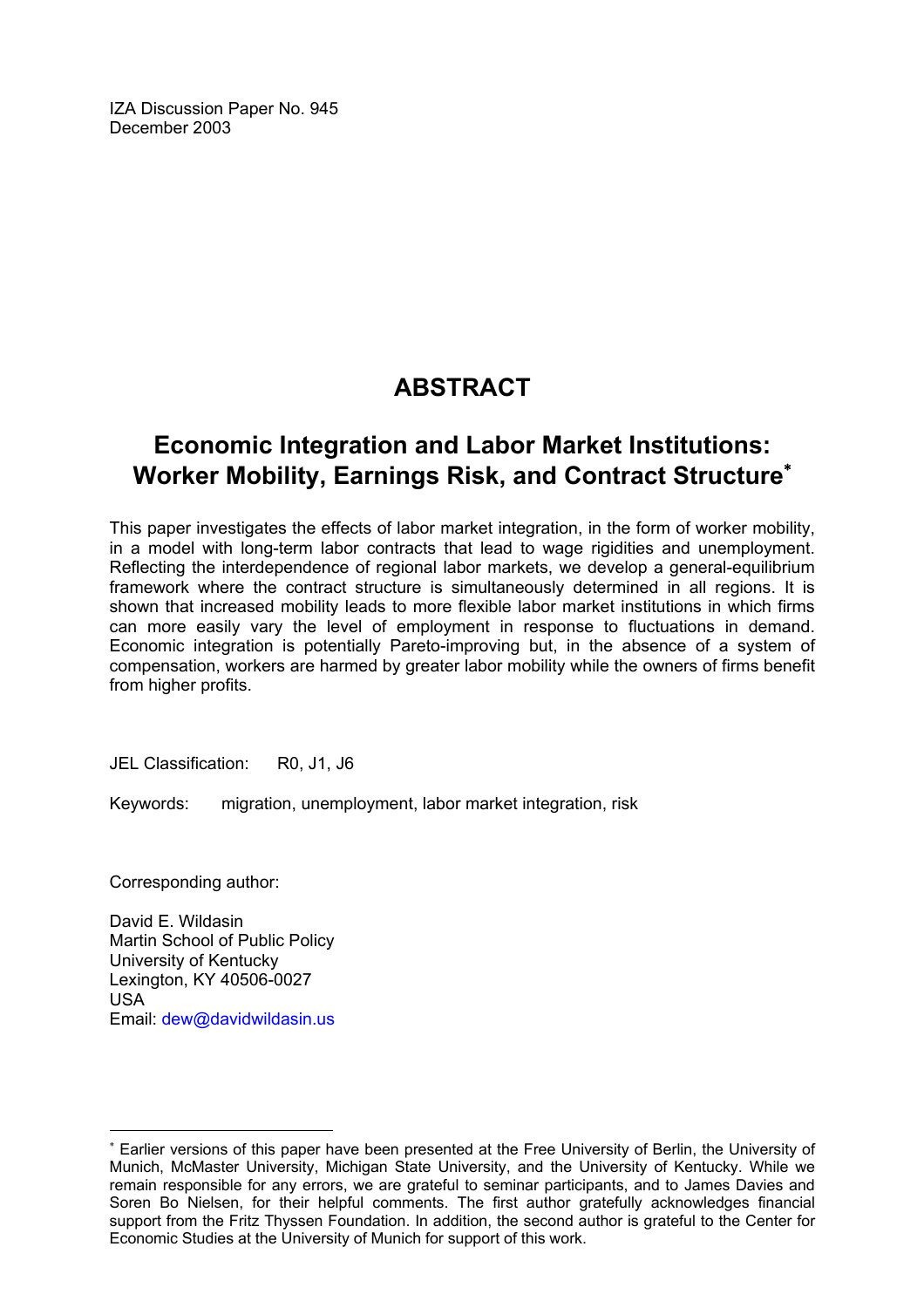#### Economic Integration and Labor Market Institutions

#### Worker Mobility, Earnings Risk, and Contract Structure

#### I. Introduction

Recent labor market experience in the US and Europe presents striking contrasts. While the overall level of unemployment in Europe has been somewhat higher than that of the US, the most remarkable difference between the two is that the rate of unemployment differs much more widely among EU countries than among regions within the US. Numerous analysts (e.g., Burda and Mertens (1995) or Bertola and Ichino (1995)) draw a sharp distinction between flexible "US-style" and rigid "European-style" labor market institutions, in which the former are characterized by relatively little regulatory control, high interregional and intersectoral mobility of labor, and wage flexibility, while the latter exhibit strong regulatory constraints, collective bargaining arrangements that limit the ability of firms to adjust employment and wages in the face of changing market conditions, and relatively limited intersectoral and interregional mobility of labor. These institutional differences, it is argued, explain why some European countries have suffered from persistently higher unemployment than others. In the US, rapidly-growing industries and regions can, with relative ease, attract workers from industries and regions that are experiencing job losses; by contrast, it appears that European labor market institutions prevent wage rates from adjusting downward in industries and regions experiencing weak demand for labor, causing employment levels to fall, while limited mobility of workers among sectors and regions prevents those who lose (or fail to obtain) jobs in their home countries from finding employment where economic conditions are more favorable.

A number of well-known models of labor markets, such as the "insider-outsider" model, models of unionized labor markets, implicit contract models, and job-matching models, have been proposed to explain the existence of labor market rigidities that can give rise to unemployment and to analyze the implications of alternative economic policies within specific institutional settings. In particular, with respect to Europe, the analytical and policy debate has focused on the issue of how economic policy can change labor market "institutions" in ways that might alleviate unemployment. Generally speaking, however, the literature has regarded as exogenously given what one might refer to as the fundamental or "intrinsic" determinants of labor market rigidity. One of these is the cost of adjustment in the labor market, and specifically the cost that workers incur in switching jobs. For example, the US market seems to exhibit considerable wage flexibility. This flexibility, i.e. the comparative ease with which wages can be adjusted, might be expected to give rise to large wage differentials among sectors and regions. Indeed, real wages certainly are not identical for all US workers with given skill and other attributes. But – focusing for concreteness on job switching that involves movement among spatially-distinct labor markets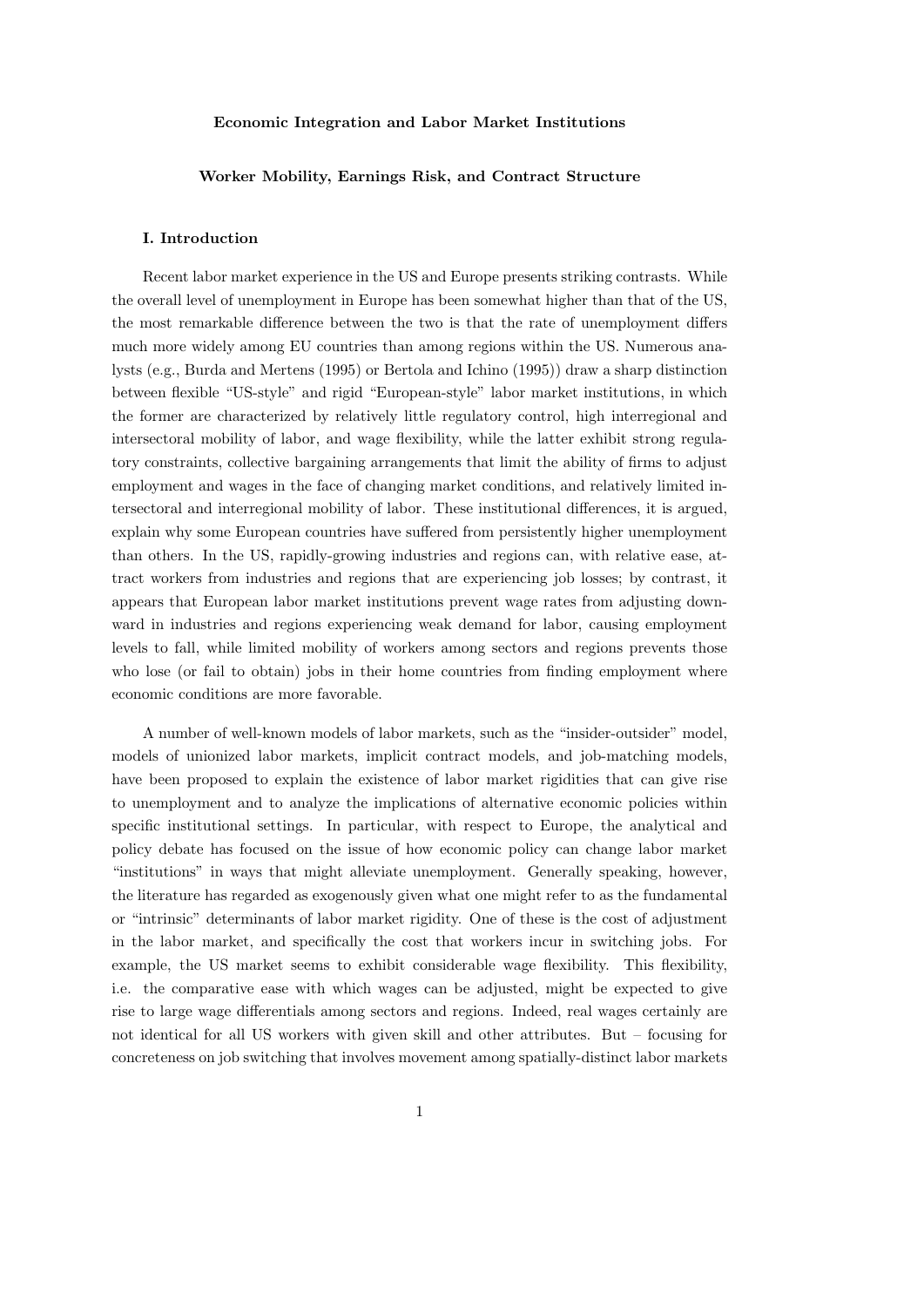– there is a high degree of mobility among regions in the US, as evidenced by persistently high rates of internal migration, so that wage differentials are eroded by migration from lowto high-wage areas. <sup>1</sup> Suppose instead that internal migration in the US were more costly, as is true in Europe. In this case, if we continue to regard as exogenous those labor market institutions that determine the degree of wage flexibility, we would expect to observe large variations in wages among regions. However, one might then also expect that workers facing highly variable wages would seek to protect themselves from a much higher level of wage risk than that faced by US workers, and that labor market institutions themselves would then take a rather different form, for instance by developing various "European-style" rigidities. In turn, this would give rise to greater interregional variations in unemployment rates, as firms experiencing adverse market conditions would respond by reducing employment while workers without jobs in one region would be less able to find alternative employment elsewhere. <sup>2</sup>

These considerations suggest that the labor market institutions that are believed to account for the varying experiences in US and European labor markets<sup>3</sup> should be viewed, at least in part, as endogenously dependent upon underlying determinants of worker mobility, and not only upon economic policies such as labor and social regulation. Or, indeed, we might say that economic policies such as labor and social regulations, in addition to privatesector contracting and bargaining practices in labor markets, are themselves part of the institutional structure to be explained. <sup>4</sup>

The present analysis provides a possible explanation for the observed correlation between worker mobility and labor market institutions that give rise to or help to sustain wage rigidities. In doing so, we build upon and extend the implicit contract model originated by Baily (1974), Gordon (1974), and Azariadis (1975) where wage rigidities and layoffs emerge as an equilibrium feature of labor contracts between risk-averse workers and risk-neutral employers. We interpret the implicit contract model more broadly than is usual however, thinking of the implicit contract not only as a contract between a particular firm and its workers but rather as a body of labor market institutions encompassing and supporting the contracts struck between individual firms and workers. Unlike previous analyses, we explicitly allow for workers who are laid off because of adverse local shocks to move, at a cost, to other regions in which labor market conditions are more favorable. Thus, we use the implicit-contract model to explain not just "layoffs" but "turnover", or, expressed in

<sup>&</sup>lt;sup>1</sup> Throughout the paper, we emphasize *geographic* mobility of labor. However, the *spatial* reallocation of labor is also frequently part of the process of the intersectoral reallocation of labor, as expanding industries in one region absorb labor from contracting industries in other regions.

<sup>2</sup> Agell and Lomerud (1992) also highlight the role of institutions – specifically, labor unions – as mechananisms through which wage variability, and thus wage income risk, can be constrained.

<sup>3</sup> See Nickell (1997) and Nickell and Layard (1999) for recent surveys of labor market institutions and their impact on unemployment.

<sup>&</sup>lt;sup>4</sup> In this respect our approach is rather similar to that of Agell (1999, 2000).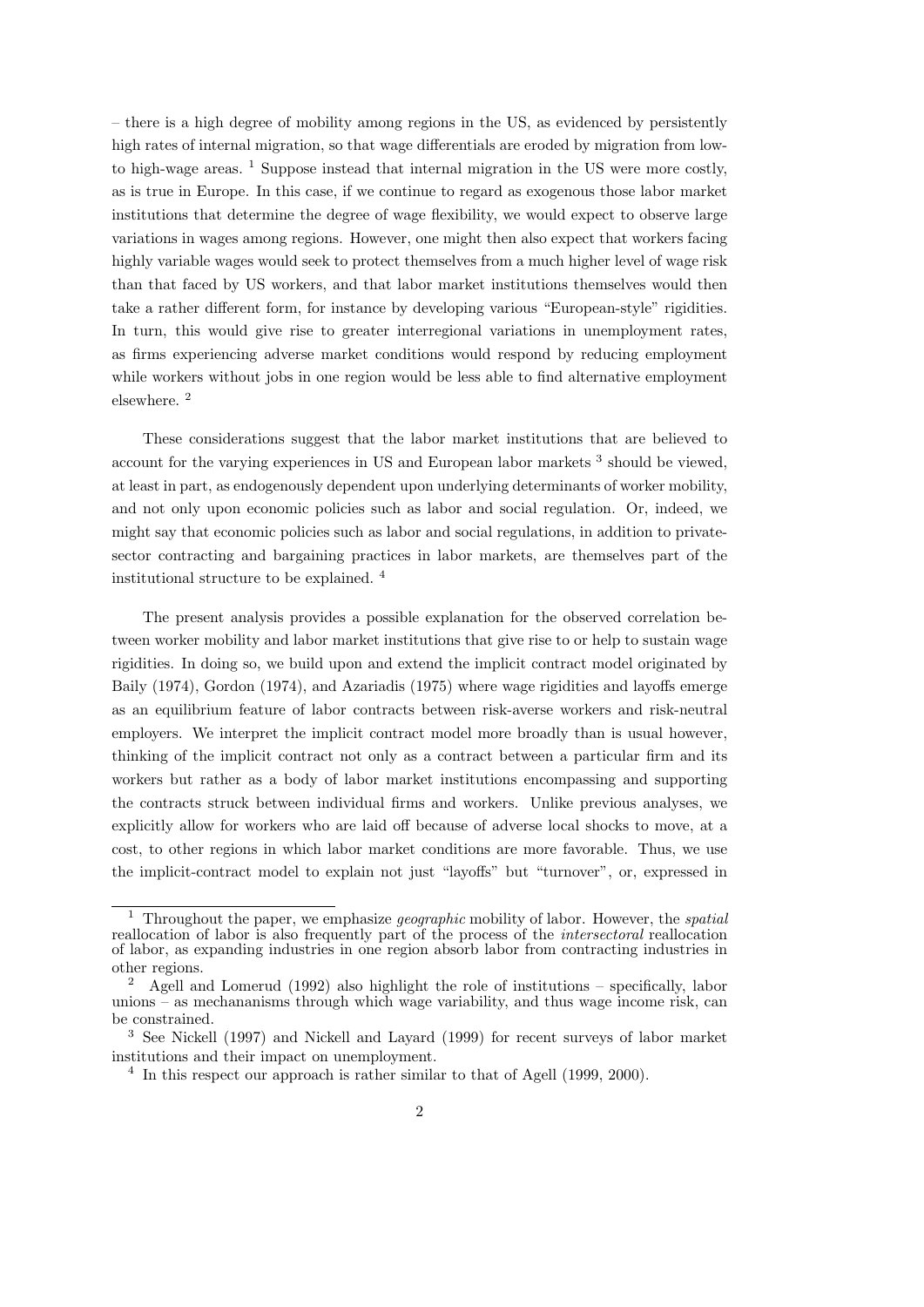slightly different terms, to explain not only the reallocation of workers from employment to leisure (or unemployment) but the reallocation of workers from one employer to another. <sup>5</sup> By allowing for the possibility that workers from outside of a region may enter and find employment there, the analysis integrates elements from "inside-outsider" models (Lindbeck and Snower (1988)) into an implicit-contract framework. <sup>6</sup> In comparison to previous literature on migration, our model insists neither on perfect wage flexibility that guarantees that labor markets always clear nor (as in the Harris-Todaro (1970) tradition) on exogenouslygiven wage rigidities that insure that labor markets always exhibit unemployment. Rather, it is the fundamental determinants of worker mobility, as represented in the model by some intrinsic cost of migration, that determine the structure of labor contracts and, in turn, the extent of wage rigidity and unemployment that is observed in equilibrium.

The paper is organized as follows. Section II begins by presenting the basic implicitcontract model that underlies the analysis. In Section II.A we develop a standard implicit contract model, which we refer to as the "autarky" case, where migration costs are prohibitively high so that workers cannot move among regions. Section II.B begins the analysis of worker mobility by considering how implicit contracts are determined within a single region within a system of regions. Here, it is assumed that migration costs are no longer prohibitively high so that, in the event of favorable demand shocks, it is possible for workers from other regions to immigrate or, in the event of adverse demand shocks, workers can emigrate and obtain jobs in regions with high labor demand.

Our primary interest, however, is not in the structure of equilibrium labor contracts in a single jurisdiction, but rather in the way that mobility influences labor market conditions in an entire system of jurisdictions. In this, we differ from Ethier (1985), who (to our knowledge) is the only other author to study migration in an economy where at least some workers are subject to implicit contracts. Whereas Ethier assumes that a single jurisdiction faces an infinitely-elastic supply of migrants at an exogenously-fixed wage rate, we instead suppose that the immigrants in one labor market are emigrants from another, and investigate how the equilibrium contract structures, levels of unemployment, migration, and wage rates for migrants in all markets are determined simultaneously. <sup>7</sup> The major analytical contribution of the paper, which is undertaken in Section III, is to extend the implicit-contract model to investigate wages, employment, layoffs, and migration within an imperfectly-integrated

<sup>5</sup> Gottfries (1992) emphasizes that traditional implicit-contract models focus exclusively on layoffs, whereas a great deal of labor-market adjustment occurs through hiring; it is therefore important to accommodate both. A number of other studies have discussed the importance of turnover for wage setting and employment; see, e.g., Saint-Paul (1997) and the recent survey by Bertola (1999). (It should be noted, however, that our analysis is not designed to address issues of explicit labor market dynamics, such as duration of unemployment spells.)

<sup>6</sup> Leslie (1992) in particular argues that implicit-contract and insider-outsider models should be viewed in many respects as complements rather than as substitutes.

 $7 \text{ Another critical difference between our analysis and that of Ethier is that we assume.}$ that no jurisdiction is sufficiently large to influence world prices for traded goods, whereas Ethier focuses on a single jurisdiction that is a dominant exporter of a single traded good.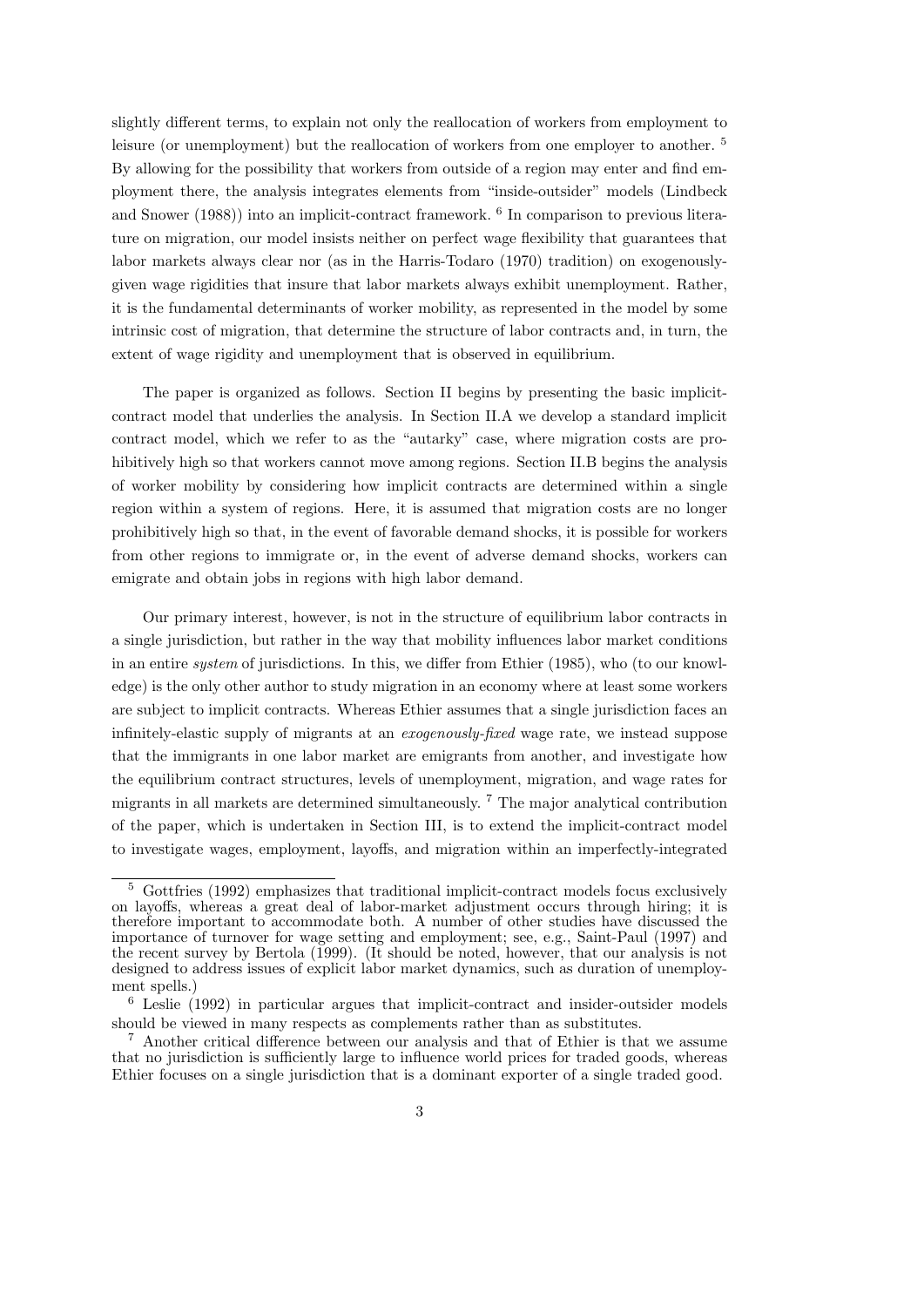set of regional labor markets. This investigation necessitates the development of a complete general-equilibrium analysis of the simultaneous determination of contract structures in many regions. We show that there are two possible types of equilibria, one, a "mixed" regime (Section III.A) in which both migration and unemployment are observed, and the other, a "full-employment" regime (Section III.B) in which all workers that are laid off in regions experiencing adverse shocks migrate to other regions and unemployment completely disappears. General-equilibrium comparative-statics analysis shows how labor market conditions such as wage rate and employment levels depend on the degree of labor mobility, a parameter that affects the equilibrium contract structure in all regions simultaneously. As polar extreme cases, labor markets are characterized (Section III.C) by high migration and full labor-market clearing when migration costs are sufficiently low (or zero) and by wage rigidities and unemployment when migration costs are sufficiently high (or prohibitive).

Equipped with these comparative-statics results, Section IV explores the welfare implications of increased economic integration. In particular, we study the effects of reduced migration costs on the distribution of income between workers and the recipients of profit income from firms and on overall economic welfare within the system of jurisdictions. Once again, this is a general equilibrium analysis of the welfare effects of a change in migration costs on the entire system of regions. Section V summarizes the main results and discusses some policy implications of the analysis.

To conclude this introduction, we must acknowledge the inevitable shortcomings of our analysis. There has been long and spirited controversy over the nature of the employment relationship, the very concept of unemployment, and, of course, the possible implications for policy of labor markets that do not clear costlessly and instantaneously. We should be explicit at the outset that we do not wish to claim that the implicit-contract model that we utilize below is the only or necessarily the best model that one can use for the analysis of labor market institutions and their evolution. Certainly there are many detailed aspects of labor contracts and institutions, explicit and implicit, that our model is not designed to explain (severance pay, retirement policies, the behavior of labor unions, and many others). There are tradeoffs to be made in theoretical analysis, in this instance as in others, since no model can explain every important feature of reality. In the vast literature on the theory of employment, employment contract structure, unemployment (voluntary or involuntary), and related policy issues, almost no studies have ventured beyond the analysis of a single closed economy. (Even the interactions among regional labor markets within countries gets short shrift in the theoretical literature, not to speak of interactions among the labor markets of different countries.) Relatively few studies go beyond partial-equilibrium analysis, or the simplest of general-equilibrium models. And, of course, it goes without saying that labor market institutions, including public-sector institutions such as collective-bargaining law and regulations, unemployment insurance benefit policies and financing, and a host of others, cannot be captured fully within any simple theoretical model. We start, however, with a recognition of the fundamental facts that labor markets do not exist in isolation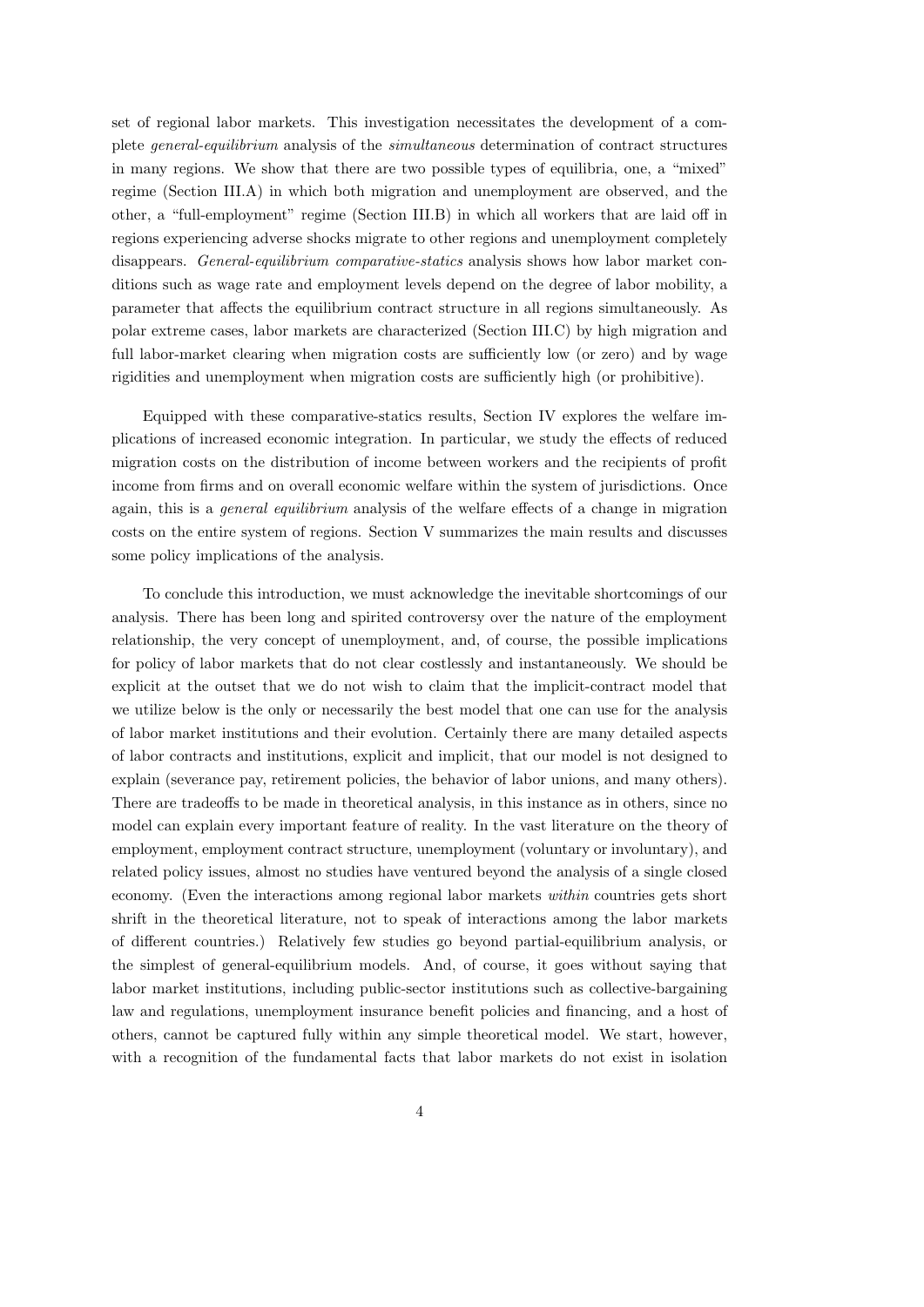from one another and that the degree of interaction among labor markets can change (and, as a matter of policy, can be made to change) over time. One should anticipate, and our analysis shows, that interactions among labor markets can create incentives for changes in labor-market institutions themselves, that market and institutional adaptations to labormarket integration have important welfare implications, and these welfare effects cannot be properly understood without explicit consideration within a general-equilibrium framework. Strategic simplifications are needed in order to capture these complex elements in a tractable model. The analysis that follows provides a first (and, we anticipate and hope, not the last) attempt at exploring these issues.

#### II. The Model

Our objective is to present a general equilibrium analysis of the effects of labor market integration in a system of regions, within each of which workers and firms negotiate longterm wage and employment contracts under conditions of uncertainty. The extent of "labor market integration" in the present framework will be parameterized by a variable c which represents the cost incurred by a worker in moving from one region to another. Throughout the paper, we will think of geographic regions as a basic unit of analysis. Insofar as we interpret implicit contracts to refer not only to purely private arrangements between workers and firms but also to public-sector policies such as labor-market regulations, a "region" should be considered to be a "jurisdiction", that is, as a region within which a particular public regulatory and policy structure is implemented. However, it should be also noted that what we call "regions" could, for many purposes, equally be viewed as "sectors". Indeed, insofar as regions specialize in particular industries – and such specialization presumably is an important reason why shocks are not perfectly correlated among regions – geographic and intersectoral mobility coincide. For example, expansion of financial services or hightech employment and contraction of agriculture or heavy manufacturing (intersectoral labor flows) have historically been accompanied by inter-regional labor flows (e.g., rural/urban or Rust Belt/Sun Belt migration). It has been widely observed (see, e.g., Shin (1997)) that intersectoral shocks and associated reallocations of labor typically involve larger adjustment costs and play a larger role in explaining aggregate unemployment than intrasectoral shocks. When regions specialize in particular sectors, the inter-sectoral reallocation of labor will entail not only the costs associated with switching employers but the costs of switching regions. Thus, the variable  $c$  which measures labor market integration can be taken to reflect not only the costs of relocation across space but also the costs of movements of labor among sectors.

It is convenient to begin by describing how contracts are determined by the workers and firms in a single jurisdiction in isolation, as would be the case if migration costs are prohibitively high. Once this autarky case is analyzed, we can then extend the analysis to incorporate the interactions between labor markets of different jurisdictions as migration costs fall.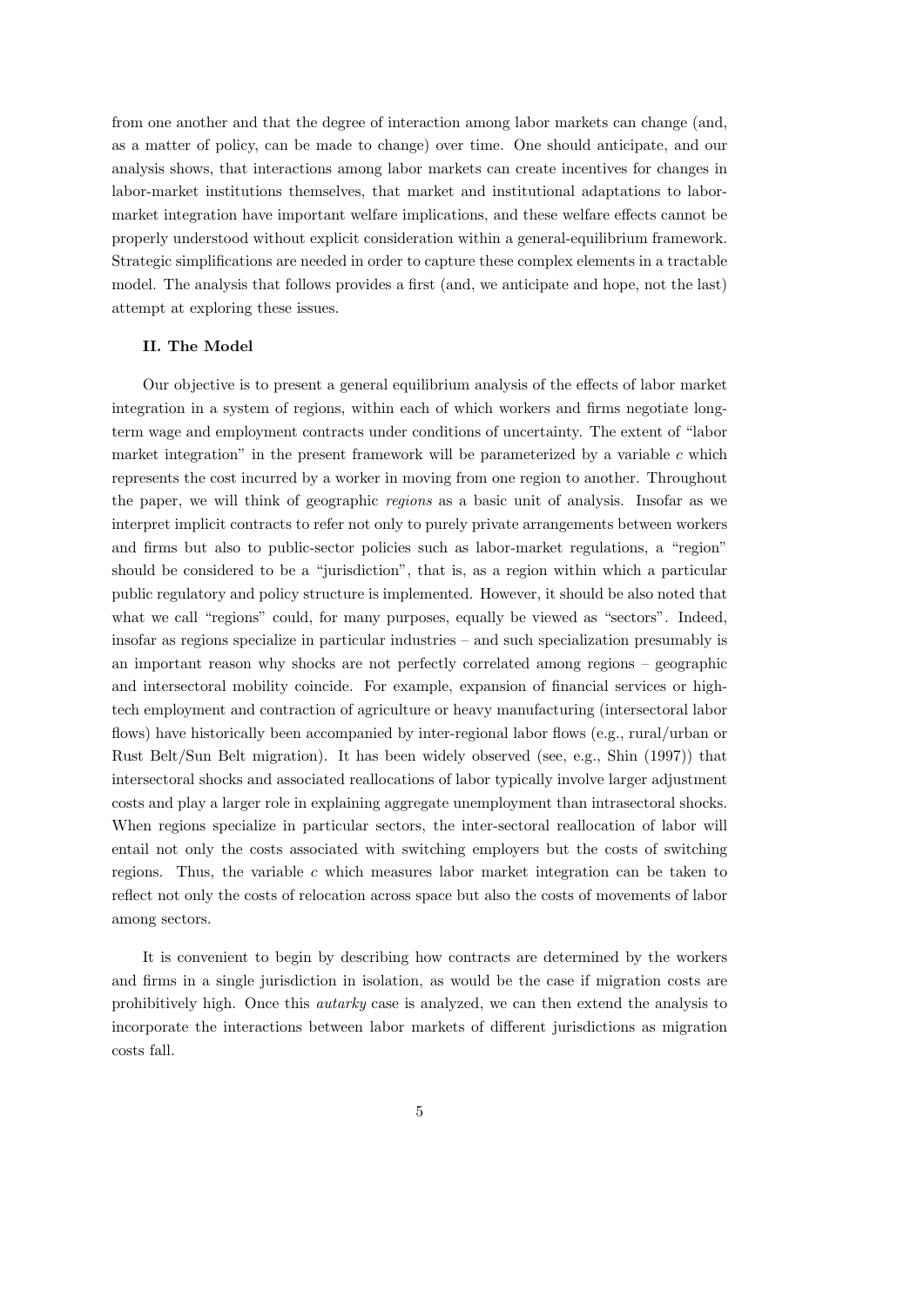#### A. Implicit Contract Equilibria in Autarky

Consider first the case where migration cost c is so high that no migration occurs in equilibrium, that is, migration costs are prohibitive. This assumption, which corresponds to the closed-economy models used in all previous literature on implicit contracts of which we are aware, means that the potential labor force in a given jurisdiction consists only of those individuals who reside there initially. <sup>8</sup> Let  $\bar{n}$ , assumed for simplicity to be the same for all regions, denote the number of initial residents. As is standard in models of implicit contracts, production is assumed to be subject to stochastic shocks. Firms (or, more precisely, their owners) are assumed to be risk-neutral while workers are risk-averse. Each firm competes for workers by offering implicit long-term contracts which specify the firm's state-contingent wage and layoff policies. These implicit contracts offer workers some degree of job security and insurance against wage risk. We do not attempt to model exactly how implicit contracts are enforced, but note that firms and workers have incentives to commit themselves to fulfill such contracts if they can. Firms can commit themselves by e.g. offering high severance payments in case of lay-offs or by having built up reputation which they can lose in repeated games. Workers' remuneration may be in part conditional on the contract duration (*cf.* Feldstein (1976), Baily (1977)). As we have observed above, labor market institutions, including public- or quasi-public regulatory and organizational structures (labor laws, collective bargaining frameworks, unions, etc.) can be viewed as part of an enforcement mechanism over and above whatever purely private mechanisms are open to individual workers and firms.

To analyze the equilibrium labor contract in detail, assume for simplicity that the firms in a given region produce output under conditions of multiplicative uncertainty and that there are two possible states of the world, a "good" state which occurs with probability  $\rho$ and a "bad" state which occurs with the complementary probability. Output (or the value of output) is given by  $p_i f(n_i)$  where f is a strictly increasing and concave function  $\frac{9}{9}$  of the number of workers employed in state  $i$   $(f' > 0 > f'')$  and where  $p_i$  is a random variable which may take on either of two values,  $p_i$ ,  $i = 1, 2$ . Assume that  $p_1 > p_2$ , so that state 1 can

<sup>8</sup> See, e.g., Rosen (1985), Taylor (1987) for expositions of the standard implicit-contract model.

<sup>&</sup>lt;sup>9</sup> As is standard in models of interregional factor mobility, the concavity of the production function reflects the presence of immobile and fixed factors of production such as land or natural resources. In addition, depending on the time horizon of the analysis, capital could also be included among these fixed factors. (In a "long-run" interpretation of the model, capital would be viewed as a variable factor. As long as firms are able to obtain capital at an exogenously-fixed supply price  $-$  if, for instance, capital is obtained at a rate of return that is fixed on world markets – the explicit incorporation of variable capital as an additional factor of production would change none of our analysis or results.) The strict concavity of the production function means that firms earn "profits" after covering the costs of hiring labor; these "profits" should be interpreted as rents (or quasi-rents) accruing to the fixed (or quasi-fixed) factors. In particular, nothing in our model precludes free entry by firms; when entry is free and capital is variable, it is only necessary to attribute the concavity of the production technology to immobile resources like land, and to interpret "profits" as the rents earned by the owners of these resources.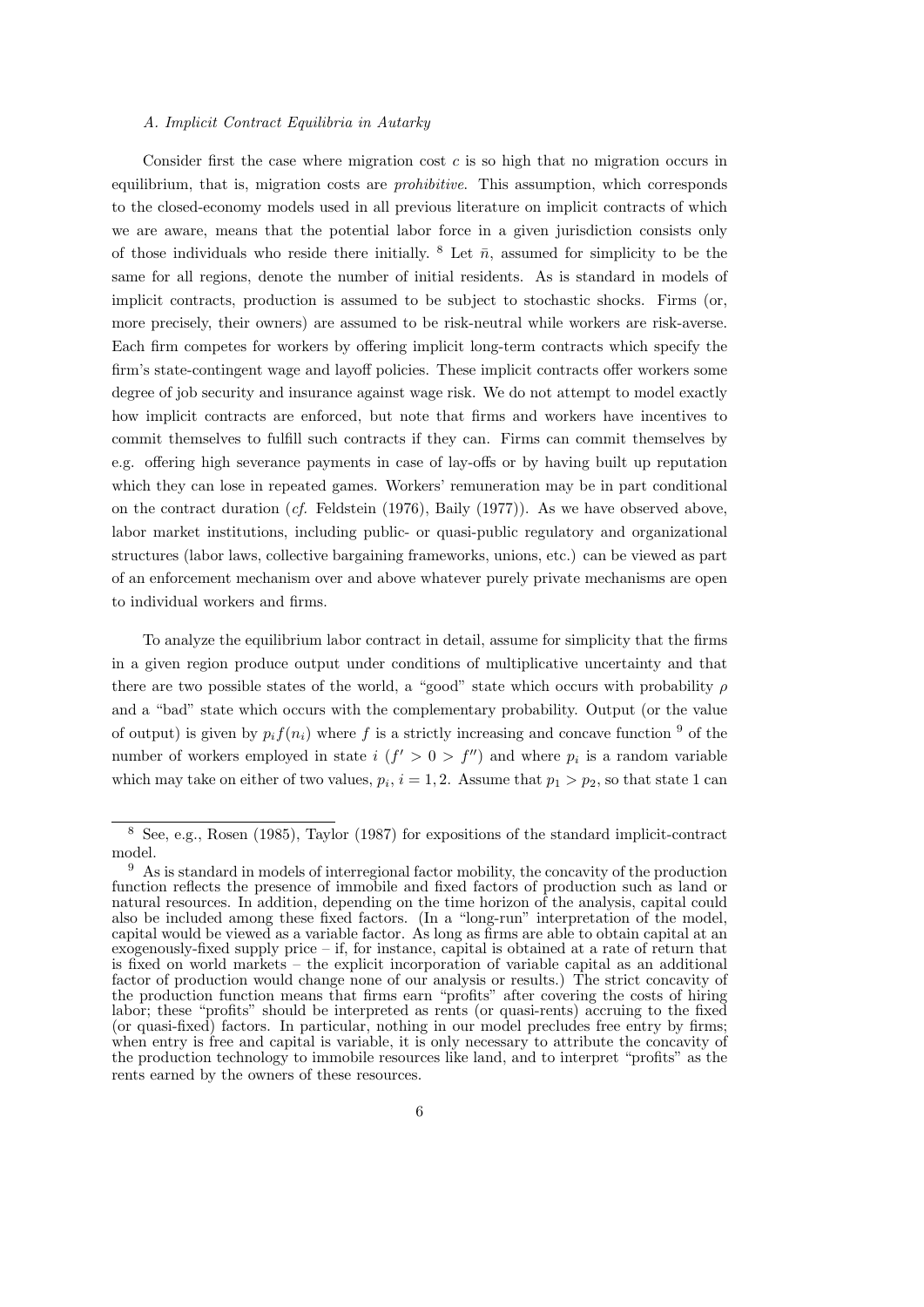be identified as the "good" state and state 2 as the "bad" state.  $^{10}$  It is assumed that there are many firms in each region and the random variable  $p_i$  is common to all firms within a region; under these assumptions, one may interpret  $p_i f(n_i)$  as the (value of) output of all of the firms within a region, as a function of the total number of workers employed by all firms.

Partial Equilibrium Determination of Implicit Contracts. Firms compete ex ante to attract workers, offering contracts which specify the wage  $w<sub>i</sub>$  to be paid in each state of nature and the number of workers  $n_i$  employed in each state. In particular, firms may choose to employ more workers in the good state than in the bad state, and the difference between  $n_1$  and  $n_2$  represents "unemployment" due to layoffs. <sup>11</sup> It is assumed that all workers have an equal likelihood of layoffs in the bad state, i.e., given the contract  $(w_1, w_2, n_1, n_2)$ , each worker faces an ex ante probability  $(n_1 - n_2)/n_1$  of being laid off in the bad state. The expected profit of a firm that offers a contract  $(w_1, w_2, n_1, n_2)$  is given by

$$
\Pi_A = \rho(p_1 f(n_1) - w_1 n_1) + (1 - \rho)(p_2 f(n_2) - w_2 n_2). \tag{1}
$$

Worker preferences are represented by a strictly increasing and concave utility-of-income function  $u(\cdot)$  defined over wage income. If workers are laid off, they may engage in "home production" or leisure, and may also receive cash or in-kind benefits from the government, receiving a level of utility  $u(b)$  where b denotes cash benefits plus the cash equivalent of any in-kind benefits provided by the public sector, together with the monetized value of all nonmarket uses of time. Individual firms can hire as many workers as desired ex ante, provided that their contracts offer a level of expected utility that is at least as great as the expected utility that workers can obtain elsewhere, denoted by  $\tilde{u}_A$ . (The general-equilibrium determination of  $\tilde{u}_A$  is discussed further below.) Thus, the problem facing a firm in formulating an implicit contract can be written

$$
(P_A) \t max<_{w_1,w_2,n_1,n_2>} \quad \Pi_A
$$

subject to

$$
\rho u(w_1) + (1 - \rho) \frac{n_2}{n_1} u(w_2) + (1 - \rho) \frac{n_1 - n_2}{n_1} u(b) - \tilde{u}_A \ge 0
$$
\n(2)

<sup>&</sup>lt;sup>10</sup> One possible interpretation of the random variable  $p_i$  is that it could represent the price of a firm's output on world markets; alternatively, the risk facing the firm may be technological in nature.

<sup>&</sup>lt;sup>11</sup> Since any state-contingent reductions in employment are contracted in advance, it can be argued that "unemployment" in this framework is not involuntary in an ex ante sense. One can view layoffs as simply "turnover" or "separations." Within the context of the present analysis, these terms can be viewed as equivalent. Notice that in the present framework the number of separations in the bad state may be smaller than it would be in a Walrasian labor market. This "over-employment" result depends on the symmetric information assumption applied here. Hart (1981) and Grossman and Hart (1981, 1983) have shown, however, that with asymmetric information there will be more unemployment with implicit contracts than in a Walrasian labor market because laying off workers is the only way for firms to signal workers that the firm is in a bad state of the world.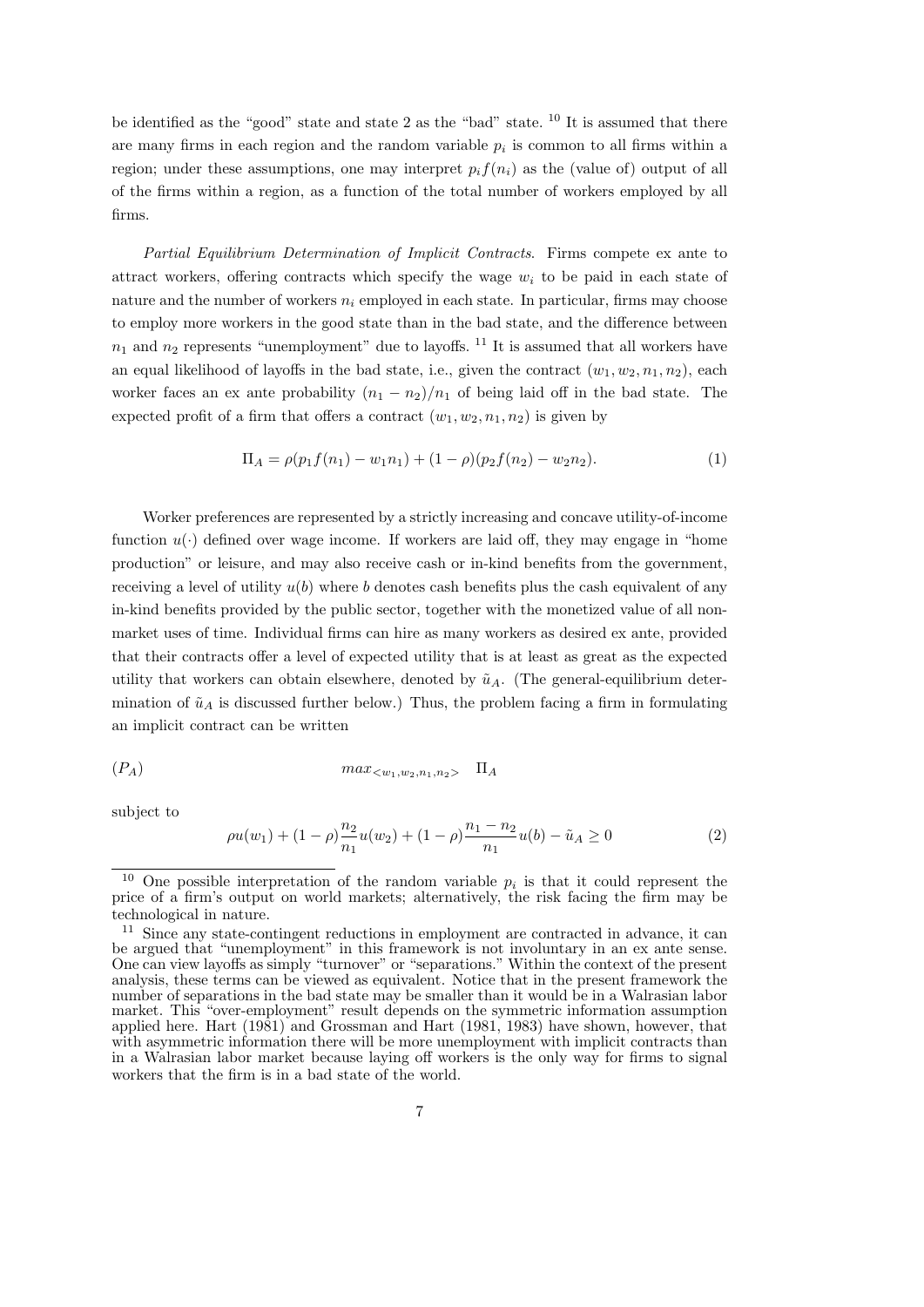Letting  $\mathcal{L}_A(n_1, n_2, w_1, w_2, \lambda_A)$  represent the Lagrangian for  $(P_A)$  where  $\lambda_A$  is the Lagrange multiplier associated with the expected-utility constraint (2), the first-order conditions characterizing the profit-maximizing choice of wages in each period are

$$
\frac{\partial \mathcal{L}_A}{\partial w_1} = -\rho n_1 + \lambda_A \rho u'(w_1) = 0 \tag{3a}
$$

$$
\frac{\partial \mathcal{L}_A}{\partial w_2} = -(1 - \rho)n_2 + \lambda_A (1 - \rho) \frac{n_2}{n_1} u'(w_2) = 0.
$$
 (3b)

Using these equations to eliminate  $\lambda_A$ , <sup>12</sup> it follows that

$$
u'(w_1) = u'(w_2) \qquad \Leftrightarrow \qquad w_1 = w_2,
$$

that is, the wage rate is state-invariant under an equilibrium implicit contract. Henceforth, this state-invariant wage is denoted by  $w$ .

The first-order conditions for the choice of employment levels in each state are

$$
\frac{\partial \mathcal{L}_A}{\partial n_1} = \rho(p_1 f'(n_1) - w) + \lambda_A \left( (1 - \rho) \frac{n_2}{n_1^2} u(w) - (1 - \rho) \frac{n_2}{n_1} u(b) \right) = 0 \tag{3c}
$$

$$
\frac{\partial \mathcal{L}_A}{\partial n_2} = (1 - \rho)(p_2 f'(n_2) - w) + \lambda_A \left( (1 - \rho) \frac{1}{n_1} u(w) - (1 - \rho) \frac{1}{n_1} u(b) \right) = 0. \tag{3d}
$$

Using (3a) to eliminate  $\lambda_A$  in (3c), we obtain

$$
\rho n_1 (p_1 f'(n_1) - w) = (1 - \rho) n_2 \left( \frac{u(w) - u(b)}{u'(w)} \right) > 0. \tag{4a}
$$

As the right-hand side is positive, the left-hand side can be interpreted as an insurance premium that workers pay to the firm in the good state in order to obtain insurance against income risk (see, e.g., Taylor (1987), p. 13). Furthermore, eliminating  $\lambda_A$  from (3d) yields

$$
p_2 f'(n_2) - w = -\frac{u(w) - u(b)}{u'(w)} < 0. \tag{4b}
$$

Thus, the marginal product of labor in the bad state is less than the wage rate. As is well-known, there are reasonable conditions under which  $n_1 > n_2$ , implying that firms lay off workers in the bad state.  $^{13}$  For our purposes, the reason for considering a model with implicit contracts is that it provides a framework within which layoffs and unemployment can occur, and therefore we assume that these conditions are satisfied in the following analysis.

General Equilibrium in Autarky. The analysis thus far has examined the implicit contract that firms offer to workers given that they engage in ex ante competition for labor and must offer contracts that provide at least a specified level of expected utility,  $\tilde{u}_A$ . Individual

 $12$  It is easily verified that that the expected utility constraint (2) is always binding at a solution to  $(P_A)$  so that  $\lambda_A > 0$ .

<sup>&</sup>lt;sup>13</sup> Specifically,  $n_1 > n_2$  if  $w - p_2 f'(n_1) > u(w) - u(b)/u'(w)$ . See Taylor (1987, p. 16), for further discussion.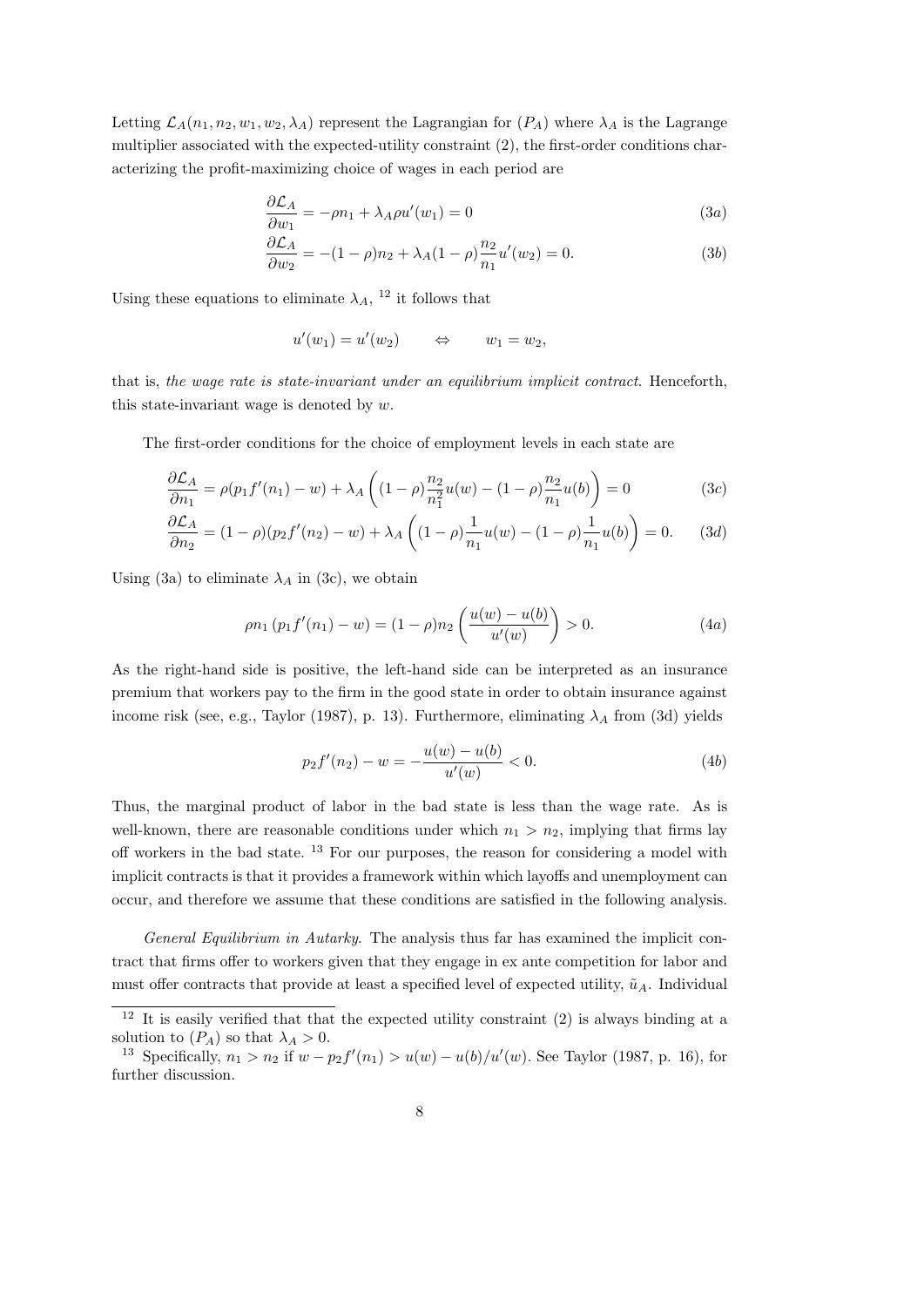competitive firms act as though they can hire as many workers as they wish, subject to this constraint. However, ex ante equilibrium in the labor market of an autarkic jurisdiction requires that there be no excess demand for labor, i.e.,  $n_1 \leq \bar{n}$ . Intuitively, if  $\tilde{u}_A$ , the level of utility that firms must offer workers, is sufficiently low, wages and layoff policies will be sufficiently profitable to firms that they would wish to hire more workers than are available in the labor force, i.e.,  $n_1 > \bar{n}$ , and in this case firms will find it advantageous to offer somewhat more attractive contracts to workers. As this competition for workers proceeds, the level of utility that workers can obtain in the labor market rises, and as  $\tilde{u}_A$  goes up, the number of workers that firms wish to hire will fall. As shown in Appendix A, comparative statics analysis confirms that  $\partial n_1/\partial \tilde{u}_A < 0$ . Conversely, if  $\tilde{u}_A$  is "too high," there will be excess supply in the labor market. Firms will be able to hire as many workers as desired while offering somewhat less attractive contracts, causing  $\tilde{u}_A$  to fall and  $n_1$  to rise. The reservation utility level obtained by unemployed workers,  $u(b)$ , puts a lower bound on the value of  $\tilde{u}_A$ , however, and it is possible that  $n_1 < \bar{n}$  when  $\tilde{u}_A = u(b)$ , in which case there is ex ante excess supply of labor in equilibrium. Throughout the analysis, we assume that this is not the case, so that  $\tilde{u}_A > u(b)$  and  $n_1 = \bar{n}$  in equilibrium. <sup>14</sup>

#### B. Implicit Contract Equilibria for a Single Open Jurisdiction

Now consider the case where migration costs  $c$  are sufficiently low that workers may move from one region to another. For the sake of analytical simplicity, suppose that there are many jurisdictions which initially contain identical numbers of workers  $\bar{n}$  and whose firms have identical technologies, as represented by the production function  $f$ . Output in each jurisdiction is characterized by multiplicative uncertainty of the form described above, and the random variable  $p_i$  is independently and identically distributed across all regions. With many jurisdictions, by the law of large numbers, the proportion of jurisdictions experiencing favorable technological realizations  $(p_i = p_1)$  is equal to  $\rho$  while the proportion  $(1 - \rho)$  experience an unfavorable realization  $p_2$ . Migration occurs when firms in regions experiencing favorable technology shocks are able to attract workers who have been laid off from jobs in regions experiencing unfavorable shocks. Migrant workers are assumed to participate in a spot labor market in regions where firms are hiring additional labor, rather than entering into new long-term implicit contracts, reflecting their more transient and less-established relationships with employers. <sup>15</sup> This spot market is assumed to operate under conditions of perfect competition, so that new (migrant) workers are paid according to their marginal products; assuming that migration costs are independent of the origin or

<sup>14</sup> More generally, ex ante equilibrium in the labor market is characterized by the complementary-slackness type condition  $(\tilde{u}_A - u(b))(\bar{n} - n_1) = 0$ .

 $15$  One could imagine that workers who migrate to a new region gradually establish themselves on an equal footing with existing native workers and thus participate in the same types of long-term implicit contracts as existing workers. Such contracts would provide workers, including immigrants, with some protection against *future* risks; however, the present analysis focuses on migration as an ex post response to the realization of economic risks and as such it is appropriate to distinguish between the labor market conditions facing workers who do not migrate and those who do.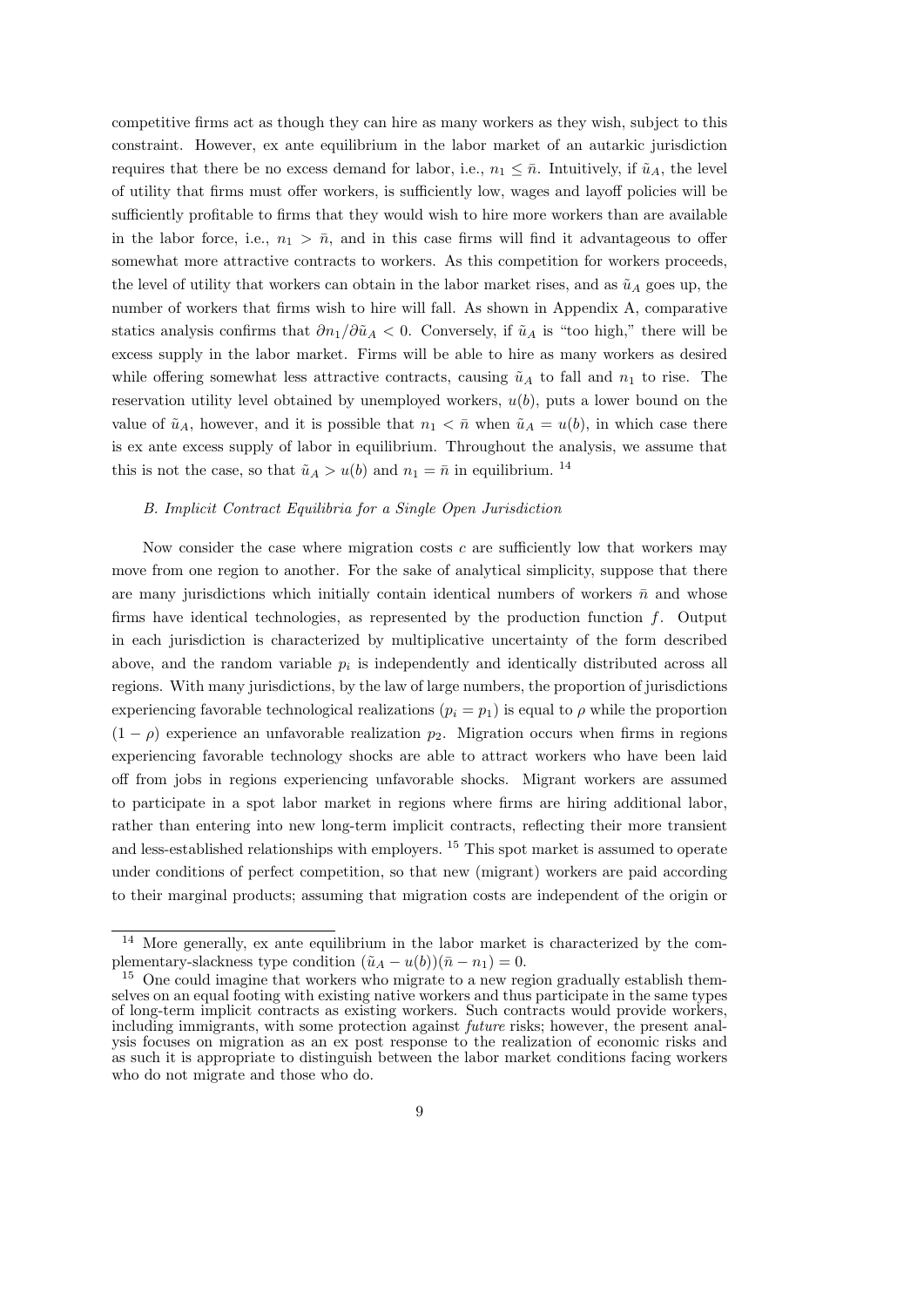destination of migrants, arbitrage in the market for migrant workers means that all will earn the same wage in equilibrium, denoted by  $w^*$ .

In the case of autarky, the marginal product of labor in favorable states of nature is equal to  $p_1 f'(\bar{n})$ . This places an upper bound  $w_{max}^*$  on the spot wage; if migration actually occurs, the amount of employment in jurisdictions experiencing favorable shocks will exceed  $\bar{n}$  and  $w^*$  will thus be less than  $w^*_{max}$ . It is clear, therefore, that no migration can occur if  $c > p_1 f'(\bar{n}) - b$  since workers can always receive b as a minimum when laid off, and the spot wage must thus be at least equal to  $b + c$  before any migration occurs.

While  $c \leq p_1 f'(\bar{n}) - b = w_{max}^* - b \equiv c^*$  is a necessary condition for any migration to take place, the precise amount of migration that occurs depends on the nature of the implicit contracts that are established between workers and firms and, in particular, on the number of workers laid off by firms experiencing unfavorable shocks. In turn, however, the conditions of the implicit contract may depend on the feasibility and cost of migration; in particular, workers may willingly accept contracts with higher levels of layoffs if migration provides good job opportunities when layoffs occur. We must therefore analyze how the equilibrium implicit contract, i.e., the degree of labor market rigidity, depends on the mobility of workers.

The present subsection considers only how the equilibrium implicit contract is determined in a single jurisdiction, assuming that migration costs are not prohibitively high  $(c \leq c^*)$ . Since the spot wage  $w^*$  is determined in competitive markets involving firms and workers from many regions, it is taken as parametrically given by the firms and workers in any one jurisdiction. The description of how the value of  $w^*$  is determined as part of the general equilibrium for an entire system of regions is postponed to Section III. As in the autarky case, firms within a single region compete in a local ex ante labor market by offering implicit contracts subject to an expected utility constraint. The formal analysis of the firm's problem with migration is very similar to that of the autarky case, except that it is necessary to take into account the fact that firms may hire migrant workers in the ex post spot market if they have favorable technological shocks and that workers who are laid off in the bad state may find migration to be a better alternative than remaining unemployed in their original jurisdiction of residence.

A firm's wage and employment policy in the presence of migration can be represented by a vector  $(w_1, w_2, n_0, n_1, n_2)$  describing the wages that it pays in each state to workers engaged in an implicit contract with it,  $w_1$  and  $w_2$ , the number of workers in the ex ante labor market that accept the firm's offer of an implicit contract,  $n_0$ , and the level of employment in each state,  $n_1$  and  $n_2$ . Due to the possibility of migration, a firm may choose  $n_1 > \bar{n}$  in the ex post spot market for migrant labor. The difference between the number of workers hired initially and those employed in the bad state,  $n_0 - n_2$ , represents layoffs. Of course,  $n_0 \leq \bar{n}$ , and, as will be shown later,  $n_0 = \bar{n}$  in equilibrium in most cases of interest.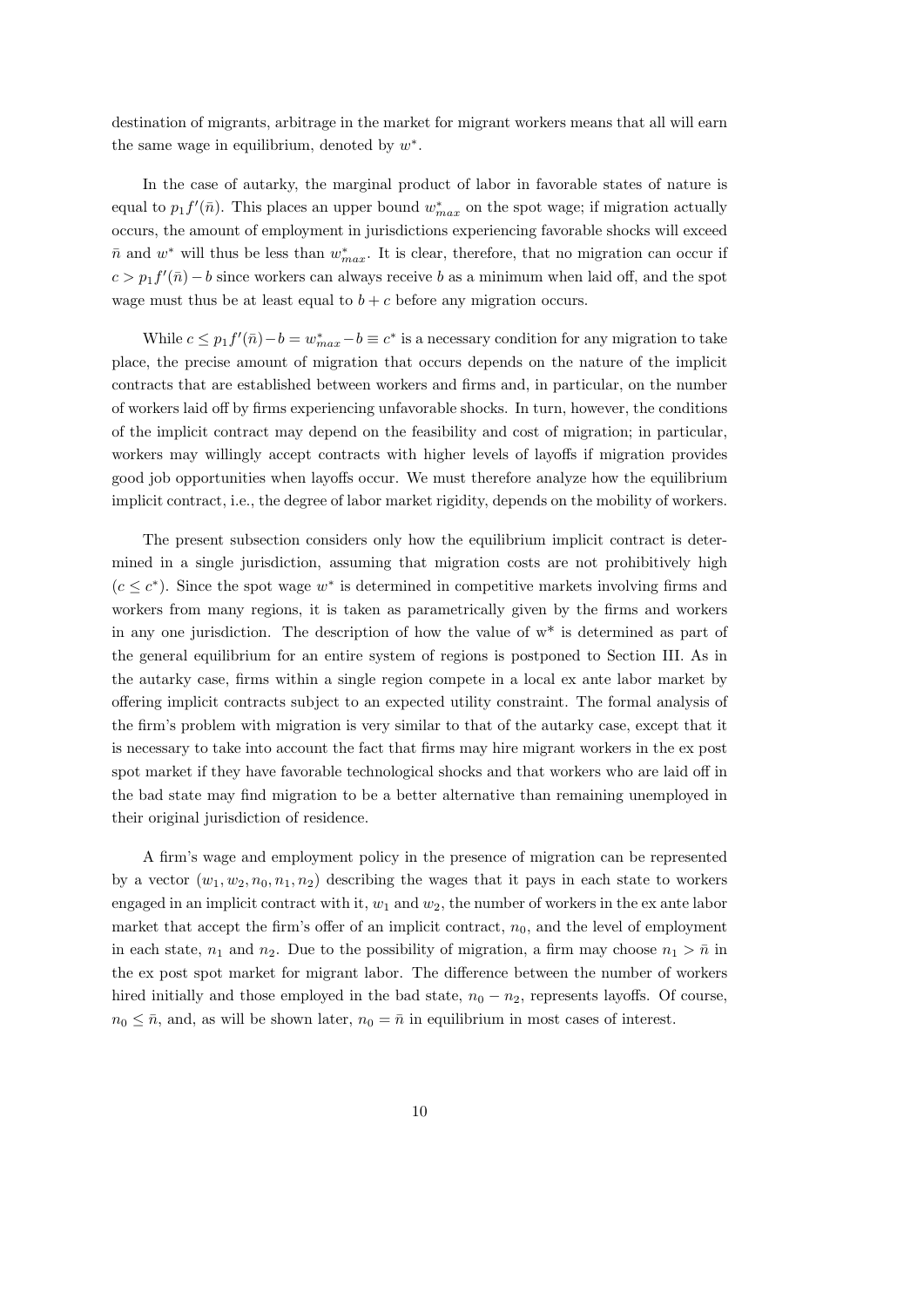A firm's expected profits when migration is possible can now be written as

$$
\Pi_M = \rho(p_1 f(n_1) - w_1 n_0 - w^*(n_1 - n_0)) + (1 - \rho)(p_2 f(n_2) - w_2 n_2); \tag{5}
$$

note that any workers hired in the ex post spot market for labor are paid  $w^*$ . Firms can implement a wage and employment policy  $(w_1, w_2, n_0, n_1, n_2)$  only if the expected utility of the workers initially residing in the jurisdiction is at least as great as  $\tilde{u}_M$ , the utility that they can attain if they refuse to accept a firm's implicit contract in the ex ante labor market. <sup>16</sup> The maximization problem facing a firm can thus be formulated as

$$
(P_M) \t max<_{w_1,w_2,n_0,n_1,n_2} \t \Pi_M
$$

subject to

$$
\rho u(w_1) + (1 - \rho) \frac{n_2}{n_0} u(w_2) + (1 - \rho) \frac{n_0 - n_2}{n_0} u(w^* - c) - \tilde{u}_M \ge 0,
$$
\n(6)

assuming that migration is at least as attractive to laid-off workers as unemployment, i.e.,  $u(w^* - c) \ge u(b)$ . <sup>17</sup> Letting  $\mathcal{L}_M(n_1, n_2, w_1, w_2, \lambda_M)$  represent the Lagrangian for  $(P_M)$ , the first-order conditions characterizing the profit-maximizing choice of wages in each period are

$$
\frac{\partial \mathcal{L}_M}{\partial w_1} = -\rho n_0 + \lambda_M \rho u'(w_1) = 0 \tag{7a}
$$

$$
\frac{\partial \mathcal{L}_M}{\partial w_2} = -(1 - \rho)n_2 + \lambda_M (1 - \rho) \frac{n_2}{n_0} u'(w_2) = 0.
$$
 (7b)

Using these equations to eliminate  $\lambda_M$ , it follows that

$$
u'(w_1) = u'(w_2) \qquad \Leftrightarrow \qquad w_1 = w_2,\tag{8}
$$

that is, exactly as in the autarky case, the wage rate is state-invariant under an equilibrium *implicit contract*. Henceforth, this state-invariant wage is denoted by  $w$ .

The first-order conditions for the choice of ex ante and ex post employment levels are

$$
\frac{\partial \mathcal{L}_M}{\partial n_0} = \rho(w - w^*) + (1 - \rho) \frac{n_2}{n_0} \frac{u(w) - u(w^* - c)}{u'(w)} = 0 \tag{7c}
$$

$$
\frac{\partial \mathcal{L}_M}{\partial n_1} = \rho(p_1 f'(n_1) - w^*) = 0 \tag{7d}
$$

$$
\frac{\partial \mathcal{L}_M}{\partial n_2} = (1 - \rho)(p_2 f'(n_2) - w) + (1 - \rho) \frac{u(w) - u(w^* - c)}{u'(w)} = 0, \tag{7e}
$$

where (7a) is used to eliminate  $\lambda_M$ .

Rearranging (7c),

$$
w^* - w = \frac{(1 - \rho)}{\rho} \frac{n_2}{n_0} \frac{u(w) - u(w^* - c)}{u'(w)}.
$$
\n(9)

<sup>&</sup>lt;sup>16</sup> The determination of the equilibrium value of  $\tilde{u}_M$  is discussed at the end of this section. <sup>17</sup> The objective of the analysis at this stage is to describe how the terms of implicit contracts are determined, assuming that migration actually occurs. This can only be the case if  $u(w^* - c) \ge u(b)$ .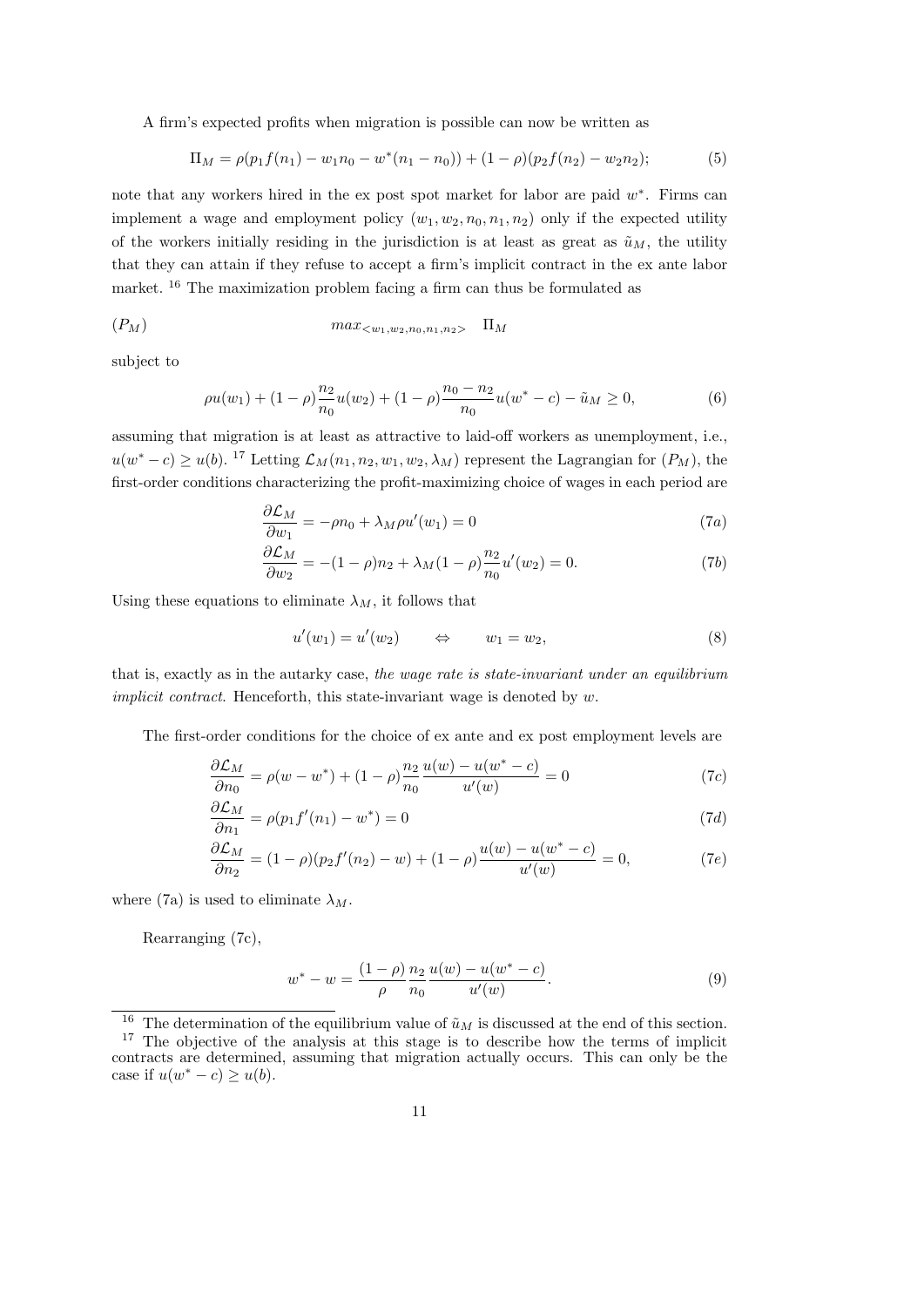As in the autarky case, the left-hand side can be interpreted as an insurance premium that workers pay to the firm in the good state to obtain insurance against income risk. It follows immediately from (9) that

$$
w^* = w \qquad \text{if} \quad c = 0 \tag{10a}
$$

$$
w^* > w > w^* - c \qquad \text{if} \quad c > 0 \tag{10b}
$$

Hence, in the special case of zero migration costs, there exists only one wage rate  $w^* = w$ , so that workers always obtain employment at the same wage no matter whether there is a favorable or unfavorable shock in the jurisdiction where they reside. This polar case illustrates the important point that migration can insure workers from unemployment risk and the associated risk of reduced income and welfare. In this case, there is no need for the insurance that implicit contracts can provide and, therefore, no reason for labor markets to exhibit rigidities that might give rise to unemployment. When migration costs are positive, however, workers will be better off under favorable technology shocks in their home jurisdiction, and long-term contracts will continue to serve as a partial insurance device. In the good state, as (7d) and (10b) reveal, non-migrant ("native") workers pay an "insurance premium" to their employer in the form of the difference between their wage w and the spot wage earned by immigrant workers, which is equal to the value of the marginal product of labor in the good state, i.e., they pay a premium of

$$
p_1 f'(n_1) - w = w^* - w > 0.
$$
\n(11)

In the bad state, however, they receive a wage higher than the value of the marginal product; from (7e), it follows that

$$
w - p_2 f'(n_2) = \frac{u(w) - u(w^* - c)}{u'(w)} > 0.
$$
\n(12)

Note that the workers who are laid off in the bad state can get a higher wage abroad than they could get at home if employed. At first glance, this may seem paradoxical, since one normally associates a loss of employment with a loss of income. To avoid confusion, it must thus be emphasized that  $w^*$  is the "producer price" of migrant labor in the ex post spot market, whereas  $w^* - c$  is what migrants actually receive on net. The migration cost "wedge" between the price paid by firms for workers and the net income received by workers can be divided in many ways, and the observed wage paid by firms to new workers may lie anywhere in the interval  $[w^* - c, w^*]$  depending on how the costs of migration are split between workers and their employers. For example, firms that have experienced favorable technology shocks and that are hiring workers in the spot market might in practice absorb some or all of the out-of-pocket costs of relocation for workers, the costs of advertising and recruiting for new employees, and the costs of training workers for their new jobs, all of which should be interpreted as part of migration costs, c. Having covered these costs, the explicit wage paid to employees would be correspondingly reduced. <sup>18</sup> There may remain

<sup>18</sup> Note that domestic workers cannot apply for a spot market job as the implict contract is (assumed to be) enforceable, as discussed above.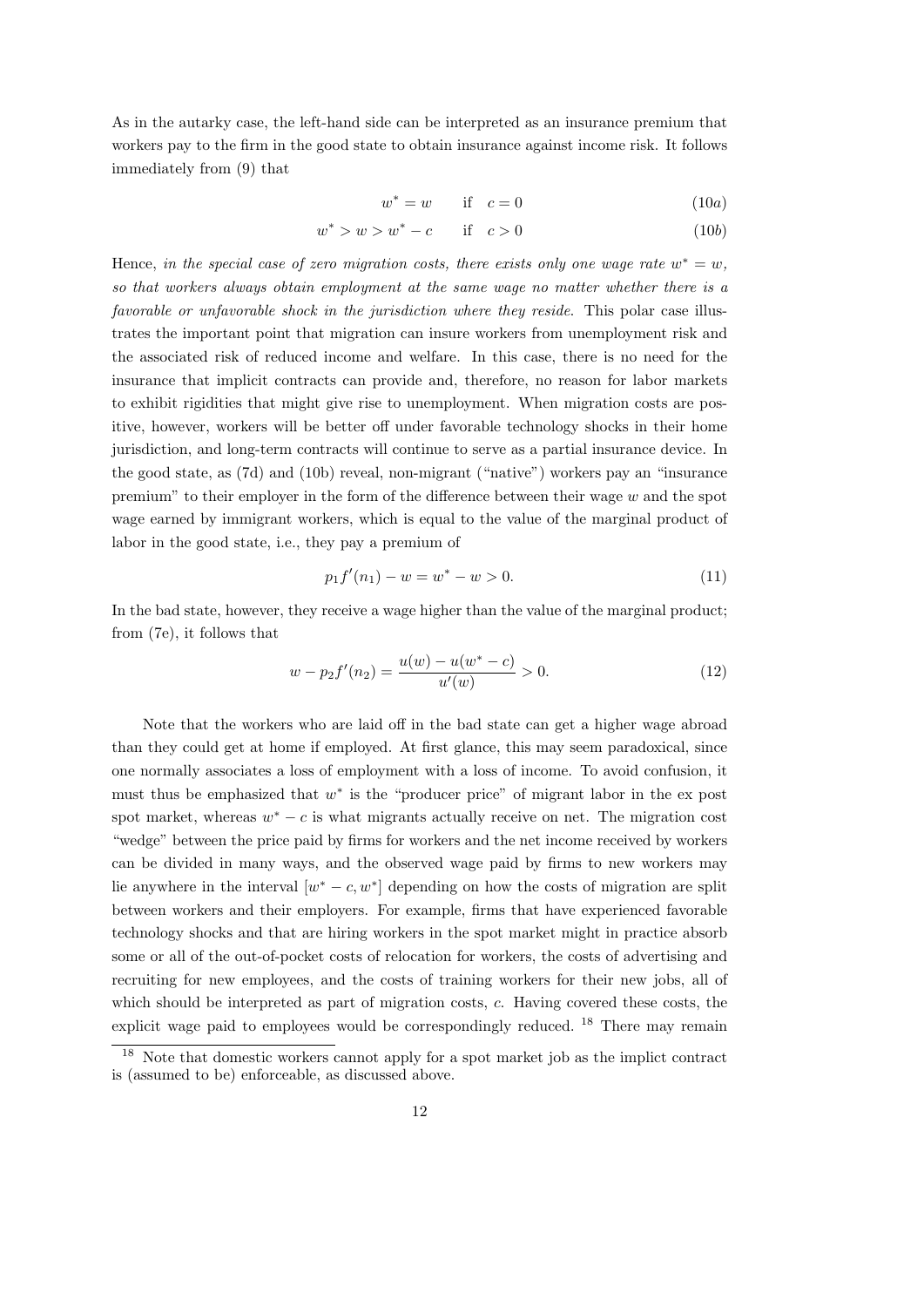some costs of migration – search costs, some out-of-pocket relocation costs, subjective losses from disruption of one's affairs associated with relocation – that workers end up absorbing. The wage net of all migration costs  $w^* - c$  will be equal to the wage actually paid to workers less that portion of migration costs absorbed by workers, and, by (10b), we know that  $w^* - c < w$ , that is, workers who are laid off are definitely worse off than those who are not laid off. In fact, the observed wage that firms pay to newly-hired workers will lie below the wage w received by existing workers if firms absorb a relatively high proportion of the costs of migration. <sup>19</sup>

The fact that workers who migrate (or remain unemployed) are worse off than those who are not laid off is the key to understanding how the equilibrium level of expected utility,  $\tilde{u}_M$ , is determined. Just as in the autarky case, clearing of the ex ante labor market requires that  $\tilde{u}_M$  adjust so that all of the workers who initially reside in a region do in fact enter into an employment relationship with a local firm. Failure to obtain a job initially means that workers will either be hired by local firms at a wage of  $w^*$  if there is a favorable realization of technology or, if there is an unfavorable realization, they will either migrate to another region and receive  $w^* - c$  or remain unemployed and receive b. We assume, however, that implicit contracts dominate this alternative, so that  $n_0 = \bar{n}$  at the equilibrium value of  $\tilde{u}_M$ .<sup>20</sup>

### III. General Equilibrium in a System of Jurisdictions with Migration and Implicit Contracts

The analysis so far has examined how implicit contracts would be determined within a given region when it is possible for laid-off workers to migrate to other region and earn an exogenously-given spot wage of  $w^*$ . However, although  $w^*$  is taken as given by any one region, its equilibrium value is determined by the competition for migrant workers in the system of regions as a whole. Since the supply of workers to the spot market depends on the willingness of laid-off workers to migrate in search of other jobs, which in turn depends on the level of migration costs  $c$ , we expect that the equilibrium spot wage ultimately depends on the value of  $c$  as well. The objective of this section is to analyze how the entire

<sup>19</sup> It goes beyond the scope of our formal analysis to consider heterogeneity of workers. However, in practice, seniority rules will typically mean that laid-off workers are younger and less experienced than those retained by employers experiencing unfavorable shocks. If one thinks of younger workers as possessing less effective labor services than those who are more experienced, then young migrant workers who are laid off by firms facing unfavorable shocks and who are then hired by firms in other regions experiencing favorable shocks will tend to receive lower observed wages per worker than the more senior workers already employed by these firms. For this reason, as well as those mentioned above, it would be incorrect to interpret (10b) to imply that the observed wage paid to newly-hired migrant workers would exceed the wage paid to a firm's existing work force. It may further be noted that empirical evidence (e.g., Topel (1991)) indicates that job changes account for a substantial amount of lifetime earnings growth for typical workers. Ignoring the costs of job search and relocation, therefore, it is evidently true empirically that workers often obtain higher wages after separations.

<sup>&</sup>lt;sup>20</sup> In general, if migration costs are lower than  $c^*$ , ex ante labor market equilibrium requires that  $(\tilde{u}_M - \left[\rho u(w^*) + (1 - \rho)u(w^* - c)\right])(\bar{n} - n_0) = 0$ , analogously to footnote 7.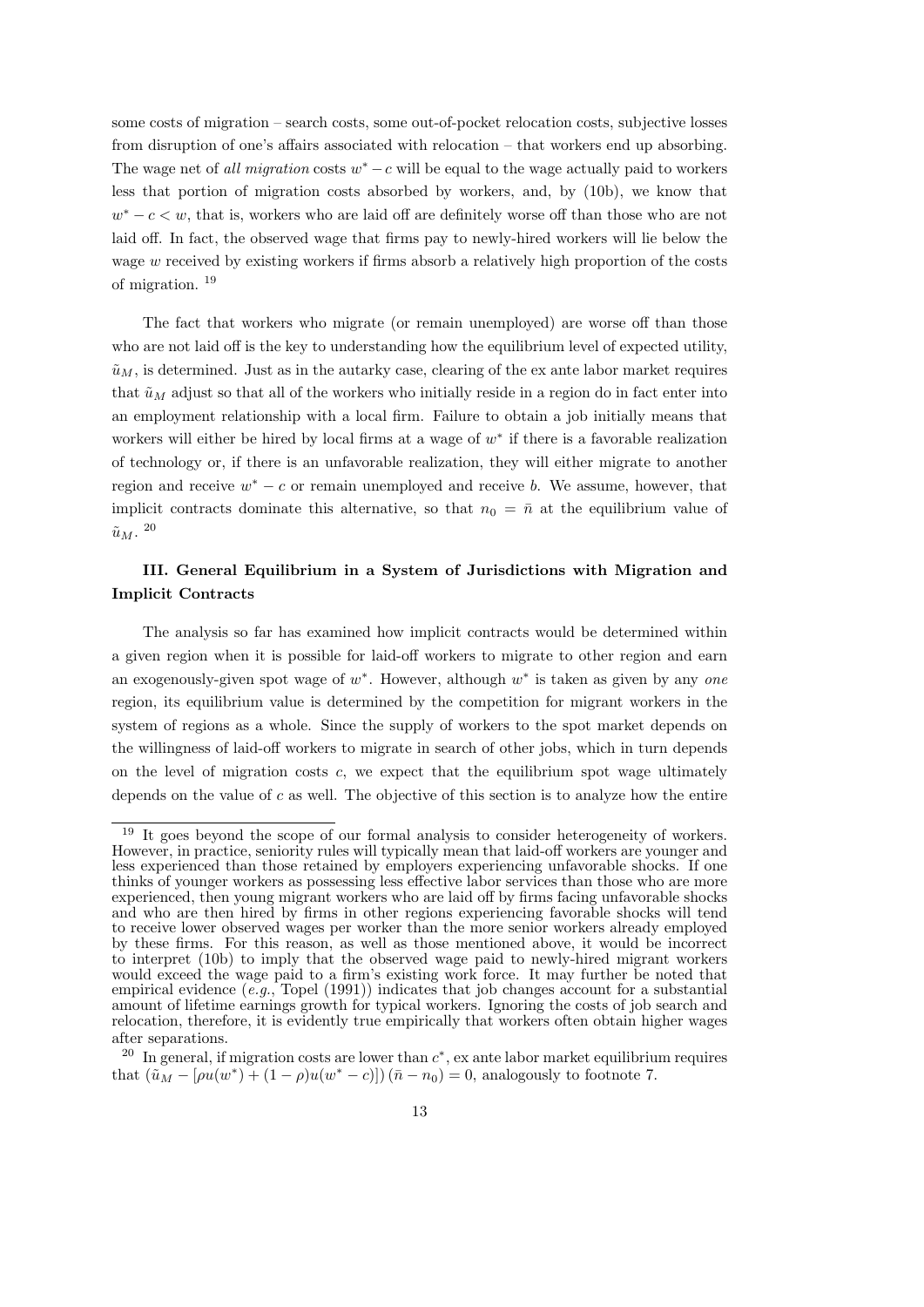general equilibrium structure of spot wages and implicit contracts for the whole system of jurisdictions depends on the migration cost parameter  $c$ .

As the analysis will make clear, there are two distinct types of equilibria that can arise. Speaking informally, when migration costs are sufficiently high, relatively few laid-off workers will, in equilibrium, choose to migrate to other jurisdictions, since the benefits of higher wages elsewhere are largely offset by the cost of moving. In these cases, some but not all of the workers laid off by firms in regions experiencing unfavorable technology shocks will leave to find jobs elsewhere; those left behind will remain unemployed and receive the reservation income b. On the other hand, if migration costs are sufficiently low, the payoff to workers from migration will be highly attractive relative to unemployment and workers will then choose not to remain unemployed. We call the latter situation a "full-employment" regime, while the former case, in which there is some migration but also some unemployment, is called a "mixed" regime. Intuitively, the mixed regime is an intermediate case between autarky (i.e., prohibitively high migration costs) and free mobility. It is of course the mixed case that is of greatest interest in the present context, since it is the mainly the existence of unemployment that motivates consideration of implicit contract models to begin with. We now analyze the general equilibrium of the system of jurisdiction for each of these cases.

#### A. General Equilibrium in the Mixed Regime

Imagine to start with that the migration cost parameter c is just equal to  $c^* \equiv w_{max}^* - b$ . At this value of  $c, w^*_{max}$  is in fact the equilibrium spot wage. At this wage, firms are unwilling to hire any additional workers when technology shocks are favorable, and workers are indifferent between remaining unemployed (and receiving an income of  $b$ ) and migrating (and receiving an income net of migration costs of  $w_{max}^* - c$ ), so that there is no excess demand for or supply of labor in the spot market. If the migration cost parameter  $c$  falls below c ∗ , workers who are laid off would definitely prefer to find employment in the spot market at a wage of  $w_{max}^*$  rather than remain unemployed, since their income would then be strictly higher  $(w_{max}^* - c > b)$ , and thus for  $c < c^*$  there would be excess supply in the spot labor market if  $w^* = w^*_{max}$ . There would thus be downward pressure on the spot wage as c falls and the amount of labor demanded by firms in the spot market would rise, so that there would be a strictly positive level of migration.

For any given spot wage  $w^*$ , the average demand for labor in the spot market is given by  $\rho(n_1(w^*) - \bar{n})$  where  $n_1(w^*)$  is determined by the condition

$$
p_1 f'(n_1) = w^*.
$$
\n(13)

Obviously,  $\partial n_1(w^*)/\partial w^* = 1/p_1 f''_1(n_1) < 0$ . The mean supply of workers to the spot market is perfectly elastic, up to the quantity  $(1 - \rho)(\bar{n} - n_2)$ , provided that  $w^* - c = b$ ; for lower values of  $w^*$ , the supply of labor is zero (workers prefer unemployment to migration), and for higher values of w<sup>\*</sup>, the supply of labor is equal to  $(1 - \rho)(\bar{n} - n_2)$  (migration dominates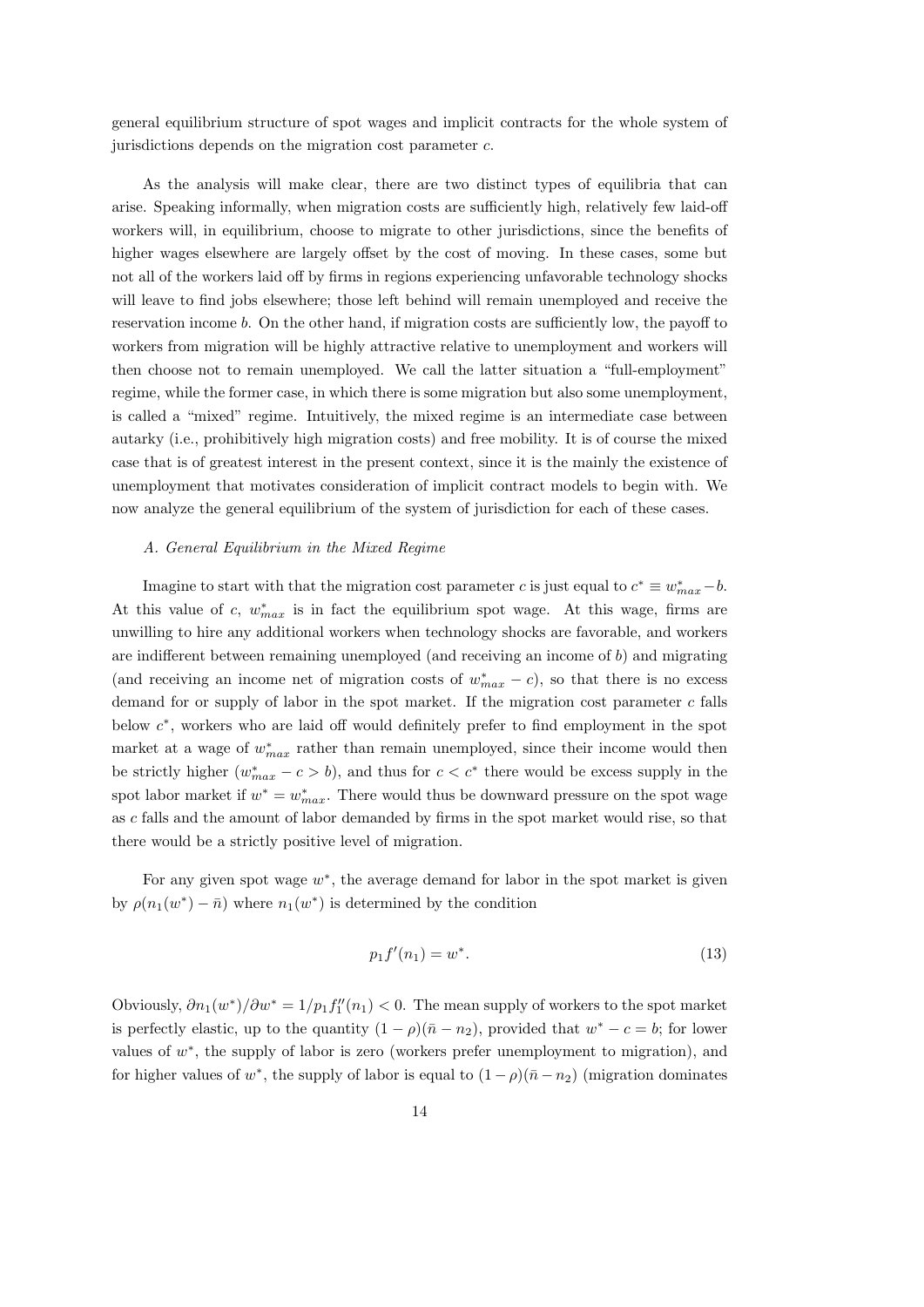unemployment for all laid-off workers). The equilibrium value of  $w^*$  is thus

$$
w^* = b + c \tag{14}
$$

for any value of c and  $n_2$  such that

$$
\rho(n_1(w^*) - \bar{n}) < (1 - \rho)(\bar{n} - n_2). \tag{15}
$$

These two conditions define a general equilibrium in the mixed regime. Condition (14) states that workers who are laid off will be indifferent between migrating to find new jobs and receiving their reservation income of  $b$  in their home jurisdiction. Condition (15) states that the number of workers absorbed as new hires in the spot market (the left-hand side) is less than the number laid off by firms experiencing unfavorable shocks (the right-hand side). The inequality in (15) means that there is some unemployment in equilibrium, and it is this condition which is no longer satisfied in the full-employment regime discussed in the next subsection. Note that (15) definitely holds when  $c = c^*$ , since then the left-hand side is zero while the right-hand side is positive. As discussed further in Appendix B, the functions in  $(15)$  are continuous in c, which means that the system must be in a mixed equilibrium for some range of values of  $c$  that are sufficiently close to  $c^*$ .

Changes in the extent of labor market integration in this system can be represented by changes in the migration cost parameter c. In general, greater economic integration will affect the entire equilibrium structure of wages and employment throughout the system of jurisdictions. General-equilibrium comparative statics analysis of the effect of changes in  $c$ shows that:

**Theorem 1:** For values of the migration cost parameter  $c$  such that the system reaches a mixed equilibrium, increased economic integration (i.e., a reduction in the migration cost parameter  $c$ ) results in:

- (i) a decrease in the ex post spot-market wage rate  $w^*$  (i.e.,  $dw^*/dc > 0$ );
- (ii) a decrease in the wage rate obtained under the terms of the implicit contract  $w$  (i.e.,  $dw/dc > 0$ ):
- (iii) an increase in the level of employment in the good state (i.e.,  $dn_1/dc < 0$ );
- (iv) a decrease in the level of employment in the bad state (i.e.,  $dn_2/dc > 0$ ).

Proof: See Appendix B.

While the full proof of this theorem is given in an appendix, it is immediately apparent from (14) that  $\frac{\partial w^*}{\partial c} = 1$ , from which (i) clearly follows. Intuitively, a reduction in migration costs increases the supply of workers in the spot market, resulting in a decrease in the spot wage and an increase in employment in the good state (iii). In turn, this means that the implicit insurance premium charged by firms for protection of workers – which is the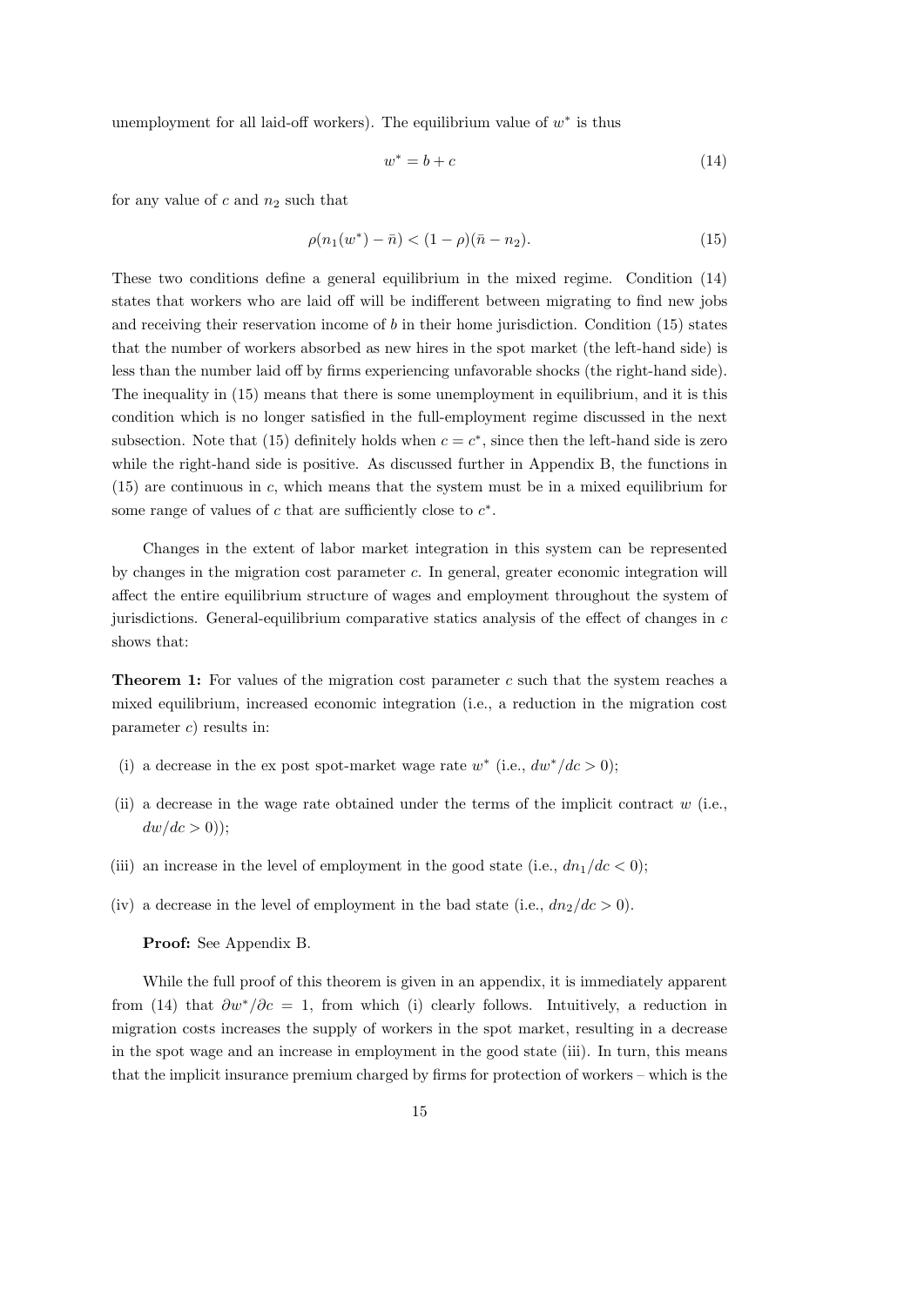difference between the marginal product of labor in the good state and the implicit contract wage w, as shown in  $(9)$  – would fall, *cet. par.*. The firm therefore requires compensation either in the form of a lower implicit contract wage  $w$  or, alternatively, by insisting on more layoffs in the bad state. In fact, differentiating (12) shows that a change in the implicit contract wage or level of layoffs alone cannot be optimal, and thus, as stated in (ii) and (iv), both of these adjustments – i.e., a reduction in  $w$  and an increase in layoffs in the bad state – occur in equilibrium.  $^{\rm 21}$ 

Increased economic integration, then, has several important impacts on the structure of employment, output, and compensation in the economy. It gives rise to greater local fluctuations in both output and employment, as layoffs are increased in the bad state and there is increased hiring in the spot market when there are favorable production shocks. Implicit contracts can shelter workers from income risk resulting from production shocks, but the level of the protection provided to workers through these contracts is diminished, in equilibrium, when the interjurisdictional mobility of workers is increased. Increased integration of labor markets thus leads firms to provide less insurance to workers than would otherwise be the case. The rise in layoffs in the bad state indicates a less rigid labor market, showing that the extent of labor market integration influences the degree of flexibility in observed labor market institutions.

#### B. General Equilibrium in the Full-Employment Regime

As noted, the mixed regime must occur when migration costs are sufficiently high. However, when migration costs are sufficiently low, there may be no unemployment at all. As shown in (10a),  $w^* = w = w^* - c$  when  $c = 0$ , which means that workers who are laid off are no worse off than those who are not laid off or who are initially employed in regions that have favorable production shocks. In this case, workers who initially reside in regions experiencing unfavorable shocks and who are laid off can costlessly relocate to regions experiencing favorable shocks, earning the spot wage  $w^*$ . The implicit contract completely degenerates in this case, with firms always employing workers at a level where their state-contingent marginal product is equal to their wage; workers face no wage risk, pay no implicit insurance premium, and receive no implicit insurance benefits. Provided that the equilibrium wage with zero migration costs strictly exceeds the reservation income b, no workers who are laid off will remain unemployed. Adverse production shocks produce labor turnover in this case, but do not produce unemployment. Workers are therefore completely insured against unemployment and income risk by a fully integrated and flexible labor market. This confirms, for the extreme case where  $c = 0$ , the finding obtained in a full-employment market-clearing model in Wildasin (1995) that free mobility itself can provide perfect insurance against income risk.

<sup>&</sup>lt;sup>21</sup> Total differentiation of (12) with respect to  $n_2$  and c reduces the left-hand side while leaving the right-hand side unchanged (recalling that  $w^*$  – c is constant in the mixed regime). Similarly, an increase in w alone must also lower the left-hand side relative to the right-hand side, given that workers are risk averse.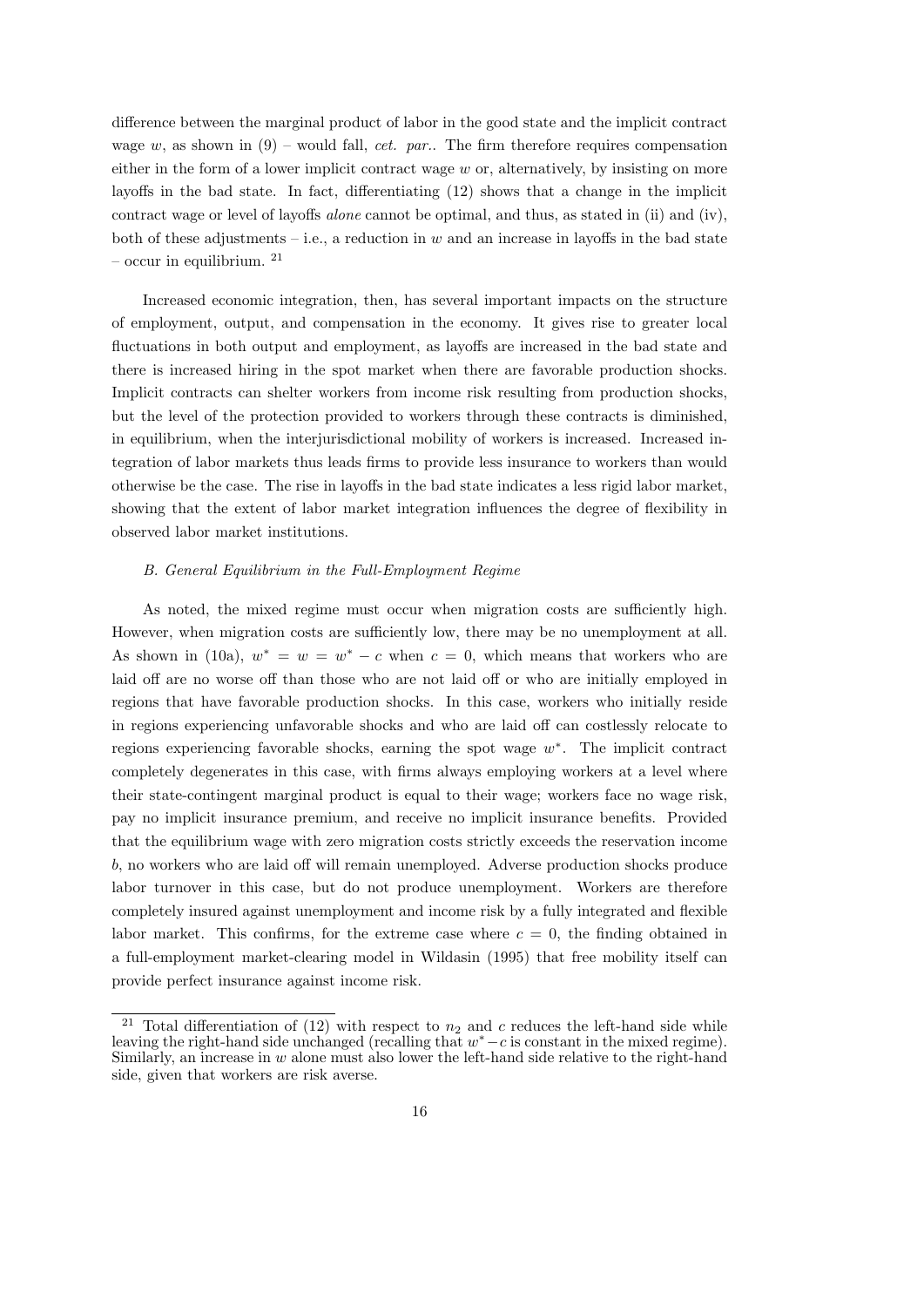We assume henceforth that the economy does achieve full employment when  $c = 0$ , which will be the case if  $b$  is sufficiently small or the equilibrium wage with zero migration costs is sufficiently high.  $2^2$  As discussed further in Appendix C, the equilibrium of the system varies continuously in the migration cost parameter  $c$ , and it thus follows that the economy will be in the full-employment regime for all values of  $c$  sufficiently close to 0.

As in the mixed regime, a change in migration costs affects the general equilibrium constellation of wages and employment levels of the economy. In the mixed regime, condition (14) provides a rigid linkage between the equilibrium spot-market wage  $w^*$  and the migration cost parameter  $c$ . In the full-employment case, by contrast, changes in  $c$  do not necessarily give rise to unit-for-unit changes in  $w^*$ . However, stability of the general-equilibrium structure of wages and employment requires that an increase in the ex post wage rate  $w^*$  give rise to an excess supply of labor in the ex post market. This stability condition (S) is stated formally in Appendix C. Using this condition, general-equilibrium comparative-statics analysis shows that:

**Theorem 2:** For values of the migration cost parameter  $c$  such that the system reaches a full-employment equilibrium, and assuming that the spot-market stability condition (S) is satisfied, increased economic integration (i.e., a reduction in the migration cost parameter c) results in:

- (i) a decrease in the ex post spot-market wage rate  $w^*$  (i.e.,  $dw^*/dc > 0$ );
- (ii) an increase in the level of employment in the good state (i.e.,  $dn_1/dc < 0$ );
- (iii) a decrease in the level of employment in the bad state (i.e.,  $dn_2/dc > 0$ ).

Proof: See Appendix C.

This result closely parallels the findings for the mixed regime, although in this case the impact of increased integration on the implicit contract wage rate  $w$  is uncertain. Broadly speaking, the qualitative impacts of economic integration on the state-contingent levels of employment and output are the same in this case as in the mixed regime.

$$
p_1 f'(n_1) = p_2 f'(n_2).
$$

Full employment requires that

$$
\rho n_1 + (1 - \rho)n_2 = \bar{n}.
$$

<sup>22</sup> The equilibrium wage with zero migration costs satisfies

These two conditions determine  $n_1$  and  $n_2$  and thus the equilibrium wage  $p_1 f'(n_1)$  $p_2f'(n_2)$ ; it is easily verified that the equilibrium wage is lower, the higher the value of  $\bar{n}$ . Thus, provided that either b is sufficiently small,  $\bar{n}$  is sufficiently small, or both, the equilibrium wage with zero migration costs must exceed b.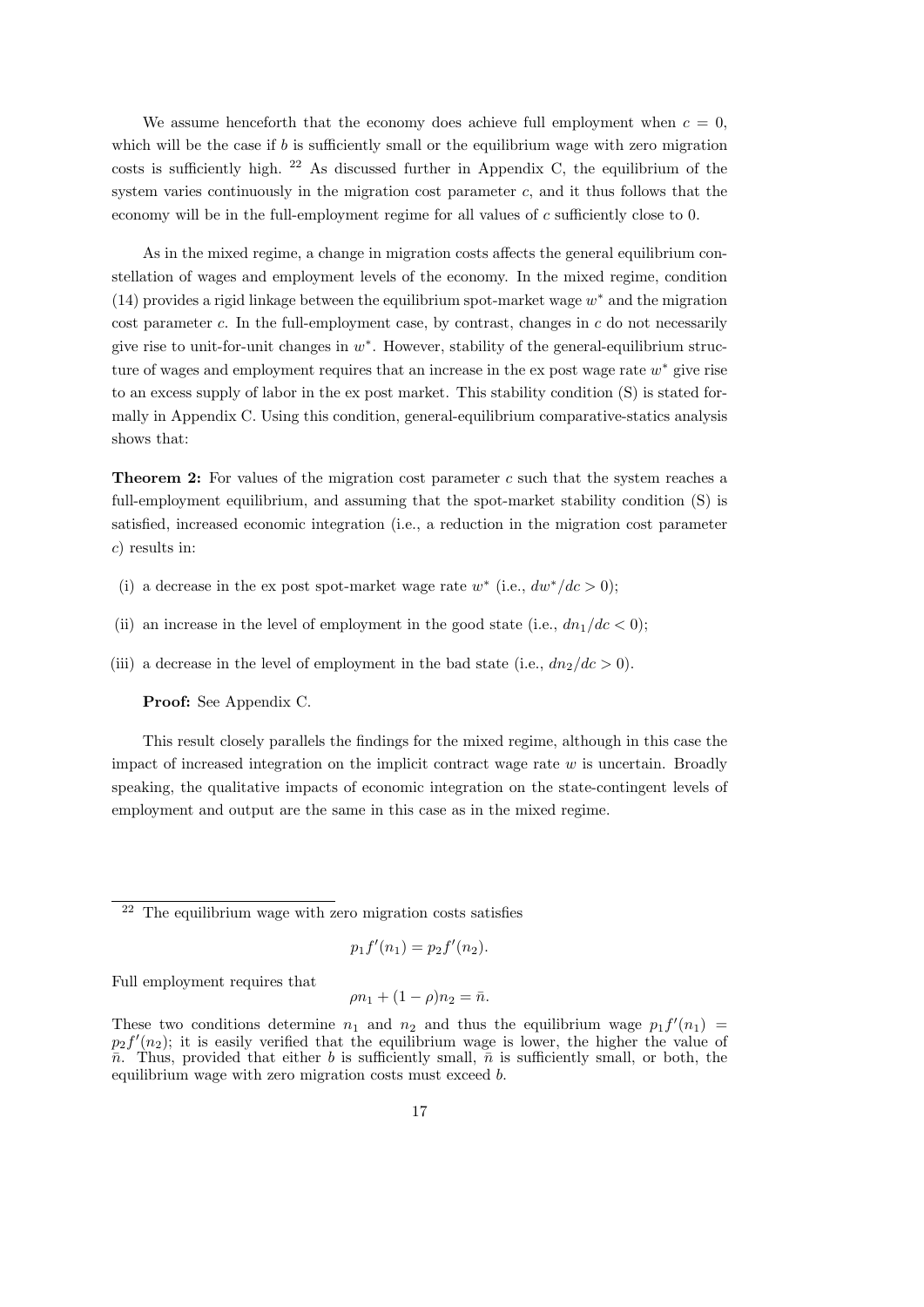#### C. Autarky vs. Full Integration: Global Comparisons

The analysis so far has shown that there are three possible types of equilibria in the model. In autarky, migration costs are so high that migration is never observed. Implicit contracts result in layoffs that generate unemployment for some workers in regions with unfavorable production shocks. When migration costs are very low, equilibrium labor contracts also result in layoffs when there are unfavorable production shocks, but workers that are laid off migrate to other regions where they are able to find new jobs, so that there is no unemployment. In between these extremes, if migration costs are sufficiently high but not prohibitive, implicit labor contracts will give rise to layoffs in the bad state and while some of the workers who are laid off will migrate to other regions and find new jobs, others will remain in the jurisdictions in which they are laid off and will be unemployed. For present purposes, the mixed regime is of greatest interest, since we wish to explore the implications of migration in an economy with unemployment. Before turning to a more detailed analysis of the mixed regime in Section IV, however, it is useful to make some comparisons of the equilibria across regimes.

Imagine a process of economic integration in which migration costs are at first prohibitively high, falling gradually over time and finally ending in a situation of free migration where workers are perfectly mobile among jurisdictions. Comparing the starting and ending points of this process, we note that employment contracts in autarky are characterized by positive levels of unemployment in bad states. When migration costs vanish, however, there is no longer any unemployment. In regions experiencing favorable shocks, output and employment are higher than they would be under autarky, while the opposite is true for regions experiencing adverse shocks. Nevertheless, workers receive the same wage in both states, and this wage is equal to the marginal product of labor. In fact, workers face no wage or unemployment risk at all. The need for implicit contracts to insure workers against income risk is obviated and thus they completely disappear.

Starting from an equilibrium in a mixed regime, the elimination of migration costs eliminates all unemployment. Similarly, starting from an equilibrium in the full-employment regime, an increase in migration costs to prohibitively high levels brings about unemployment. It is not necessarily the case, however, that small reductions in migration costs necessarily cause unemployment to decrease. It is easy to see from Theorems 1 and 2 that the state-contingent employment levels  $n_1$  and  $n_2$  vary monotonically across regimes, with  $n_1$  steadily rising as c falls and  $n_2$  steadily falling. In general, however, total employment in the system as a whole,  $\rho n_1 + (1 - \rho)n_2$ , may rise or fall as c falls incrementally. See Figure 1 for an illustration of some of the main results obtained so far in the case where  $\rho = 0.5$  and where we assume that there is only one interval of values of the migration cost parameter in which each regime can occur.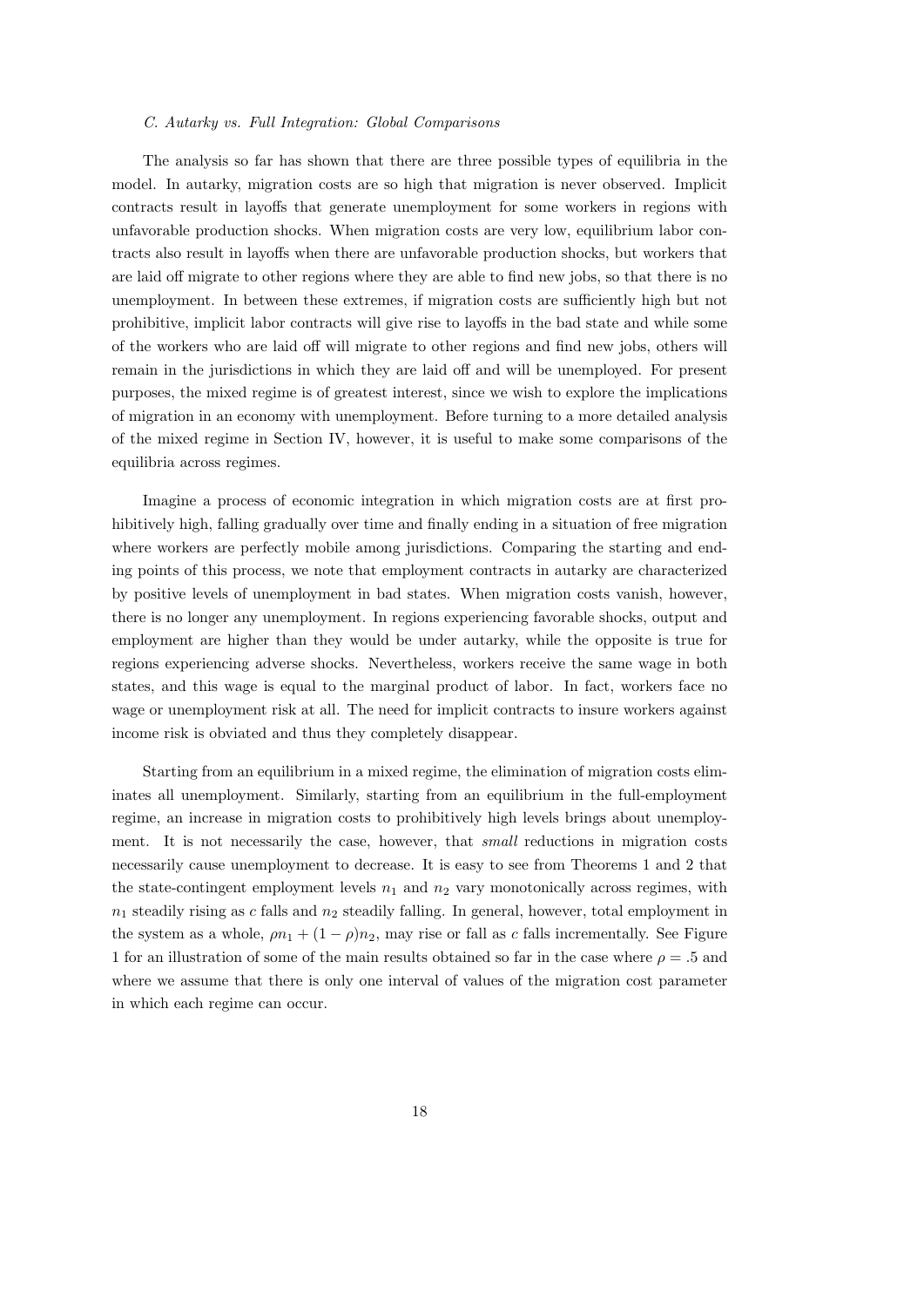### IV. Economic Integration, Income Distribution, and Welfare in the Mixed Regime

The analysis of Section III has focused on the positive economics of economic integration. It shows that changes in the migration cost parameter  $c$  have certain impacts on levels of employment, output, and wages. This section extends the analysis to consider how changes in migration costs affect economic welfare. We are mainly interested in the impact of economic integration and migration in an economy where there is also some unemployment, and thus we restrict attention in this section to the welfare effects of increased labor mobility in the mixed regime discussed in Section III.A.

So far, the model has assumed that there are two different groups of agents in the economy, workers and firms. While the former are risk averse and try to maximize expected utility, the latter are assumed to be risk neutral and to maximize expected profits. A natural justification for the assumption of risk-neutrality on the part of firms is that they are owned by individuals who themselves are risk neutral. Alternatively, they may be owned by riskaverse individuals who have diversified portfolios (perhaps through financial intermediaries) and who therefore can perfectly pool independent risks among firms (and regions). For the moment, let us consider workers and the owners of firms as completely distinct groups, with the welfare of the former given by expected utility and the welfare of the latter given by expected profits. <sup>23</sup>

As shown above, a change in migration costs alters the entire general-equilibrium configuration of employment and wages in the economy. All of these changes affect both the expected utility of workers and the expected profits of firms. Nevertheless, it is straightforward to see how a change in  $c$  affects the welfare of each group. As shown in Theorem 1, increased economic integration (a reduction in  $c$ ) causes the equilibrium number of workers laid off in the bad state to rise. In the mixed regime, laid-off workers may either be unemployed or may migrate, but in either case they receive a net income of b (recall (14)), irrespective of the value of  $c$ . Furthermore, the implicit contract wage  $w$  received by those workers who are not laid off must fall as migration costs fall. Unambiguously, therefore, the expected utility of workers must fall as c falls. Formally, recalling the expression for expected utility given in (6),

$$
\frac{dE u}{dc} = \rho u'(w)\frac{dw}{dc} + (1 - \rho) \left[ \frac{n_2}{\bar{n}} u'(w)\frac{dw}{dc} + \frac{u(w) - u(w^* - c)}{\bar{n}} \frac{dn_2}{dc} \right] > 0. \tag{16}
$$

The impact of a change in c on expected profits is also easily calculated, essentially using an envelope-theorem argument. From (5), using (7d), it follows that

$$
\frac{d\Pi_M}{dc} = \rho \left[ -\bar{n}\frac{dw}{dc} - (n_1 - \bar{n})\frac{dw^*}{dc} \right] + (1 - \rho) \left[ (p_2 f'(n_2) - w) \frac{dn_2}{dc} - n_2 \frac{dw}{dc} \right] < 0. \tag{17}
$$

<sup>23</sup> Recall that "profits" are interpreted as the return to fixed and quasi-fixed factors of production such as land or natural resources (see n. 4 above).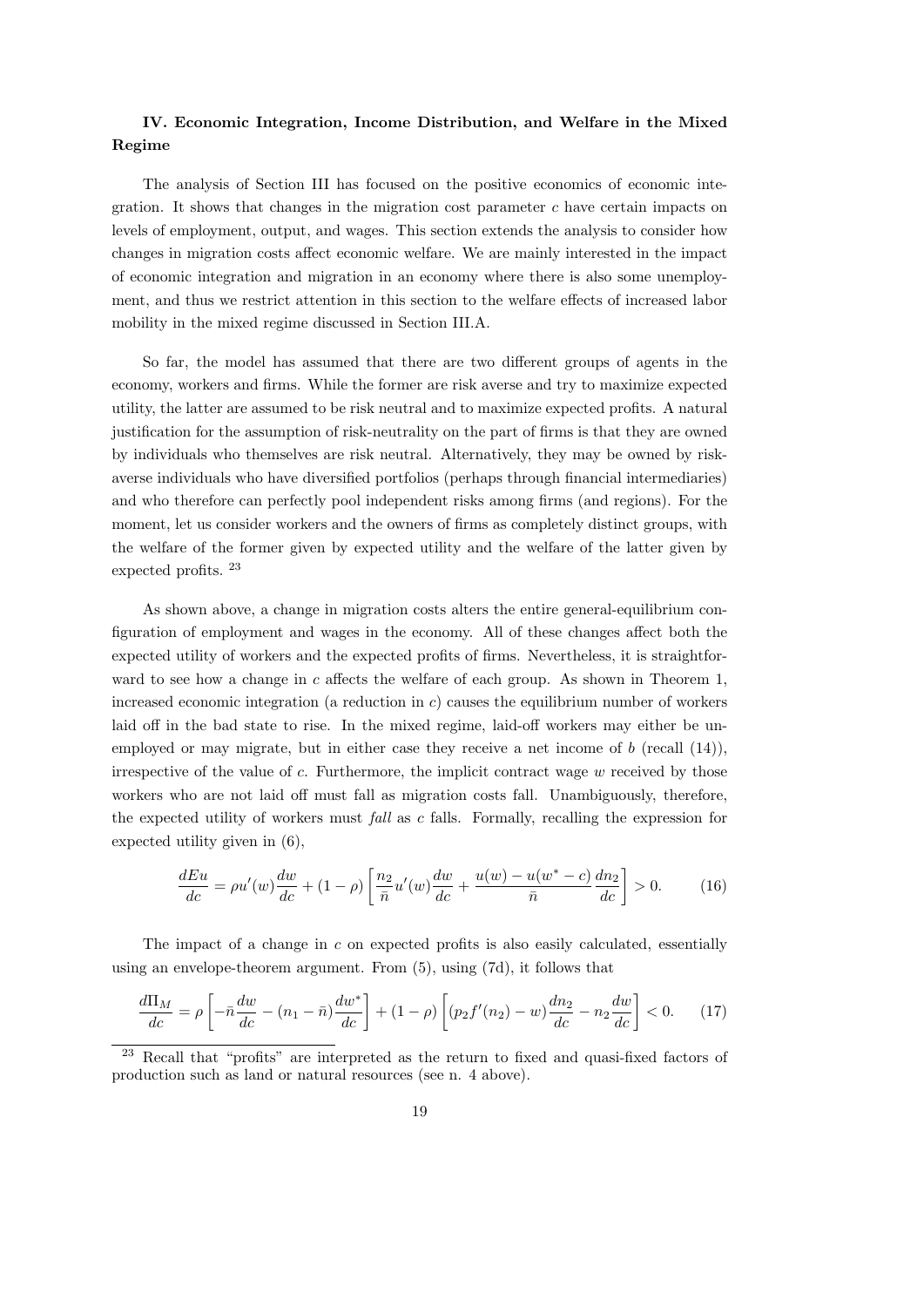The inequality in (17) follows from Theorem 1, which shows that  $w^*$ ,  $w$ , and  $n_2$  are all increasing in  $c$ , and from  $(12)$ , which shows that workers are paid more than the value of their marginal products in the bad state. In words, the wage rate at which firms hire workers in the spot market in the good state is higher when migration costs are higher. The implicit contract wage rate is also higher in both states which in itself tends to raise costs for given levels of employment in each state; moreover, the number of workers employed in the bad state is higher, and the amount that these additional workers are paid exceeds the extra revenue that they produce for their employers. For all of these reasons, an increase in migration costs lowers expected profits. In summary, we have shown

**Theorem 3:** For values of the migration cost parameter  $c$  such that the system reaches a mixed equilibrium, increased economic integration (i.e., a reduction in the migration cost parameter c) results in

- (i) a decrease in the expected utility of workers (i.e.,  $dEU/dc > 0$ );
- (ii) an increase in the expected profits of firms (i.e.,  $d\Pi_M/dc < 0$ ).

In brief, economic integration works against the interests of workers and in favor of the interests of firms and their owners. Roughly speaking, greater migration opportunities increase the supply of workers to expanding firms (those that experience favorable production shocks) and lowers the marginal product of labor in the good state. This "depreciates" the implicit insurance premium paid by workers in the good state; anticipating this, the implicit contract wage w is reduced and the level of layoffs in the bad state is increased. From the viewpoint of firms, the downward pressure on wages and the increased flexibility of statecontingent employment is beneficial. For workers, however, the reduced implicit contract wage results in a worse outcome in the good state and also a worse outcome in the bad state if they are not laid off. If they are in fact laid off, some may migrate rather than remain unemployed, but those who migrate do not enjoy any net gain from doing so as the spot wage is only sufficiently high to compensate them for migration costs. Furthermore, more workers end up being laid off when migration costs are lower. The upshot is that the increased migration that results from more integrated labor markets reduces labor market rigidities, but in a way that only helps firms and actually makes workers worse off. It is worth recalling, in this context, that increased labor mobility may or may not reduce overall unemployment. It is important to note that workers are harmed by labor market integration even if the total unemployment rate is reduced.

In a model with flexible wages and full employment (cf. Wildasin (1995)), workers may or may not benefit from increased labor market integration depending on the precise form of the production technology (labor demand functions in the good and the bad state) and on the degree of risk aversion of workers. By contrast, the present analysis shows that workers are unambiguously harmed by incremental increases in labor market flexibility in a world of implicit contracts and unemployment. Evidently, increased mobility worsens the terms of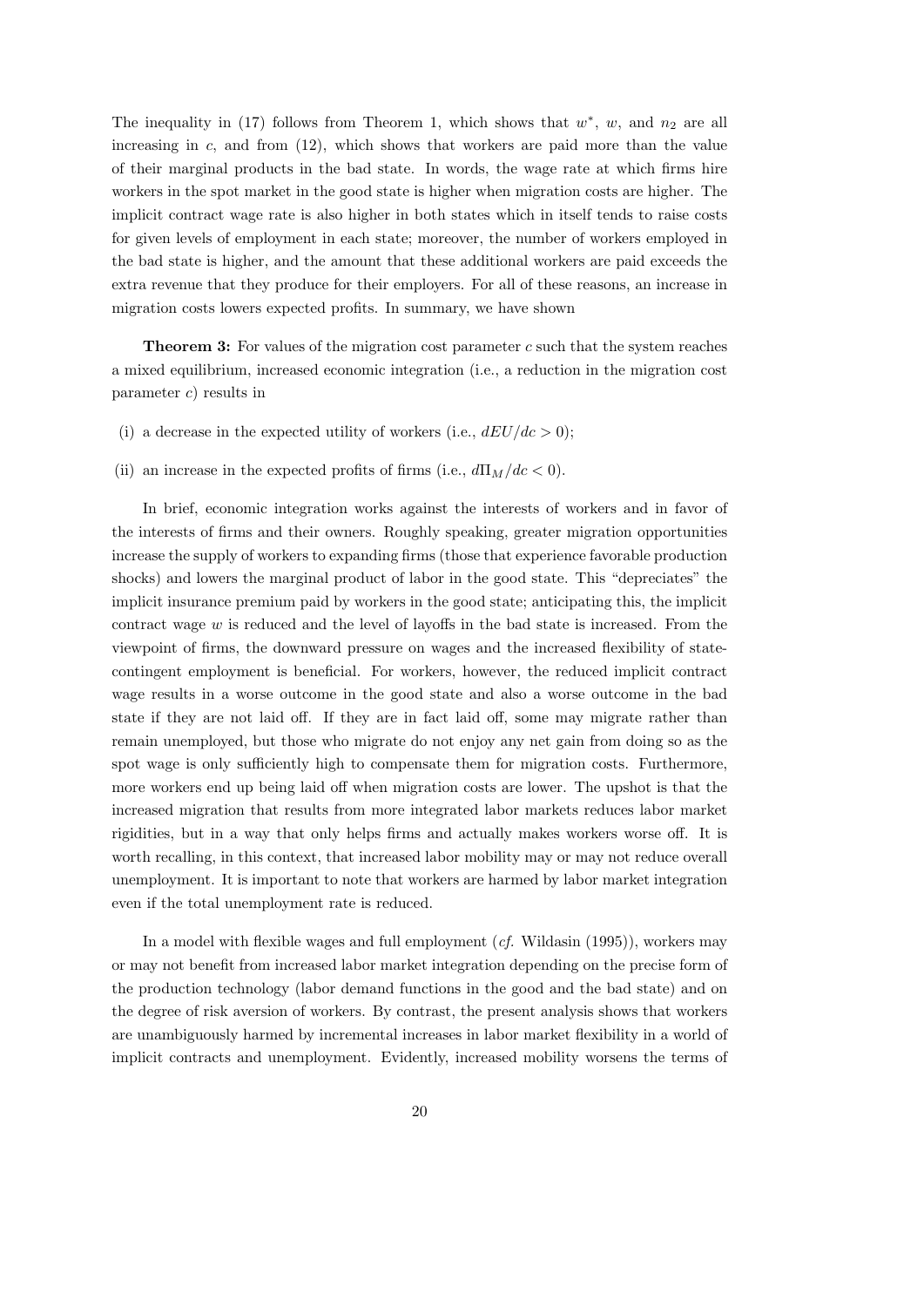the implicit insurance offered by firms to workers, reducing the protection against income risk that workers obtain in a more sheltered market environment.

Since labor market integration benefits one group while harming another, it is obviously not Pareto-improving. It is natural to ask, however, how the gains and losses to different groups compare, and whether it could be possible for the gainers to compensate the losers. To address this question, it is necessary to make the gains and losses to each group comparable in some way. One natural way to do so is to assume that the value of money income is equally valuable for both groups. The welfare of the owners of firms is measured in money in any case, which thus has a marginal value of unity. For workers, one unit of money income, obtained with certainty, raises expected utility by the amount

$$
Eu'(\cdot) \equiv \rho u'(w) + (1 - \rho) \left[ \frac{n_2}{\bar{n}} u'(w) + \frac{(\bar{n} - n_2)}{\bar{n}} u'(w^* - c) \right]
$$

which means that a worker is willing to pay an amount of money  $1/Eu'(\cdot)$  in order to obtain a one-unit increase in expected utility (or must be paid this amount to compensate for a one unit reduction in expected utility). Thus, in monetary terms, the impact of a change in c on the expected utility of workers is given by

$$
\frac{1}{Eu'(\cdot)}\frac{dEu}{dc}.
$$

Greater labor market integration results in a potential Pareto improvement if the gains to firms are more than sufficient to compensate workers for their losses. Formally, the gains to the firms in a jurisdiction net of the monetized value of the losses to the workers can be determined from (16) and (17):

$$
\frac{d\Pi_M}{dc} + \bar{n}\frac{1}{Eu'(\cdot)}\frac{dEu}{dc} = -\left[\rho\bar{n}\frac{dw}{dc} + (1-\rho)\frac{u(w) - u(w^* - c)}{u'(w)}\frac{dn_2}{dc}\right] \left[\frac{Eu'(\cdot) - u'(w)}{Eu'(\cdot)}\right] - (n_1 - \bar{n})\frac{dw^*}{dc} < 0,
$$
\n(18)

using (12). That is, it is possible, in principle, for the owners of firms to make compensation payments to workers that would offset the adverse effects of labor market integration and allow both groups to gain from increased mobility of workers:

**Theorem 4:** For values of the migration cost parameter  $c$  such that the system reaches a mixed equilibrium, increased economic integration (i.e., a reduction in the migration cost parameter  $c$ ) is potentially Pareto-improving.

Of course, it is in practice difficult or impossible to devise a distortionless compensation scheme between firms and workers that would insure that increased labor mobility really results in a Pareto improvement. In practice, therefore, economic integration would benefit the owners of firms while harming workers. A judgment as to the desirability of economic integration thus necessitates an evaluation of gains and losses to different groups. A social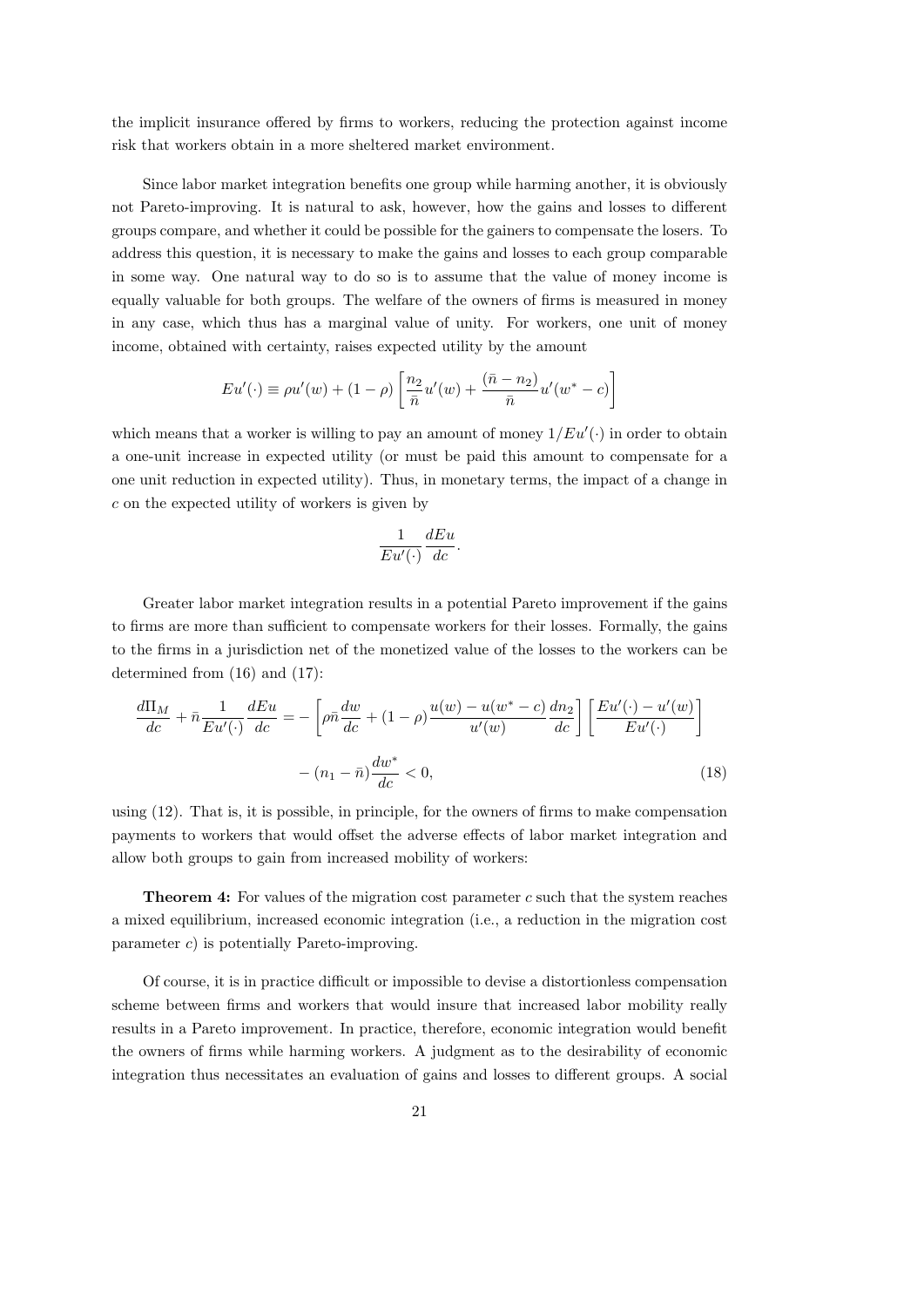welfare function that attaches equal value to the incomes of both groups would regard potential Pareto improvements (i.e., changes that satisfy a compensation test) as socially desirable. On this basis, improved labor market integration would be viewed as welfareimproving. Clearly this would also be true for any social welfare function that attaches a greater weight to the income accruing to the owners of firms than to the incomes of workers, whereas greater worker mobility would be socially undesirable if evaluated using a social welfare function that attaches sufficiently higher weight to the welfare of workers.

The discussion so far has treated workers and the owners of firms (or of immobile resources) as completely distinct groups. In practice, workers receive some non-wage income from capital and from their direct or indirect ownership of land, natural resources, and other fixed factors. The adverse effect of economic integration on their welfare could therefore be partially offset by gains that they experience from increases in any profits that are distributed to them. Indeed, as an extreme case, one could imagine that all profits accrue to workers who hold perfectly diversified equity portfolios, giving each worker an equal share of the profits accruing to firms in all jurisdictions. Since risks among regions are independent, each worker would receive, with certainty, a profit income of  $\Pi_M/\bar{n}$  in addition to its wage income. In this case, (18) shows that the expected utility of each worker must rise as economic integration improves. In effect, perfectly functioning asset markets – which must themselves be fully integrated so that workers can diversify their ownership of firms (and fixed factors such as land or natural resources) among jurisdictions – serve as a compensation mechanism so that economic integration produces an actual Pareto improvement.

#### V. Conclusion

The preceding analysis has investigated the consequences of changes in the extent of labor market integration, represented in the model by a migration cost parameter c. In contrast to much previous research on labor mobility, we have not assumed that labor markets are characterized by full employment in all circumstances; in contrast to much previous research on unemployment, we have not assumed that local labor markets are completely isolated from one another. As we have seen, changes in labor mobility affect the conditions under which workers and firms enter into long-term implicit contracts, resulting in changes in the structure of wages and in the levels of employment in different states of the world. These contracts are part of the institutional structure of labor markets which may be implemented not only through purely private arrangements between firms and workers but through public policies such as labor market regulations. Thus, in exploring the dependence of equilibrium contract structures on the "technology" of labor mobility, as represented by c, our analysis can sheds light on the determinants and evolution of institutional structure.

Any relatively simple and stylized model, such as that presented above, cannot possibly capture all important aspects of highly complex labor market institutions. As mentioned at the outset, there are several competing models of labor markets which do not clear instantaneously, such as the insider-outsider model, models of unionized labor markets, job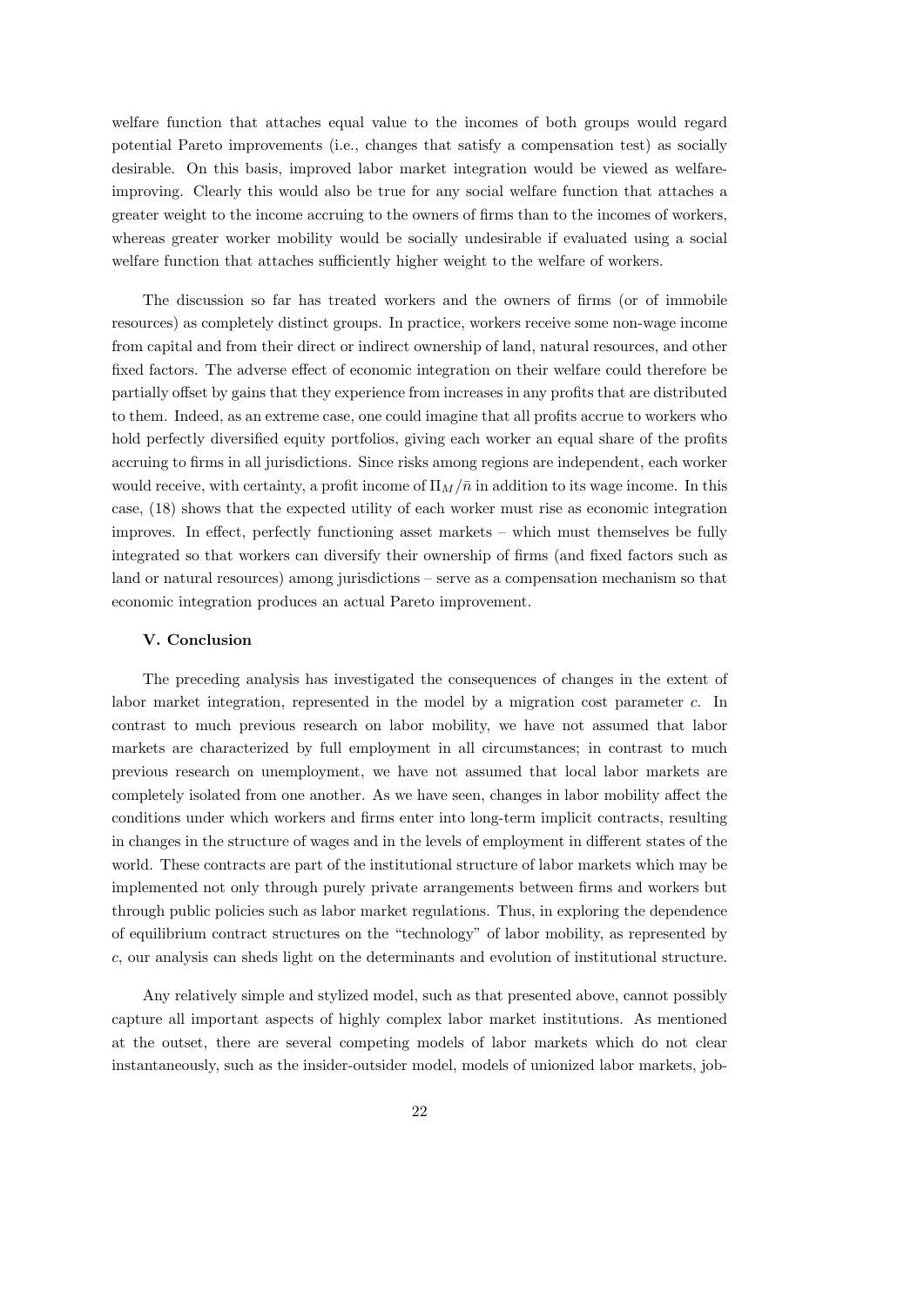matching models, and, of course, implicit contract models. There is little consensus in the literature about which of these approaches provides the most satisfactory explanation of various labor-market phenomena, and it is certainly not our purpose to argue that the implicit contract approach is necessarily superior to its competitors in all respects. Nor, indeed, are all of these models necessarily incompatible with one another; our own analysis can be viewed as a blend that combines implicit contract theory with some aspects of insideroutside models. In any case, the model presented above does seem to be broadly consistent with important aspects of the labor market institutions and experiences of different countries; in particular, it does explain wage stickiness ("rigidities") in regional labor markets that are, to some degree, isolated from other. It also is quite consistent with the observation that labor market flexibility need not result in a high degree of spatial wage dispersion, as regional labor demand shocks give rise to high levels of interregional labor flows rather than large fluctuations in wages.

The analysis shows that the risks faced by workers, their economic welfare, and the profits of firms all change as labor mobility increases. As migration costs diminish, the terms of implicit contracts, that is, labor market institutions, adjust so that employment varies more across states of nature. Increased mobility leads to a more flexible labor market in which firms with high labor demand are better able to respond to market conditions by hiring additional workers, while those facing adverse conditions are more able to shed workers for whom the wage rate exceeds their marginal product. If migration costs fall sufficiently, mobility makes it possible for all workers who are laid off to move to jurisdictions with high demand for labor and unemployment – at least within our admittedly stylized model of many regions with independent labor demand shocks – completely disappears. However, if migration costs remain relatively high, some workers who are laid off will remain unemployed even though others migrate and find new jobs.

The analysis has also shown that increased integration of labor markets can harm workers, at least in cases where migration costs do not fall sufficiently to completely eliminate unemployment, that is, in cases where both migration and unemployment are observed. In fact, in the absence of some sort of compensation mechanism, workers are definitely harmed by greater labor mobility. Firms, on the other hand, benefit from labor mobility in the sense that expected profits necessarily rise as migration costs fall. The ability to hire additional workers in response to positive shocks reduces the implicit premium that the firms' existing workers pay, in favorable states of nature, under the implicit contract, leading to a change in the terms of the implicit contract in a way that ultimately reduces labor market rigidities. Workers are consequently exposed to increased risk of layoff and to a reduced implicit contract wage.

Although labor market integration may have adverse effects on workers, it also improves the efficiency of resource allocation. Our analysis has shown that it is possible, in principle, for the increased profits of firms to be used to offset the losses suffered by workers in such a way that all could benefit from increased labor mobility. To some extent, workers do share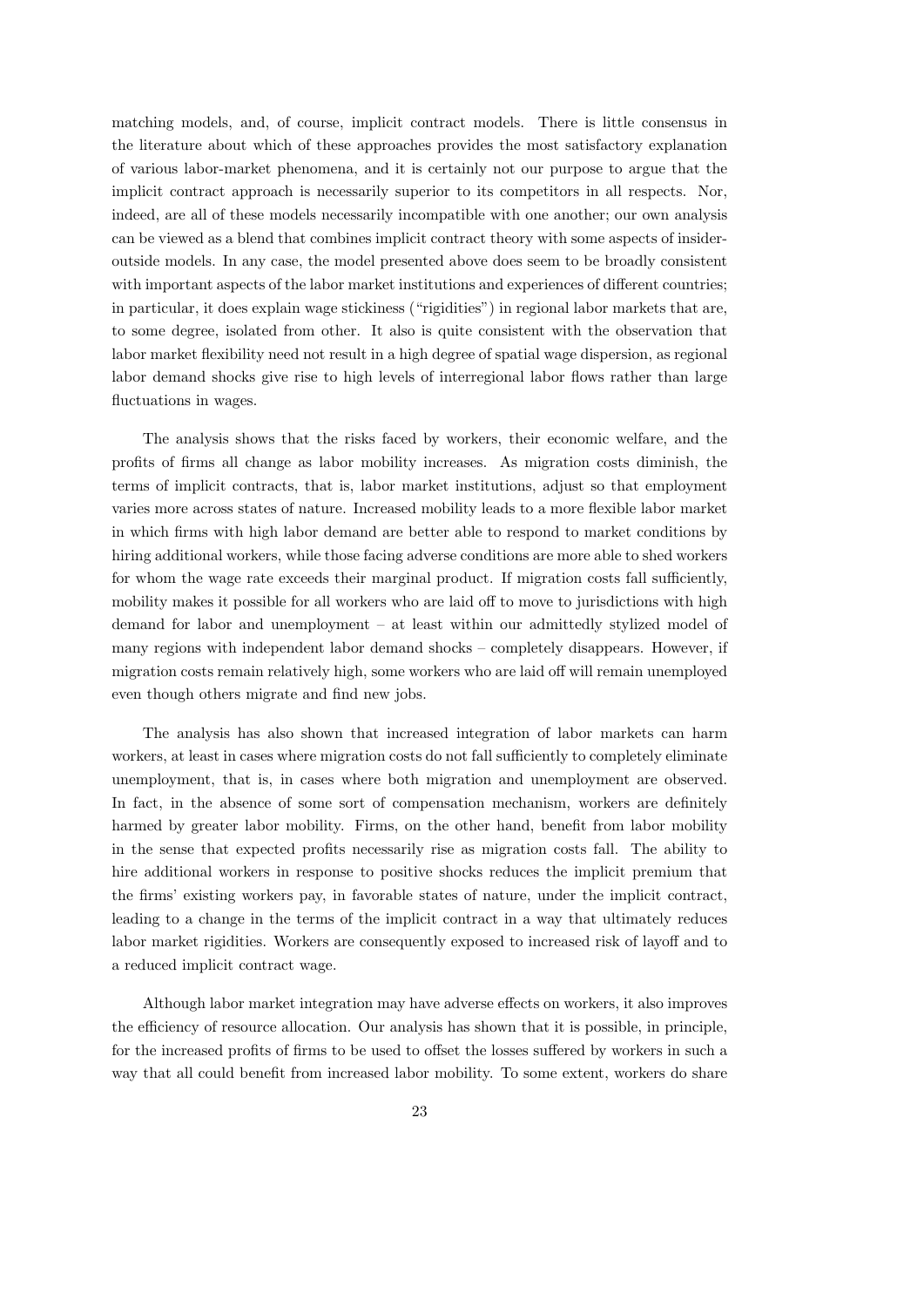directly or indirectly in the profits of firms – not necessarily or even ordinarily the profits of the particular firms in which they are employed – through the ownership of financial assets. Banks, stock markets, and other financial institutions can provide workers with the opportunity to hold diversified portfolios in which the independent risks of region-specific shocks are effectively pooled. In the extreme, if all profit income accrues to workers through perfectly-functioning capital markets, increased economic integration would raise their nonwage income by more than enough to fully compensate them for the adverse effects on their wage income. In practice, of course, some or many workers may not in fact own much wealth, and the assets that they do own may not be fully diversified, in which case financial markets will not provide a very effective mechanism through which workers can be compensated for the adverse effects of labor market integration.

To some extent, economic integration is the result of ongoing fundamental changes in transportation, communications, and other technologies that reduce the barriers to mobility of goods and factors. It is also influenced by political events such as the breakdown of the former communist regimes in Eastern Europe. (German unification provides an example of an immediate and drastic reduction in migration costs.) Our analysis shows that these changes can have important distributional effects. In addition to fundamental technological factors, however, the extent of economic integration, and particularly of labor market integration, also depends on a wide range of economic policies. The migration cost parameter c in our model can thus be viewed as determined, in part, by public policy decisions. For example, the Treaty of Rome, with its explicit provisions concerning the free mobility of labor without legal, fiscal, or other formal restrictions, stands as a major policy choice affecting the subsequent (and continuing) evolution of the labor market policies of individual member states of the EU. The recurring question of whether to expand the EU to include still more countries repeatedly raises afresh the question of whether the "welfare state", including labor market protections existing workers, can be sustained in the face of the liberalization of labor mobility that new accessions entail. While we do not attempt to develop an explicit political-economy model of policies that affect the degree of market integration, our general-equilibrium welfare analysis, by identifying the gainers and losers from increased integration (i.e., its distributional effects), obviously could provide a foundation for such a model. In particular, the analysis shows that policies that enhance labor market integration could well be viewed as a threat to the welfare of workers and as a benefit to the owners of firms, two groups whose interests therefore could come into conflict in the political process. At the same time, from an ex ante "constitutional" perspective in which all parties step behind the "veil of ignorance", enhanced labor market integration may well be attractive. <sup>24</sup>

<sup>24</sup> A number of authors (e.g., Saint-Paul (1996a, 1996b)) have explored several aspects of the political economy of labor-market regulations, abstracting from policies that affect the degree of integration of local labor markets. In the US context, the freedom of interstate labor mobility has been enshrined in constitutional interpretations and in practice from the beginning. Thus, insofar as controls on migration are relevant determinants of the migrationcost parameter c, the labor markets of the individual states of the US have historically been characterized by lower migration costs than the countries of Europe. An explicit treatment of the political economy of policies that influence labor market integration goes beyond the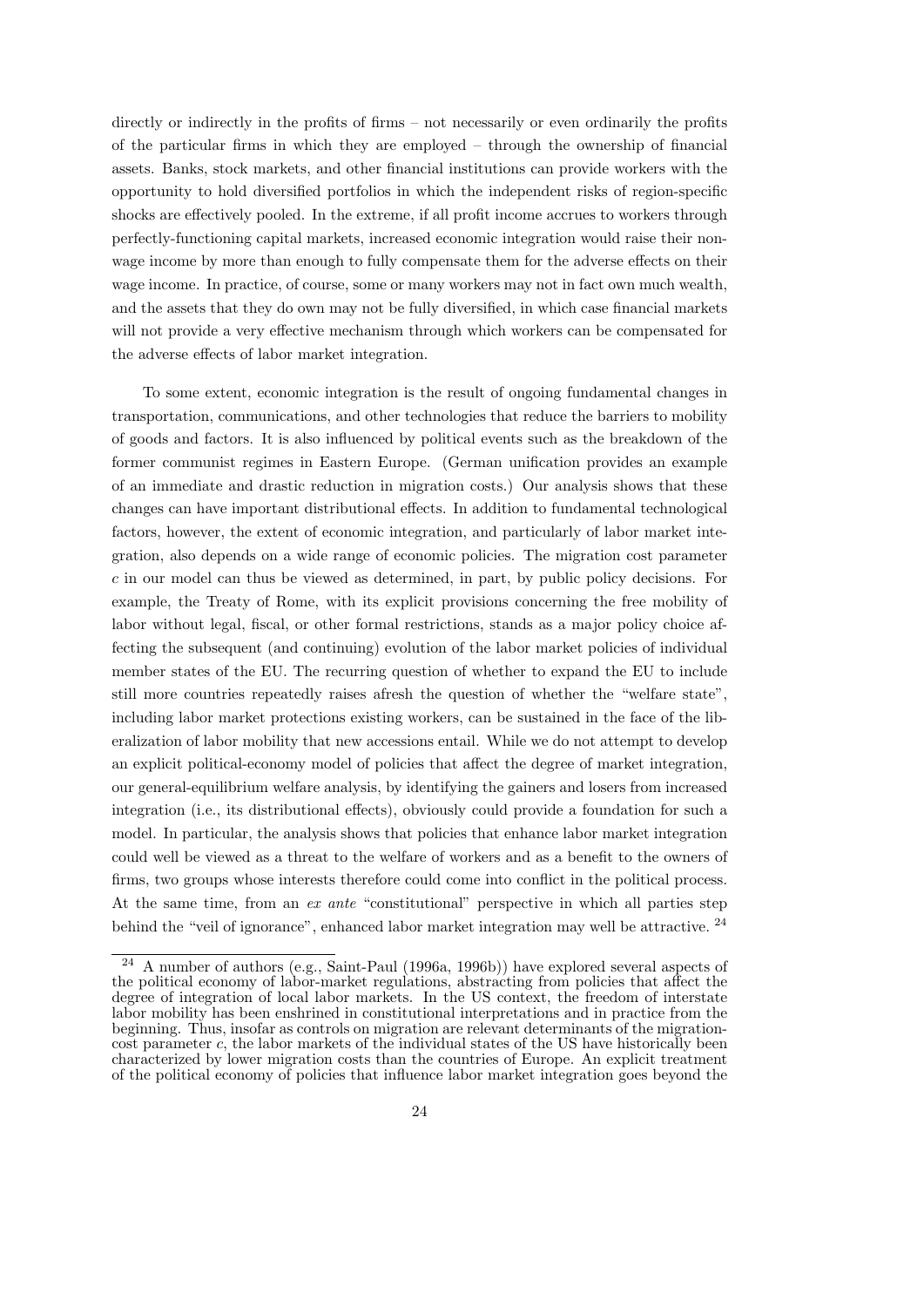Recent papers by Agell (1999, 2000), rather consistently with the spirit of the present analysis, discuss how labor market rigidities can help to mitigate risks faced by workers, observing that many of the institutions that support these rigidities originated, historically, during episodes in which workers appear to have been exposed to substantial uninsured risks. Agell argues that trade liberalization and other trends that contribute to integration of markets for goods and services can expose workers to greater risks and thus might increase the demand for risk-mitigating rigidities in labor markets; by the same token, trade liberalization may be more palatable in countries with strong "welfare state" provisions. The foregoing analysis, by contrast, shows that integration of the market for labor can be conducive to the development of more flexible labor market institutions. In a classic study, Mundell (1957) shows that trade and factor mobility can be "market substitutes". The results above, however, suggest that liberalization of factor markets and liberalization of output markets may to some extent be "policy complements", in that the costs of risk arising from openness in output markets may be offset, to some degree, by increased openness in labor markets. Certainly, the internal market of the US has long been characterized by a high degree of openness in both goods and factor markets, and the Treaty of Rome similarly envisages integration in both types of markets.

International agreements such as the European Union, and other mechanisms through which policies of many jurisdictions are coordinated, affect the costs of labor mobility throughout an entire system of jurisdictions. From the perspective of a single jurisdiction, however, the effects of labor market integration may be viewed rather differently. To begin with, it should be noted that the policies of individual countries may differentially affect the costs of immigration and of emigration. Strict labor market regulations, restrictions on immigration, or other policies that limit the ability or incentives of firms to hire new workers can discourage immigration, while guest or temporary worker programs encourage firms to hire workers who come from other countries (e.g., the German Gastarbeiter program or the bracero program in the US). These policies affect the cost of entry into a jurisdiction. Countries may also pursue education, training, and other policies that, among other consequences, may make it easier for workers to emigrate to other locations, i.e., that affect the cost of exit from a jurisdiction. Fiscal policies, including both the taxation of earnings and the provision of unemployment benefits, income support, and other social benefits will also affect the incentives to enter or to leave a given country.

While our formal analysis has not distinguished between the cost of entry into a jurisdiction and the cost of exit, it clearly implies that reductions in entry costs have effects that are quite different from reductions in the cost of exit, when viewed from the perspective of any one jurisdiction. In any single jurisdiction, workers definitely benefit from the opportunity to go elsewhere in search of employment if local labor conditions are unfavorable. In

scope of the present paper, but it would clearly be of value to investigate in greater detail the potential interplay between labor mobility and the political interests that shape specific aspects of labor-market institutions.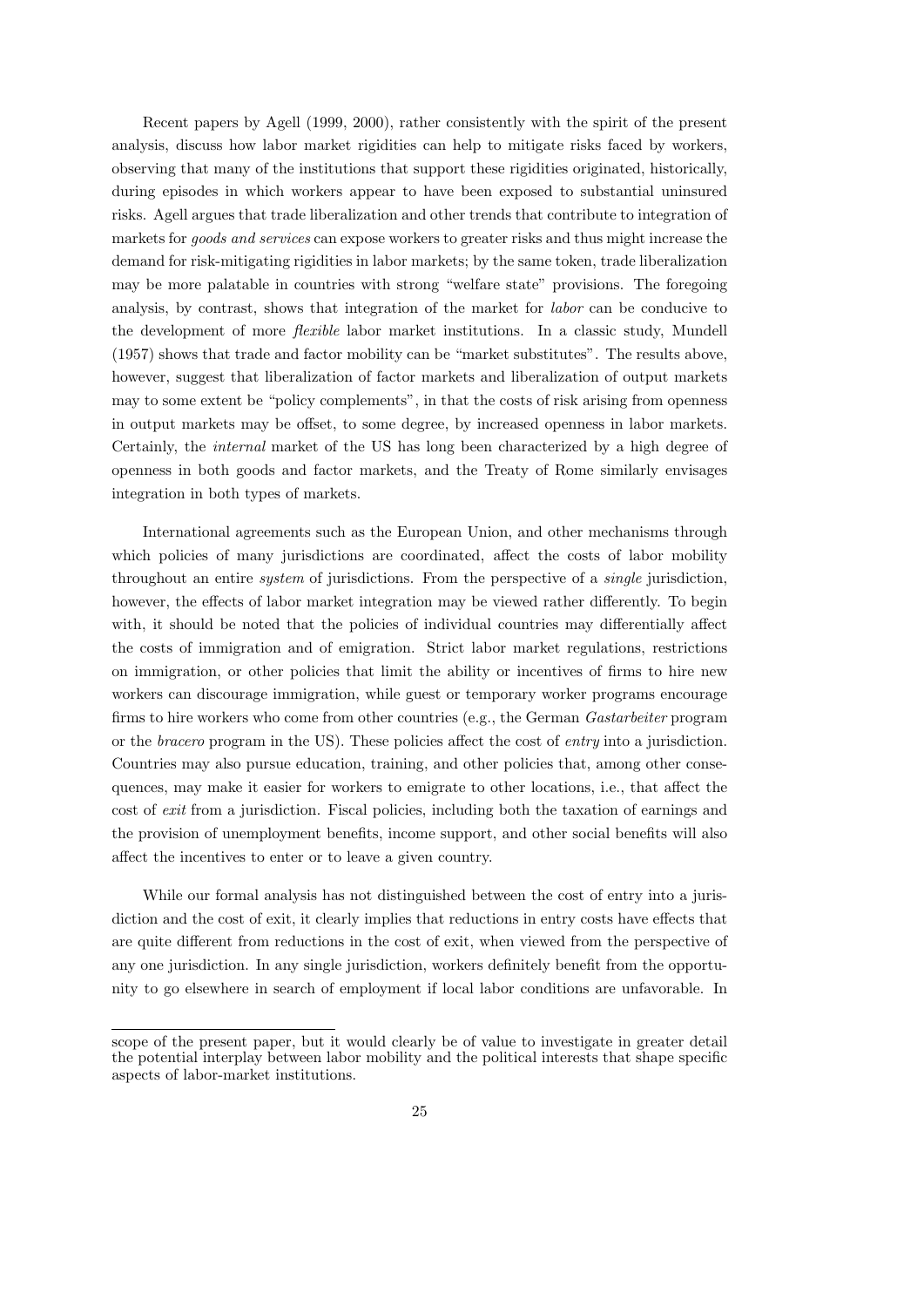equilibrium, workers can obtain more attractive long-term contracts from local employers if they have better external opportunities. These changes in the terms of long-term contracts, however, adversely affect the profits of local firms. Conversely, when it is less costly for workers to immigrate to a given jurisdiction, the welfare of the workers in that locality falls, while the profits of local firms rise. Policies that reflect the interests of workers in any one jurisdiction would thus tend to favor easy exit and difficult entry, for example in the form of strict immigration policies coupled with few or no restrictions on emigration, while policies that favor the interests of the owners of firms would work in the opposite direction.

One might suppose that public policies could be used to compensate workers for the adverse effects of integration. For instance, tax/transfer policies such as personal and corporation income taxes could capture part of the increases in profits that accrue to firms and their owners while reducing fiscal burdens on workers. Other public policies, however, might accentuate the adverse effects of integration on workers. For example, pay-as-you-go public pension programs are a major asset for many households in advanced economies. The implicit rate of return in such systems is highly positively correlated with labor market conditions. Since labor market integration increases the risk of layoffs and (at least in some cases) reduces wages, jurisdiction-specific public pension programs (e.g., national public pension programs in EU countries), far from compensating workers for the adverse effects of greater mobility, actually exacerbate these effects. Clearly, economic integration presents complex and subtle challenges for the formulation of tax, social insurance, and other public policies. The foregoing analysis has developed a general-equilibrium framework within which public policy questions concerning the effects of economic integration in the presence of unemployment could usefully be explored. Further investigation of these issues, however, lies beyond the scope of the present paper.

To end on a cautionary note, there can be no guarantee that policy implications derived within the framework of a particular model will prove to be robust, in all respects, to changes in the basic modeling approach. While we believe that our analysis provides interesting new insights into the implications of labor-market integration, we nevertheless wish to reiterate our comments at the end of Section I: no one model can capture every important feature of the complexities of labor markets, labor-market institutions, and their general-equilibrium welfare implications. In particular, there is ample scope for further analysis using alternative specifications of employment contracts, the political economy of institutional evolution, and a host of other issues. Our results can help to provide a benchmark with which the findings of future studies can be compared.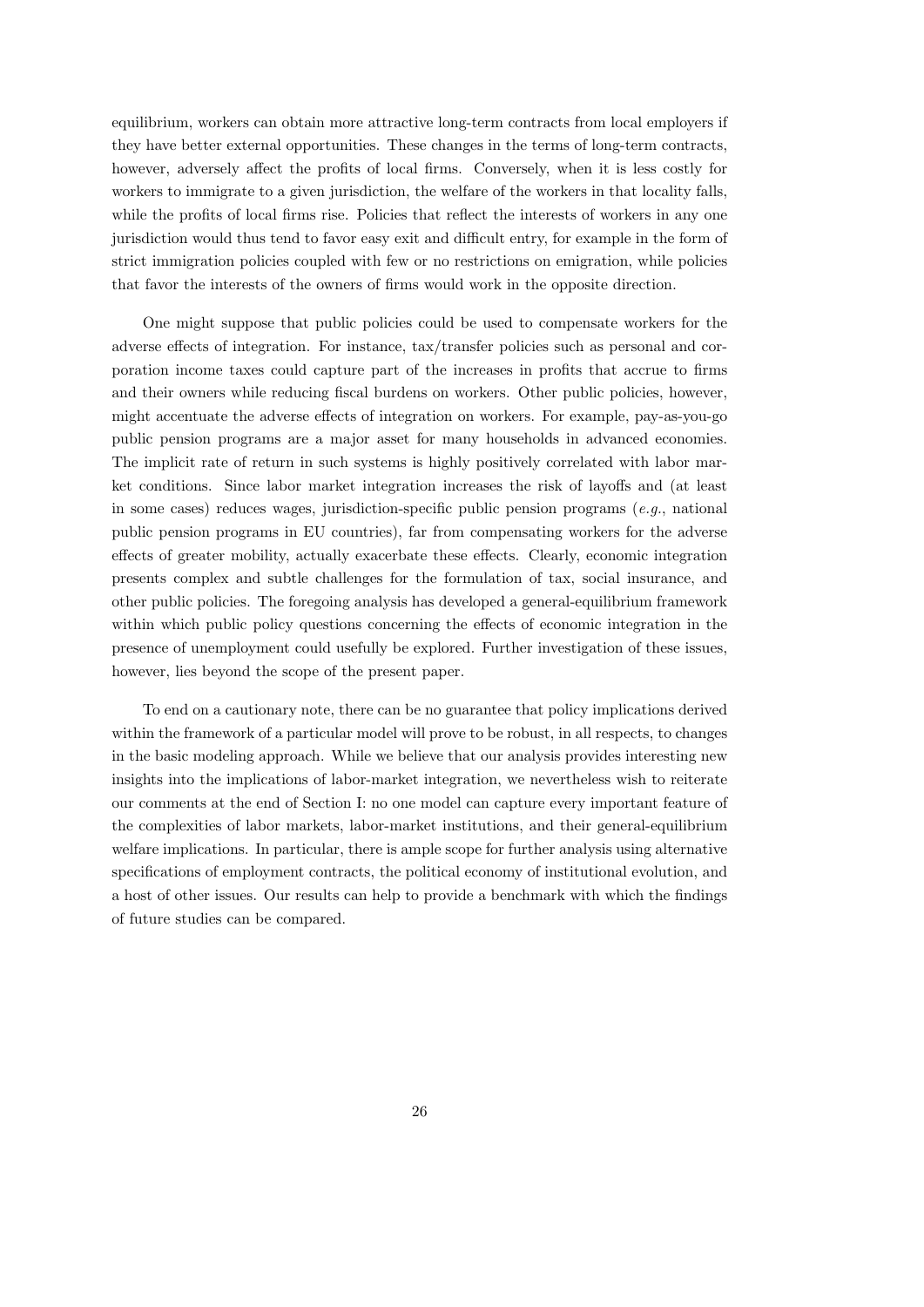#### **REFERENCES**

- Agell, J. (1999), "On the Benefits From Rigid Labour Markets: Norms, Markets Failures, and Social Insurance", Economic Journal 109, 143–164.
- Agell, J. (2000), "On the Determinants of Labor Market Institutions: Rent-Sharing vs. Social Insurance", unpublished.
- Agell, J. and K. E. Lommerud (1992), "Union Egalitarianism as Income Insurance," Economica 59, 295-310.
- Azariadis, C. (1975), "Implicit Contracts and Underemployment Equilibria," Journal of Political Economy 83, 1183–1202.
- Baily, M. N. (1974), "Wages and Employment under Uncertain Demand," Review of Economic Studies 41, 37–50.
- Baily, M. N. (1977), "On the Theory of Lay-offs and Unemployment," Econometrica 45, 1043–64.
- Beaudry, P. and J. DiNardo (1991), "The Effect of Implicit Contracts on the Movement of Wages over the Business Cycle: Evidence from Micro Data," Journal of Political Economy 99, 665–688.
- Baudry, P. and J. DiNardo (1995), "Is the Behavior of Hours Worked Consistent with Implicit Contract Theory?" Quarterly Journal of Economics 110, 743–768.
- Bertola, G. (1999), "Microeconomic Perspectives on Aggregate Labor Markets," in O. Ashenfelter and D. Card (eds.), H Handbook of Labor Economics, Vol. 3 (Amsterdam: North-Holland), andbook of Labor Economics, Vol. 3 (Amsterdam: North-Holland), 2985–3028.
- Bertola, G. and A. Ichino (1995), "Crossing the River: A Comparative Perspective on Italian Employment Dynamics," Economic Policy 21, 359–420.
- Burda, M. C. and A. Mertens (1995), "Locational Competition versus Cooperation in Labor Markets: An Implicit Contract Reinterpration," in H. Siebert (ed.), Locational Competition in the World Economy (Tübingen: J.C.B. Mohr (Paul Siebeck)),  $71-107$ .
- Ethier, W. J. (1985), "International Trade and Labor Migration", American Economic Review 75, 691–707.
- Feldstein, M. (1976), "Temporary Lay-offs in the Theory of Unemployment," Journal of Political Economy 84, 937–57.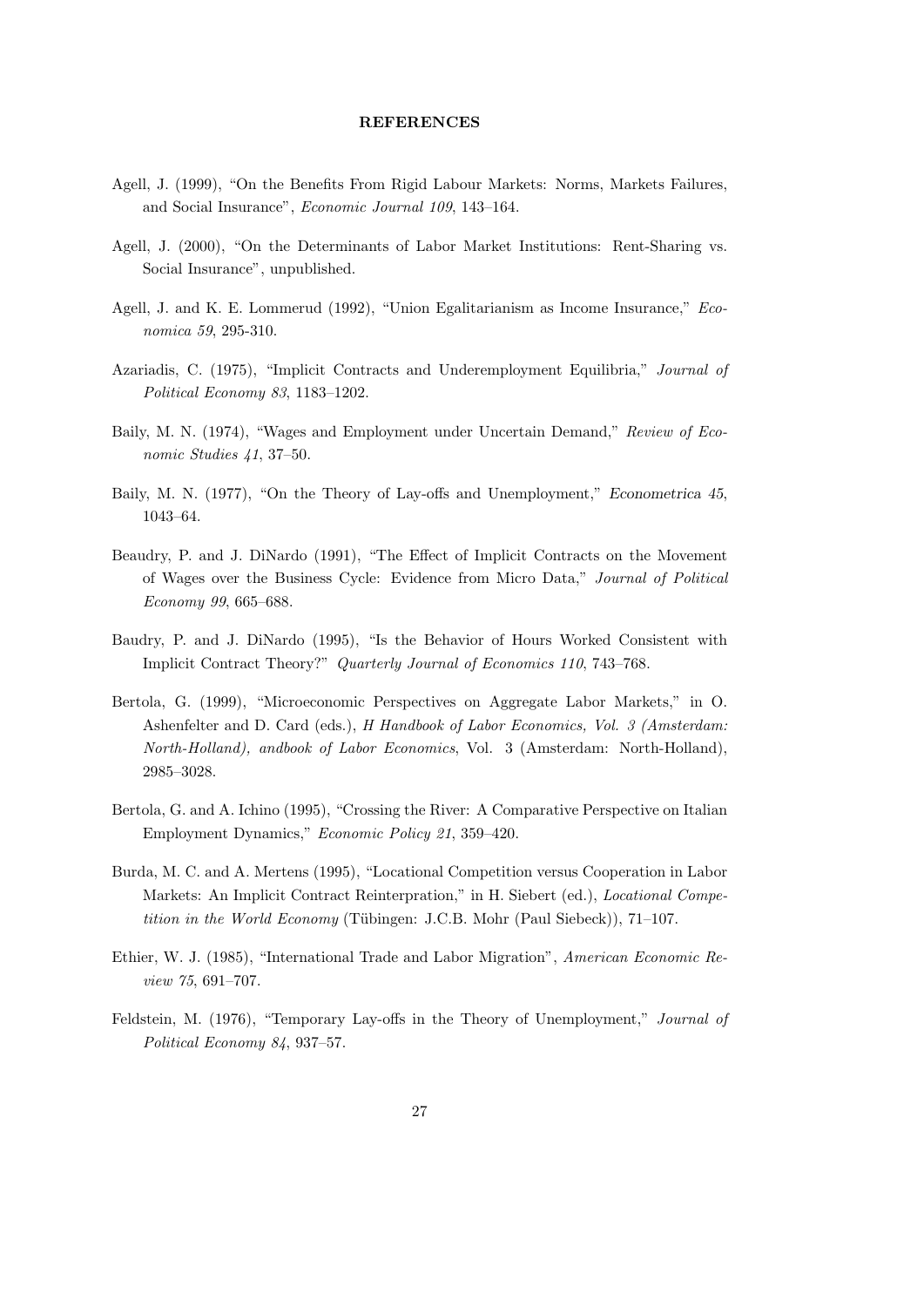- Gordon D. F. (1974), "A Neo-Classical Theory of Keynesian Unemployment," *Economic* Inquiry 12, 431–459.
- Grossman, S. J and O. D. Hart (1981), "Implicit Contracts, Moral Hazard and Unemployment," American Economic Review 71, 301–307.
- Grossman, S. J and O. D. Hart (1983), "Implicit Contracts under Asymmetrical Information," Quarterly Journal of Economics 98 (Supplement), 123–156.
- Harris, J.R. and P. Todaro (1970), "Migration, Unemployment, and Development: A Two-Sector Analysis," American Economic Review 60, 126–142.
- Hart, O. D. (1981), "Optimal Labour Contracts under Asymmetric Information: An Introduction," Review of Economic Studies 50, 3–35.
- Leslie, D. (1992), "Insider-Outsider Theory and the Case for Implicit Contracts," Economic Journal 102, 37–48.
- Lindbeck, A. and D. Snower (1988) The Insider-Outsider Theory of Employment and Unemployment (Cambridge: MIT Press).
- Mundell, R. A. (1957) "International Trade and Factor Mobility", American Economic Review 47, 321–335.
- Nickell, S. (1997), "Unemployment and Labor Market Rigidities: Europe vs. North America," Journal of Economic Perspectives 11, 55–74.
- Nickell, S. (1999), "Labor Market Institutions and Economic Performance", in O. Ashenfelter and D. Card (eds.), Handbook of Labor Economics, Vol. 3 (Amsterdam: North-Holland), 3029– 3084.
- Rosen, S. (1985), "Implicit Contracts: A Survey," Journal of Economic Literature 23, 1144– 1175.
- Saint-Paul, G. (1996a), "Labor Market Institutions and Cohesion of the Middle Class", International Tax and Public Finance 3, 385–368.
- Saint-Paul, G. (1996b), "Exploring the Political Economy of Labour Market Institutions", Economic Policy 23, 265–315.
- Saint-Paul, G. (1997), "The Rise and Persistence of Rigidities", American Economic Review 87, 290–294.
- Shin, K. (1997), "Inter- and Intrasectoral Shocks: Effects on the Unemployment Rate", Journal of Labor Economics 15, 376.
- Taylor, M.P. (1987), "The Simple Analytics of Implicit Labour Contracts," Bulletin of Eco-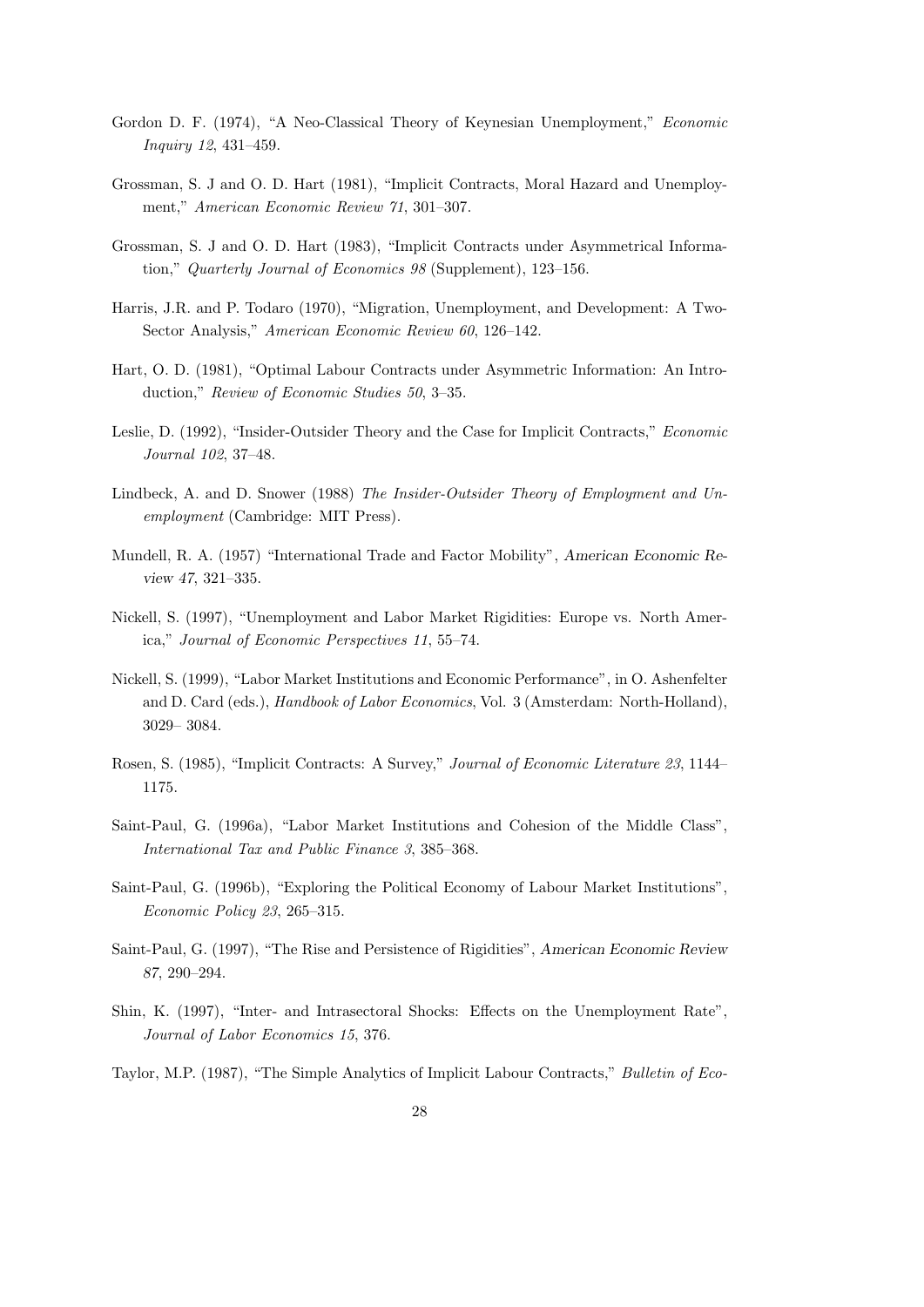nomic Research 39, 1–27.

- Topel, R.H. (1991), "Specific Capital, Mobility, and Wages: Wages Rise with Job Seniority," Journal of Political Economy 99, 145–176.
- Wildasin, D.E. (1995), "Factor Mobility, Risk, and Redistribution in the Welfare State," Scandinavian Journal of Economics 97(4), 527–546.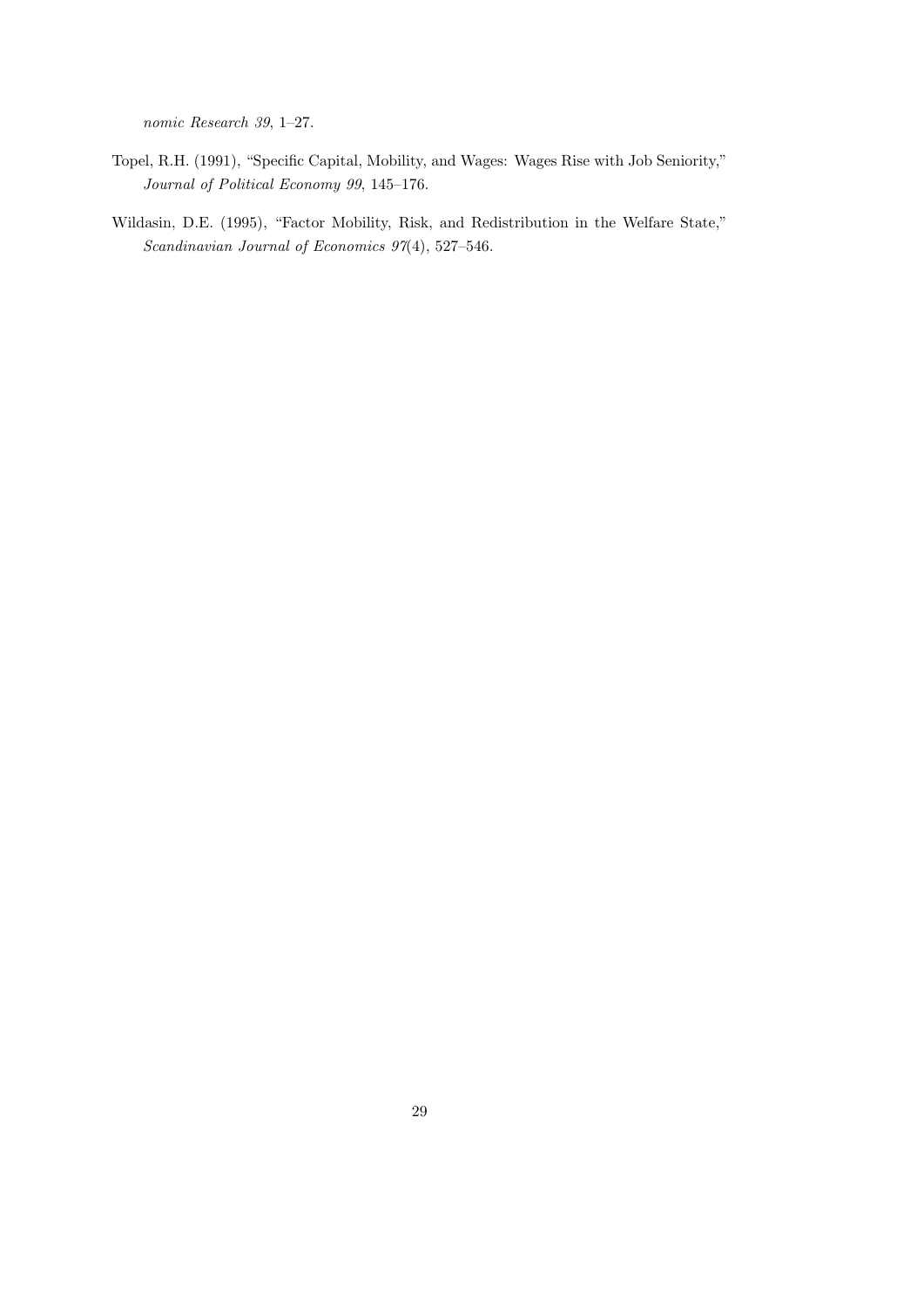#### Appendix A

If the equality holds in equation (2), and making use of  $w_1 = w_2 = w$ , condition (2) defines the state independent implicit contract wage as a function of the employment level in each state  $n_1$  and  $n_2$ , and the expected utility that workers obtain elsewhere:

$$
w(n_1, n_2, \tilde{u}_A).
$$

From total differentiation of (2) we obtain:

$$
\frac{\partial w}{\partial n_1} = \frac{(1-\rho)n_2}{n_1(\rho n_1 + (1-\rho)n_2)} \frac{u(w) - u(b)}{u'(w)} > 0
$$
\n(A.1)

$$
\frac{\partial w}{\partial n_2} = -\frac{n_1}{n_2} \frac{\partial w}{\partial n_1} < 0 \tag{A.2}
$$

$$
\frac{\partial w}{\partial \tilde{u}_A} = \frac{n_1}{[\rho n_1 + (1 - \rho)n_2]u'(w)} > 0.
$$
 (A.3)

The profit function (1) can then be rewritten as

$$
\Pi_A = \rho p_1 f(n_1) + (1 - \rho) p_2 f(n_2) - w(n_1, n_2, \tilde{u}_A) [\rho n_1 + (1 - \rho) n_2]
$$
 (A.4)

which firms maximize with respect to  $n_1$  and  $n_2$ . Using (A.1) and (A.2), the first-order conditions are:

$$
\frac{\partial \Pi_A}{\partial n_1} = \rho[p_1 f'(n_1) - w] - (1 - \rho) \frac{n_2}{n_1} \frac{u(w) - u(b)}{u'(w)} = 0
$$
\n(A.5)

$$
\frac{\partial \Pi_A}{\partial n_2} = (1 - \rho)[p_2 f'(n_2) - w] + (1 - p) \frac{u(w) - u(b)}{u'(w)} = 0.
$$
\n(A.6)

Using (A.1) and (A.2) again, the second (cross) derivatives are

$$
\frac{\partial^2 \Pi_A}{\partial n_1^2} = \rho p_1 f''(n_1) + (1 - \rho) \frac{n_2}{n_1} \frac{[u(w) - u(b)]u''(w)}{u'(w)^2} \frac{\partial w}{\partial n_1} < 0 \tag{A.7}
$$

$$
\frac{\partial^2 \Pi_A}{\partial n_2^2} = (1 - \rho)p_2 f''(n_2) + (1 - \rho) \frac{n_1}{n_2} \frac{[u(w) - u(b)]u''(w)}{u'(w)^2} \frac{\partial w}{\partial n_1} < 0 \tag{A.8}
$$

$$
\frac{\partial^2 \Pi_A}{\partial n_1 \partial n_2} = \frac{\partial^2 \Pi_A}{\partial n_2 \partial n_1} = -(1 - \rho) \frac{[u(w) - u(b)]u''(w)}{u'(w)^2} \frac{\partial w}{\partial n_1} > 0.
$$
 (A.9)

Straightforward calculations show that the second-order conditions are satisfied, i.e.

$$
\frac{\partial \Pi_A}{\partial n_i^2} < 0, \qquad \left| \frac{\partial^2 \Pi_A}{\partial n_i \partial n_j} \right| > 0. \tag{A.10}
$$

Finally, we have to calculate

$$
\frac{\partial^2 \Pi_A}{\partial n_1 \partial \tilde{u}_A} = -\left[\rho + (1-\rho) \frac{n_2}{n_1} \left(1 - \frac{[u(w) - u(b)]u(w)}{u'(w)^2}\right)\right] \frac{\partial w}{\partial \tilde{u}_A} < 0 \tag{A.11}
$$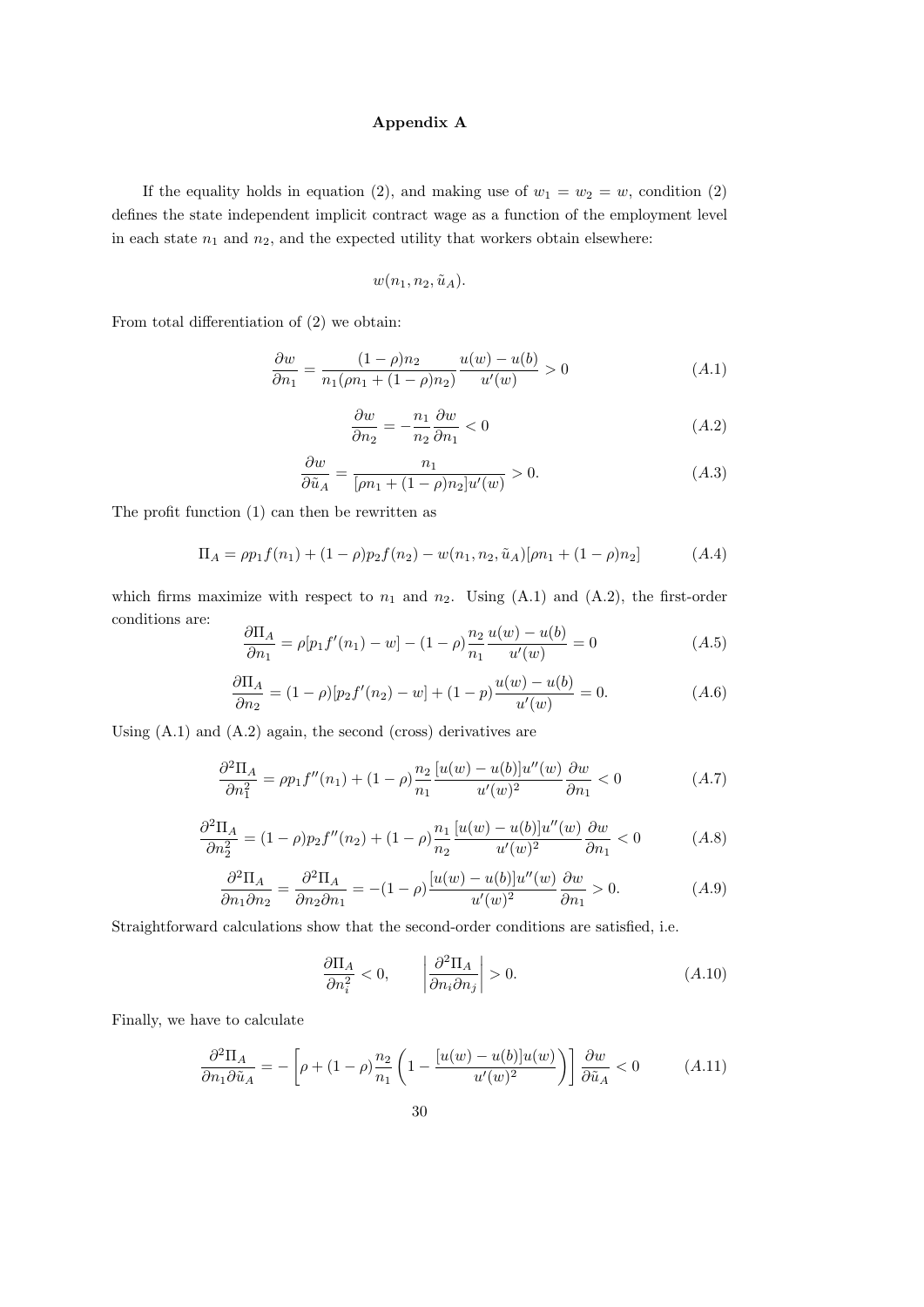and

$$
\frac{\partial^2 \Pi_A}{\partial n_2 \partial \tilde{u}_A} = -\frac{[u(w) - u(b)]u''(w)}{u'(w)^2} \frac{\partial w}{\partial \tilde{u}_A} > 0.
$$
\n(A.12)

Using Cramer's rule, we then can calculate

$$
\frac{\partial n_1}{\partial \tilde{u}_A} = \frac{-\frac{\partial^2 \Pi_A}{\partial n_1 \partial \tilde{u}_A} \frac{\partial^2 \Pi_A}{\partial n_2^2} + \frac{\partial^2 \Pi_A}{\partial n_2 \partial \tilde{u}_A} \frac{\partial^2 \Pi_A}{\partial n_1^2}}{\left|\frac{\partial^2 \Pi_A}{\partial n_i \partial n_j}\right|} < 0. \tag{A.13}
$$

### APPENDIX B

#### Proof of Theorem 1:

The first-order conditions for the maximization problem  $P_M$ , (7c)–(7e), together with (14), provide four equations that determine the general-equilibrium impact of changes in the migration cost parameter c on the variables  $n_1, n_2, w$ , and  $w^*$ .

First, from (14),

$$
\frac{\partial w^*}{\partial c} = 1,\tag{B.1}
$$

establishing part (i) of the theorem.

Second, differentiating (7d) with respect to  $n_1$  and  $w^*$  and substituting from (B.1) yields

$$
\frac{dn_1}{dc} = \frac{1}{p_1 f''(n_1)} < 0,\tag{B.2}
$$

which proves part (iii) of the theorem.

Using the implicit function theorem, (7e) determines the level of employment in the bad state,  $n_2$ , as a function of the implicit contract wage w, such that

$$
\frac{\partial n_2}{\partial w} = \frac{1}{p_2 f''(n_2)} \frac{(u(w) - u[w^* - c])u''(w)}{u'(w)^2} > 0.
$$
 (B.3)

In turn, (7c) can be used to determine the implicit contract wage w in terms of  $n_2$  and  $w^* - c$ . Using (14), differentiation of (7c) thus yields

$$
dc = \left[ \frac{(1-\rho)}{\rho} \frac{u(w) - u(w^* - c)}{\bar{n}u'(w)} \frac{\partial n_2}{\partial w} + 1 + \frac{(1-\rho)}{\rho} \frac{n_2}{\bar{n}} \left( 1 - \frac{[u(w) - u(w^* - c)]u''(w)}{u'(w)^2} \right) \right] dw.
$$
\n(B.4)

Combining (B.3) and (B.4) and rearranging yields

$$
\frac{dw}{dc} = \rho \bar{n} \left( \rho \bar{n} + (1 - \rho)n_2 + (1 - \rho) \frac{[u(w) - u(w^* - c)]u''(w)}{u'(w)^2} \left[ \frac{u(w) - u(w^* - c)}{u'(w)p_2 f''(n_2)} - n_2 \right] \right)^{-1}
$$
  
> 0, (B.5)

which establishes part (ii) of the theorem.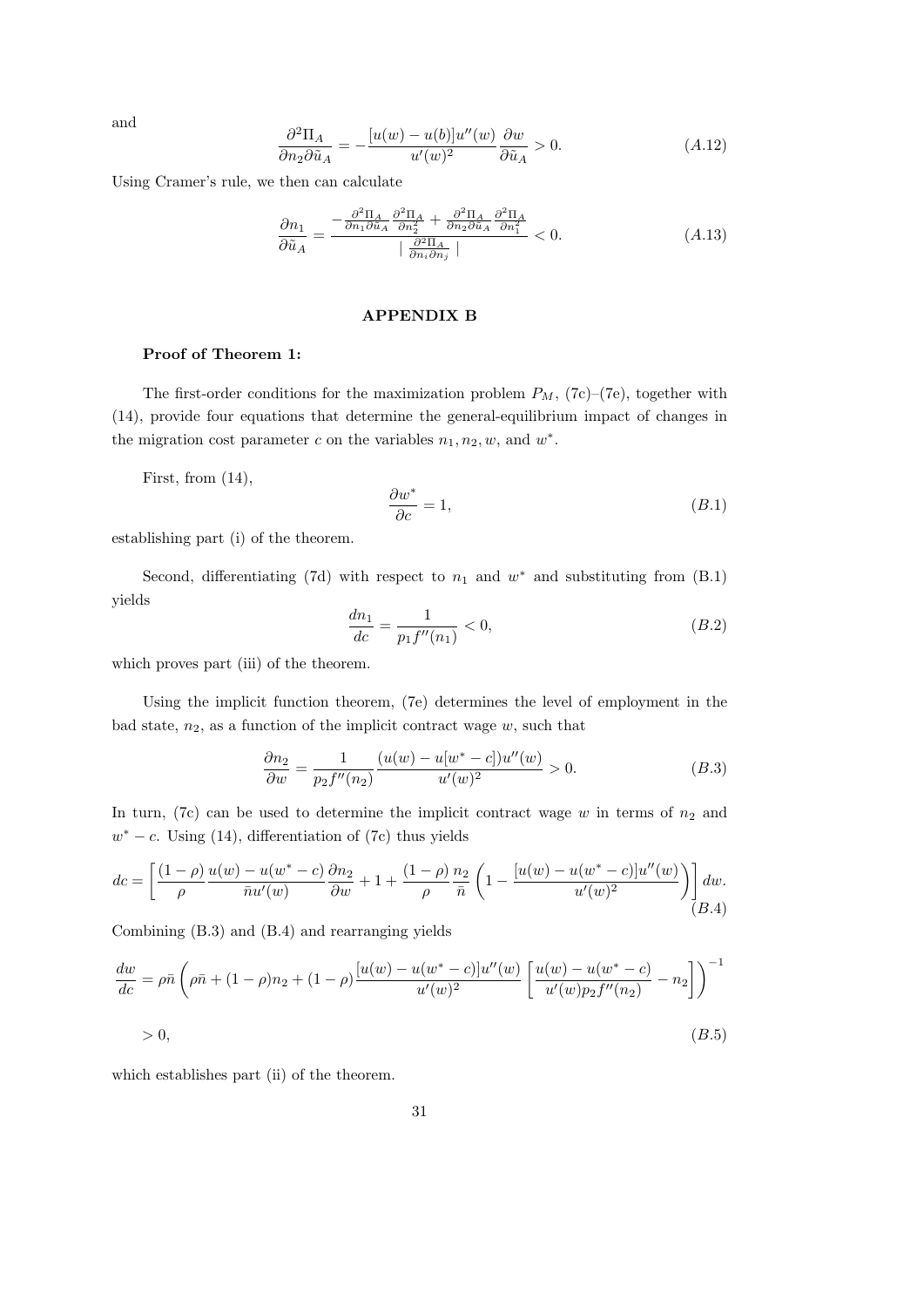Finally, the change in the employment level in the bad state is given by

$$
\frac{dn_2}{dc} = \frac{\partial n_2}{\partial w} \frac{\partial w}{\partial c} > 0,
$$
\n(B.6)

which proves part (iv) of the theorem.

Q.E.D.

### Appendix C

#### Proof of Theorem 2:

The comparative statics results for the full-employment regime are similar to the mixed regime. Equations (7c) to (7e) represent the first-order conditions. However, under full employment, the equilibrium spot wage is no longer determined by condition  $(14)$ ; rather, full-employment requires that

$$
\rho n_1 + (1 - \rho)n_2 = \bar{n}.\tag{C.1}
$$

Equation  $(7c)$ – $(7e)$  and  $(C.1)$  provide a system of four equations to determine the equilibrium values of  $n_1, n_2, w$ , and  $w^*$ .

To begin with, (7e) can be used to solve implicitly for  $n_2$  as a function of w and  $w^* - c$ . The derivative of  $n_2$  with respect to w is already given in  $(B.3)$ ; analogously,

$$
\frac{\partial n_2}{\partial (w^* - c)} = \frac{1}{p_2 f''(n_2)} \frac{u'(w^* - c)}{u'(w)} < 0. \tag{C.2}
$$

Next, substituting the implicit function  $n_2(w, w^* - c)$  into (7c), one can solve for w as a function of  $(w^*, c)$ . Defining

$$
A \equiv \rho + \frac{1 - \rho}{\bar{n}} \left( \frac{u(w) - u(w^* - c)}{u'(w)} \frac{\partial n_2}{\partial w} + n_2 \left[ 1 - \frac{u(w) - u(w^* - c)}{u'(w)} \frac{u''(w)}{u'(w)} \right] \right), \quad (C.3)
$$

and noting that  $A > 0$ , implicit differentiation of (7c) yields

$$
\frac{\partial w}{\partial w^*} = \frac{\rho}{A} - \frac{1-\rho}{\bar{n}} \left( \frac{u(w) - u(w^* - c)}{u'(w)} \frac{\partial n_2}{\partial (w^* - c)} - n_2 \frac{u'(w^* - c)}{u'(w)} \right) A^{-1} > 0. \quad (C.4)
$$

$$
\frac{\partial w}{\partial c} = \frac{1-\rho}{\bar{n}} \left( \frac{u(w) - u(w^* - c)}{u'(w)} \frac{\partial n_2}{\partial (w^* - c)} - n_2 \frac{u'(w^* - c)}{u'(w)} \right) A^{-1} < 0. \tag{C.5}
$$

Substituting from (C.1) and using the implicit functions  $n_2(w, w^* - c)$  and  $w(w^*, c)$ derived from (7e) and (7c), it is now possible to write (7d) as

$$
p_1 f'\left(\frac{\bar{n}}{\rho} - \frac{1-\rho}{\rho} n_2[w(w^*, c), w^* - c]\right) = w^*.
$$
 (C.6)

General-equilibrium stability of the ex post spot market for labor requires that an increase in the spot wage  $w^*$  lead to excess supply, i.e., that

$$
B \equiv 1 + p_1 f''(n_1) \frac{1 - \rho}{\rho} \left( \frac{\partial n_2}{\partial w} \frac{\partial w}{\partial w^*} + \frac{\partial n_2}{\partial (w^* - c)} \right) > 0. \tag{S}
$$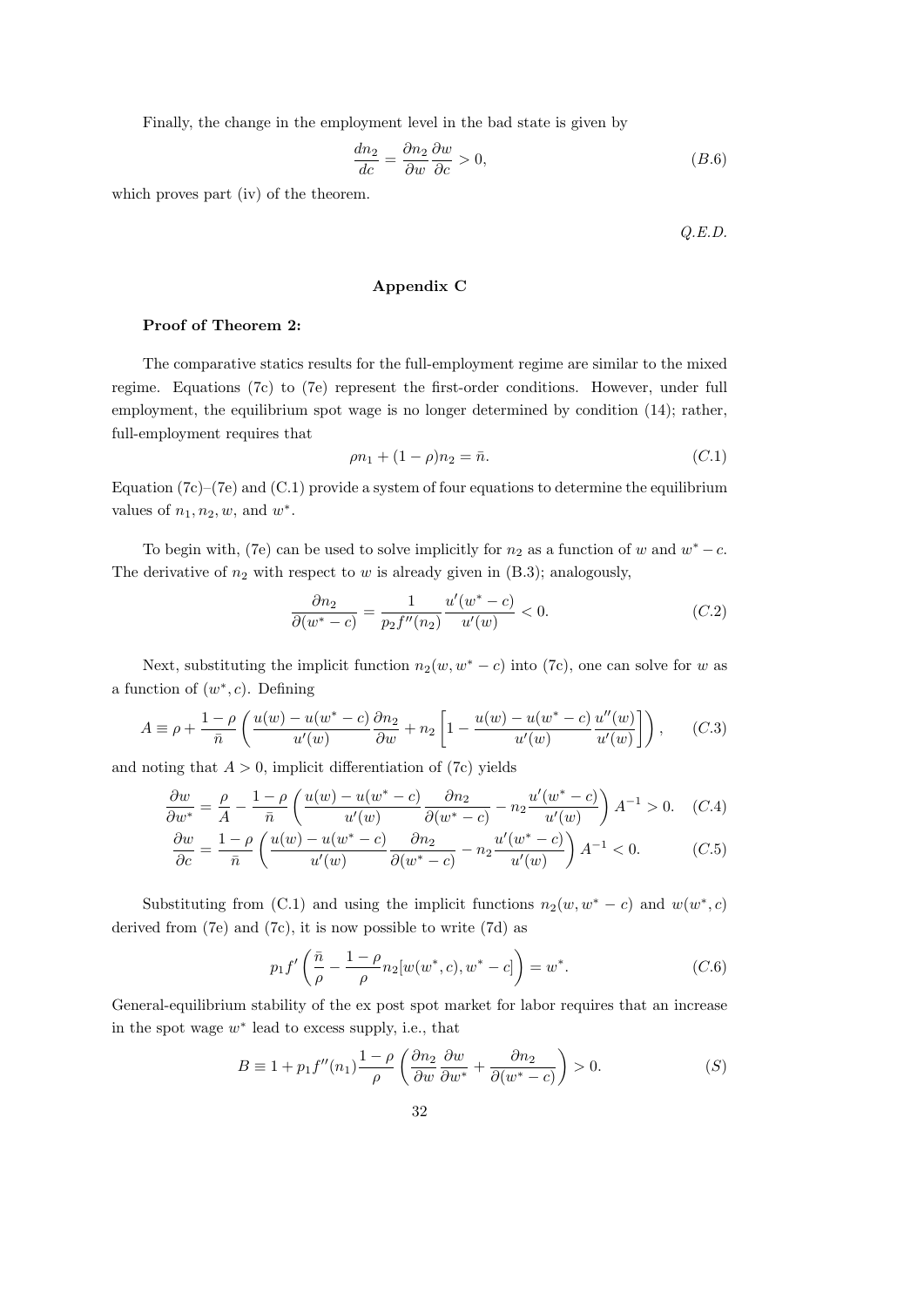Assuming that (S) holds, implicit differentiation of (C.5) yields

$$
\frac{dw^*}{dc} = -p_1 f''(n_1) \frac{1-\rho}{\rho} \left( \frac{\partial n_2}{\partial w} \frac{\partial w}{\partial c} - \frac{\partial n_2}{\partial (w^* - c)} \right) B^{-1}.
$$
 (C.7)

Substituting from  $(B.3)$ ,  $(C.2)$ , and  $(C.5)$ , the bracketed expression in  $(C.7)$  can be written as

$$
\left(\frac{1}{p_2 f''(n_2)}\frac{(u(w) - u[w^* - c])u''(w)}{u'(w)^2}\right) \frac{1 - \rho}{\bar{n}} \left(\frac{u(w) - u(w^* - c)}{u'(w)}\frac{\partial n_2}{\partial (w^* - c)} - n_2 \frac{u'(w^* - c)}{u'(w)}\right) A^{-1}
$$

$$
- \frac{1}{p_2 f''(n_2)} \frac{u'(w^* - c)}{u'(w)}
$$

$$
= \frac{A^{-1}}{p_2 f''(n_2)} \frac{u'(w^* - c)}{u'(w)} \left(\frac{1 - \rho}{\bar{n}} \frac{(u(w) - u[w^* - c])^2}{u'(w)^2} \frac{u''(w)}{u'(w)}\frac{1}{p_2 f''(n_2)} - n_2 - A\right), \qquad (C.8)
$$

where the equality in  $(C.8)$  follows after substituting again from  $(C.2)$ . Finally, substituting from (B.3) into (C.3) and thence into (C.8), it follows after some rearrangement that the bracketed expression in (C.7) is positive, which establishes part (i) of Theorem 2. Part (ii) follows immediately from part (i) and (7d), and (iii) follows from (ii) and (C.1).

Q.E.D.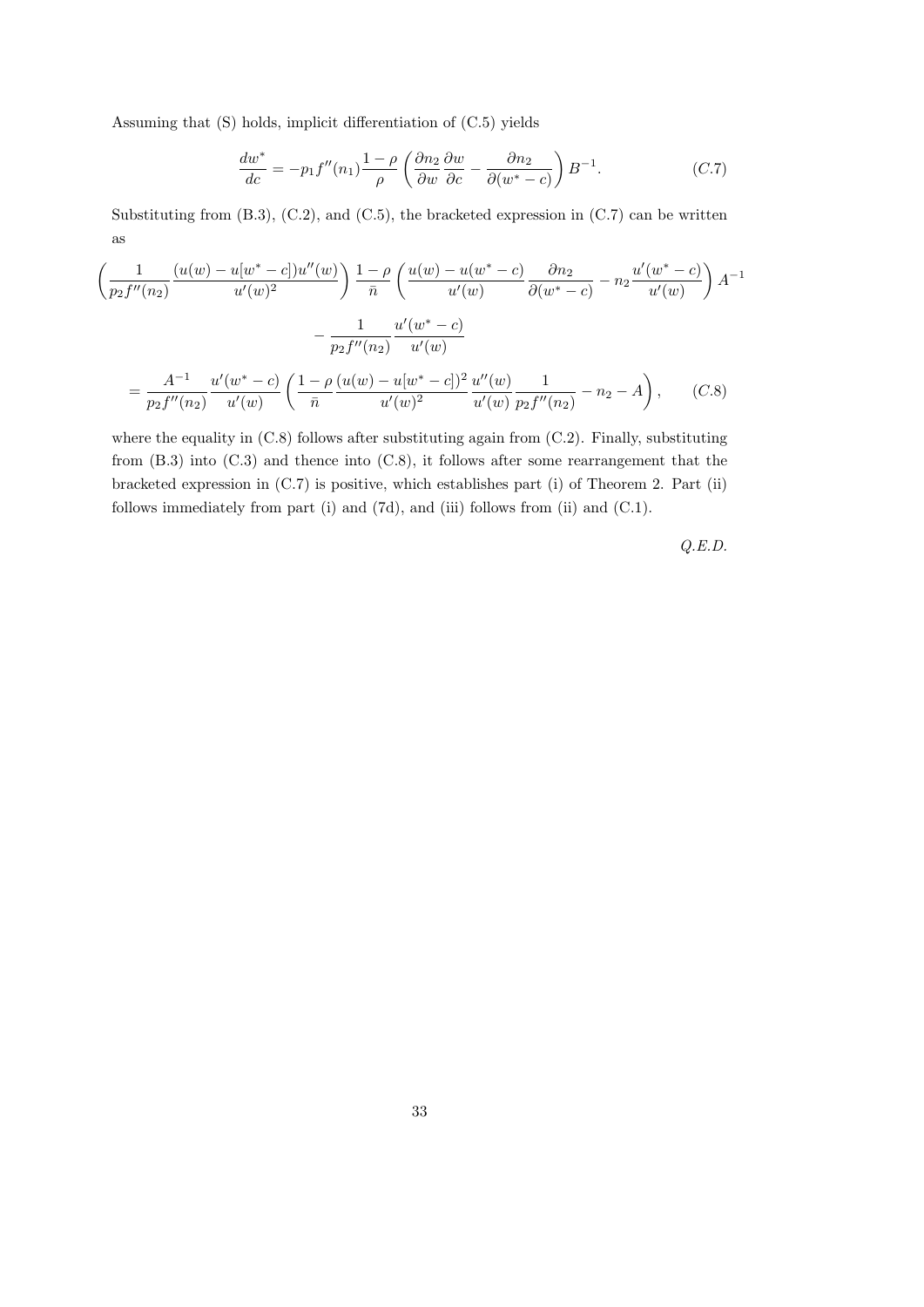

**FIGURE 1**